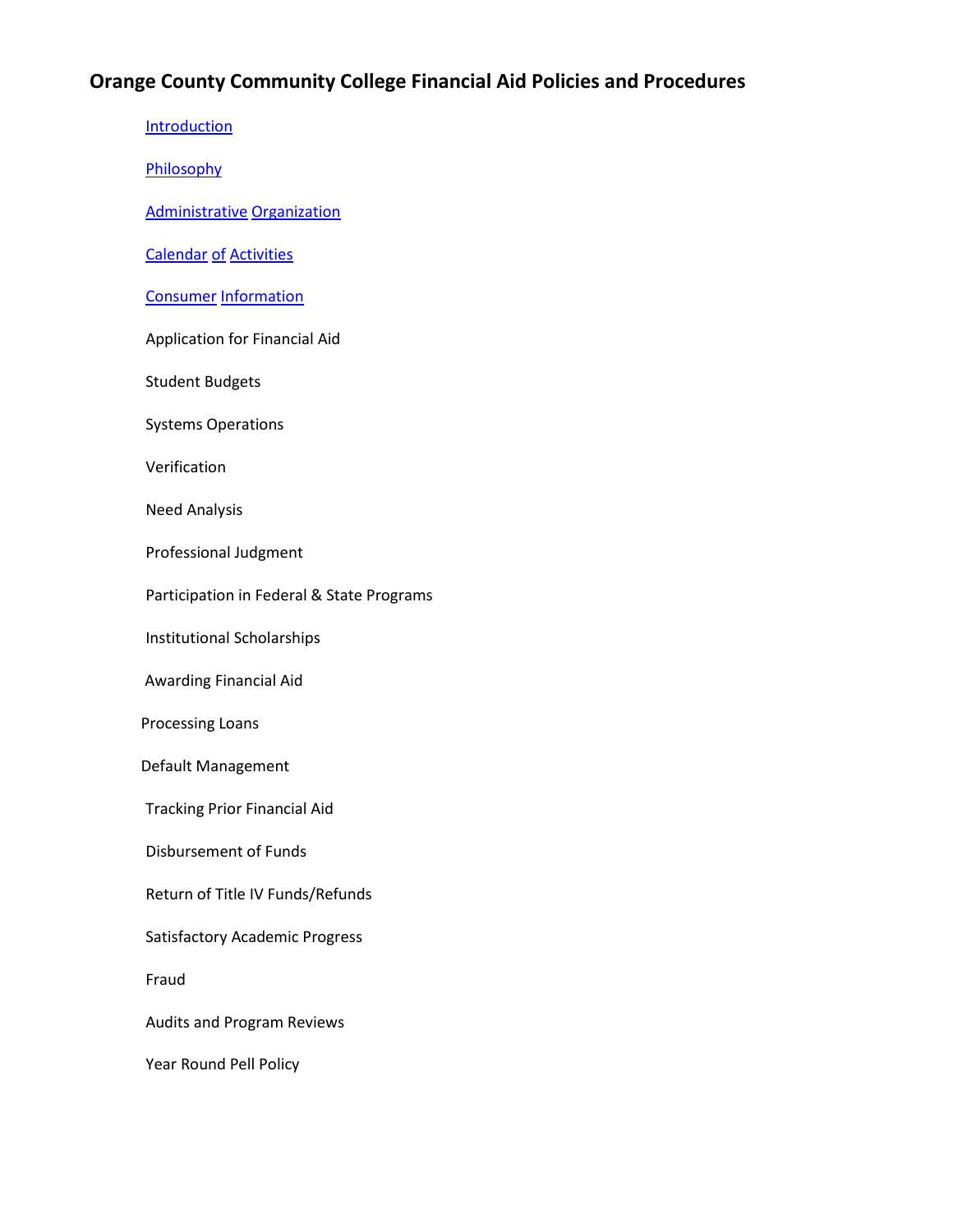## <span id="page-1-0"></span>**I. Introduction**

Federal regulations mandate that institutions have written policies and procedures. Beyond the federal requirement, there are many benefits to having a written document outlining financial aid office policies and procedures: 1) for distribution to appropriate others outside the Financial Aid Office (FAO) for the purpose of informing and fostering an understanding of the complexity and operation of the FAO: 2) for FAO staff as a referral guide to assist in maintaining consistency in the problemsolving process; and 3) as an important component of a comprehensive training program.

### **Statement of Purpose**

The purpose of this document is to record policies and procedures surrounding the delivery of financial aid at Orange County Community College. If no policy or procedure addresses a given issue, the FAO staff is expected to use professional judgment based upon the intent of all financial aid programs and Office practices.

This Manual:

1. Provides the financial aid staff with current policies and procedures which pertain to eligibility assessment for federal, State, and Orange County Community College programs.

2. Provides each staff member with general and specific responsibilities of the total staff, their individual responsibilities, and the Office's relationship to other departments/divisions of the College.

3. Provides each staff member with general office procedures in order that a systematic and consistent approach may be taken in the operation of all programs; ensuring that similar operations will be handled in a uniform manner.

4. Provides quick reference to various practices.

5. Facilitates the orientation and training of personnel when changes occur.

### **Financial Aid Reference Documents**

There are many resource guides which assist the FAO staff, these citations are maintained by the office staff.

The documents which are used to determine students eligibility for financial aid include current regulations published in the Federal Register, Department of Education guides (such as the Federal Student Financial Aid Handbook, Verification Guide, formula books, and Audit Guide), Dear Colleague Letters, financial aid legislation and other laws or regulations that impact student aid, and the National Association for Student Financial Aid Administrators Newsletters. Some of the publications are stored in an electronic format, while some are retained in hard copy as needed.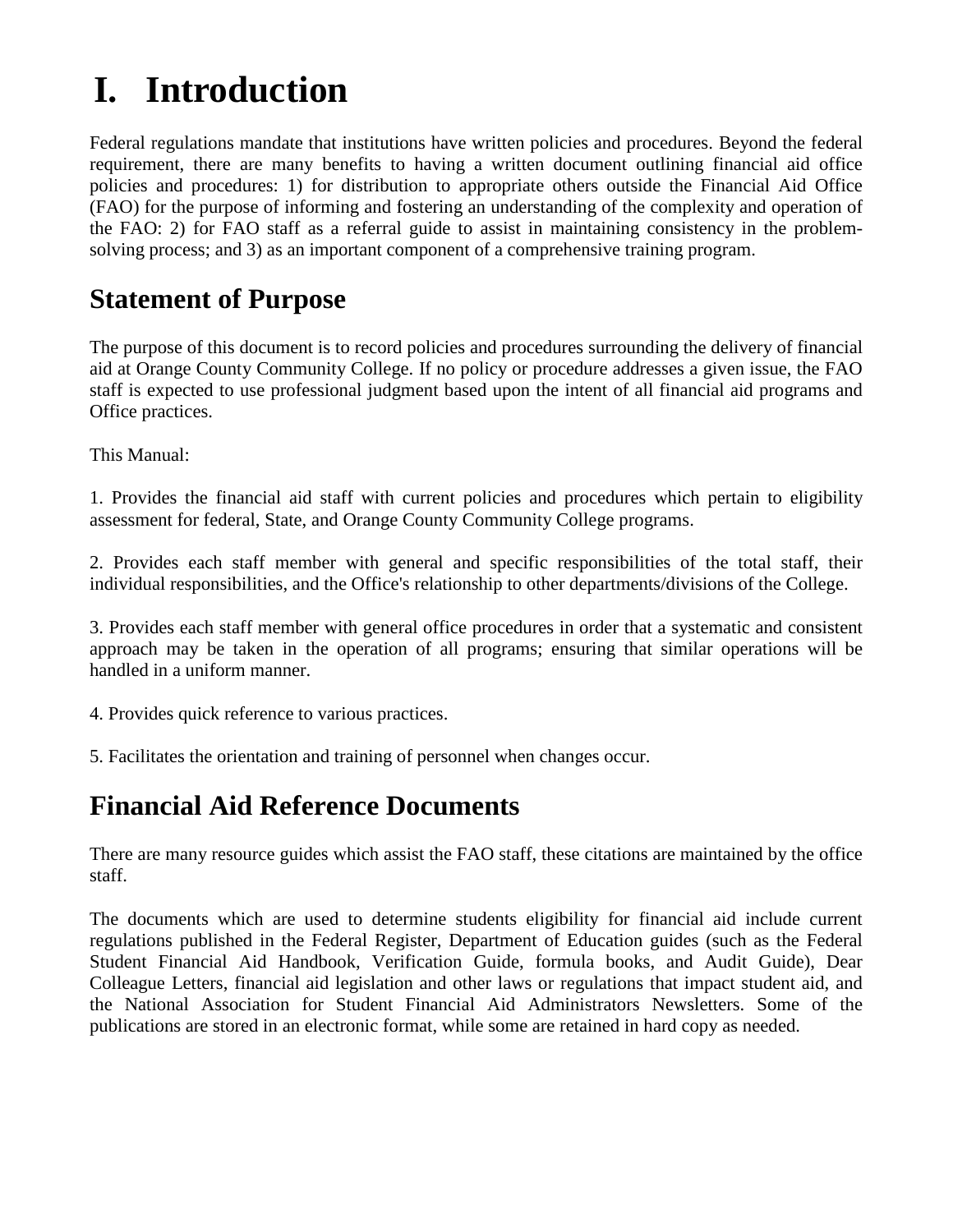## <span id="page-2-0"></span>**II. Philosophy of Orange County Community College Financial Aid and Scholarship Office**

The philosophy of this office is to provide access and choice to students, who without such assistance would not be able to attend an institution of higher learning.

### **Policy Development**

#### **Responsibility for Institutional Policy Development**

The Director of Financial Aid and the Enrollment Management Sub-Committee are responsible for establishing institutional policy development surrounding the delivery of financial assistance. Policy development adheres to federal and state laws and regulations as well as to the mission of the college.

#### **Institutional Principles of Financial Aid**

1. The purpose of any financial aid program - institutional, governmental, or private - should be to provide monetary assistance to students who can benefit from further education but who cannot do so without such assistance. The primary purpose of a collegiate financial aid program should be to provide financial assistance to accepted students who, without such aid, would be unable to attend that college.

2. Each college has an obligation to assist in realizing the national goal of equality of educational opportunity. The college, therefore, should work with schools, community groups, and other educational institutions in support of this goal.

3. The college should publish budgets that state total student expenses realistically by including, where applicable, maintenance at home, commuting expenses, personal expenses, and necessary travel.

4. Parents are expected to contribute according to their means, taking into account their income, assets, number of dependents, and other relevant information. Students themselves are expected to contribute from their own assets and earnings, including appropriate borrowing against future earnings.

5. The amount of aid offered should not exceed the amount needed to meet the difference between the student's total educational expenses and the family's resources.

6. The amount and type of self-help expected from students should be related to the circumstances of the individual. In the assignment of funds to those students designated to receive financial aid, the largest amounts of total grant assistance should go to students with the least ability to pay as determined by the Director of Financial Aid.

7. The college should review its financial assistance awards annually and adjust them, if necessary, to reflect changes in the financial needs of students and the expenses of attending the institution. The college has an obligation to inform students and parents of the financial aid renewal policies for enrolled students at the time of the initial offer of financial assistance.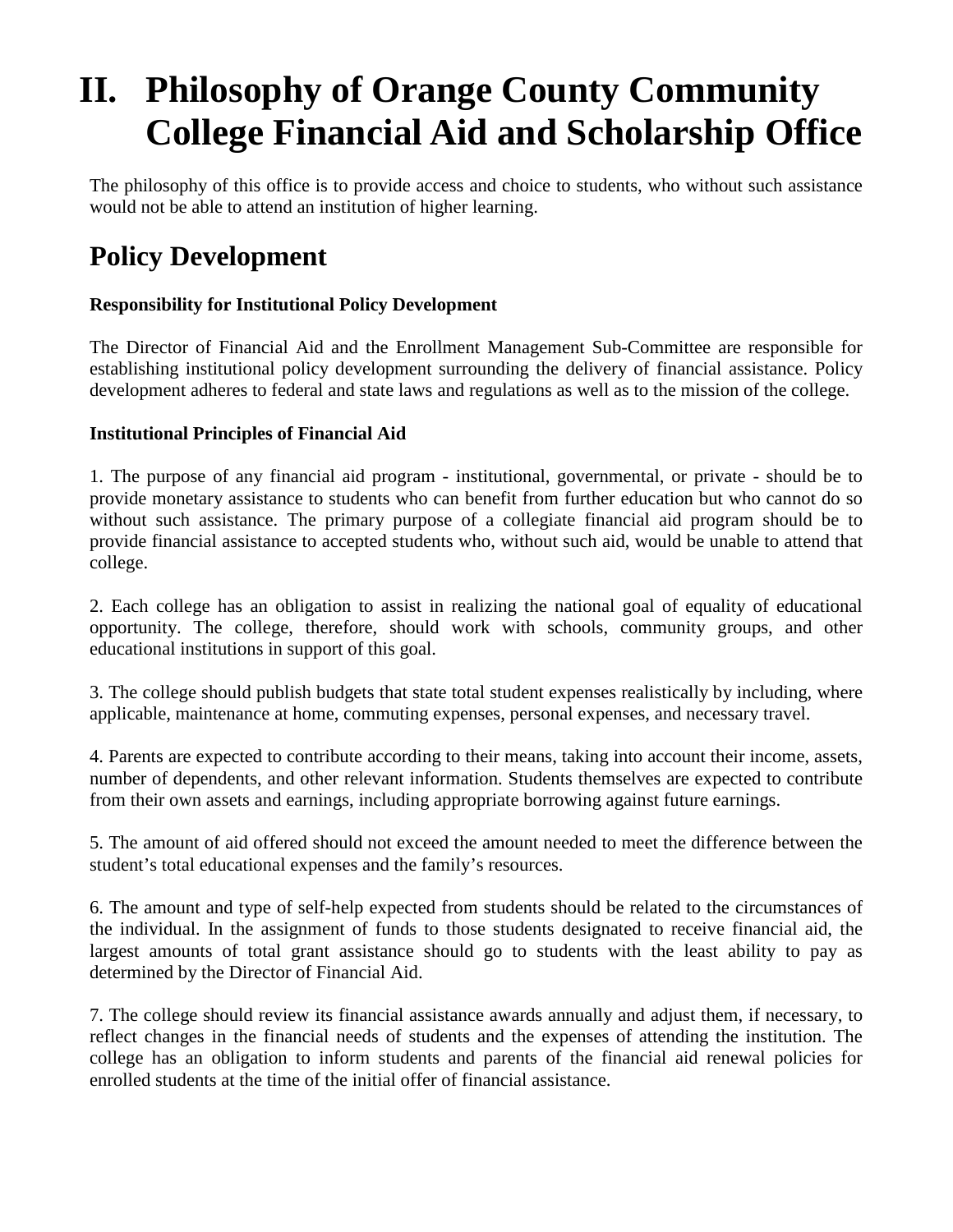8. Because the amount of financial assistance awarded reflects the economic circumstances of students and their families, the college should refrain from any public announcement of the amount of aid offered and encourage students, their secondary schools, and others to respect the confidentiality of this information.

9. All documents, correspondence, and conversations between and among aid applicants, their families, and financial aid officers are confidential and entitled to the protection ordinarily arising from a counseling relationship.

10. Concerns for the student should be paramount. Financial aid should be administered in such a manner that other interests, important though they may be, are subordinate to the needs of students.

#### **Operating Policies**

The following operating policies are designed to assure that the FAO is effective in carrying out its responsibilities:

1. All students must apply for financial assistance by submitting appropriate application forms to the FAO.

2. All grant, work study and Loan funds available to the college for financial assistance shall be administered through the FAO and Business Office.

3. The FAO shall maintain adequate records to ensure proper administration of aid funds. This includes ensuring that aid given is not in excess of need and/or the cost of attendance and that aggregate awards do not exceed total expenditures of funds under each program.

4. Selection of students to receive financial aid will be made without regard to age, sex, race, color, religion, sexual orientation, national origin, disability or marital status.

5. Priority consideration for aid is given to students whose files are complete by April 15 for Fall, December 1 for Spring and May 1 for Summer of each year.

6. All students applying for aid are required to apply annually for federal assistance.

#### **Financial Aid and Scholarships Committee**

The Financial Aid and Scholarships Committee is designed to:

1. Establish and enforce Scholarship policy on matters relating to awarding endowed and institutional scholarships.

2. Establish program objectives consistent with the College's strategic plan.

3. Monitor the effectiveness of scholarship activities.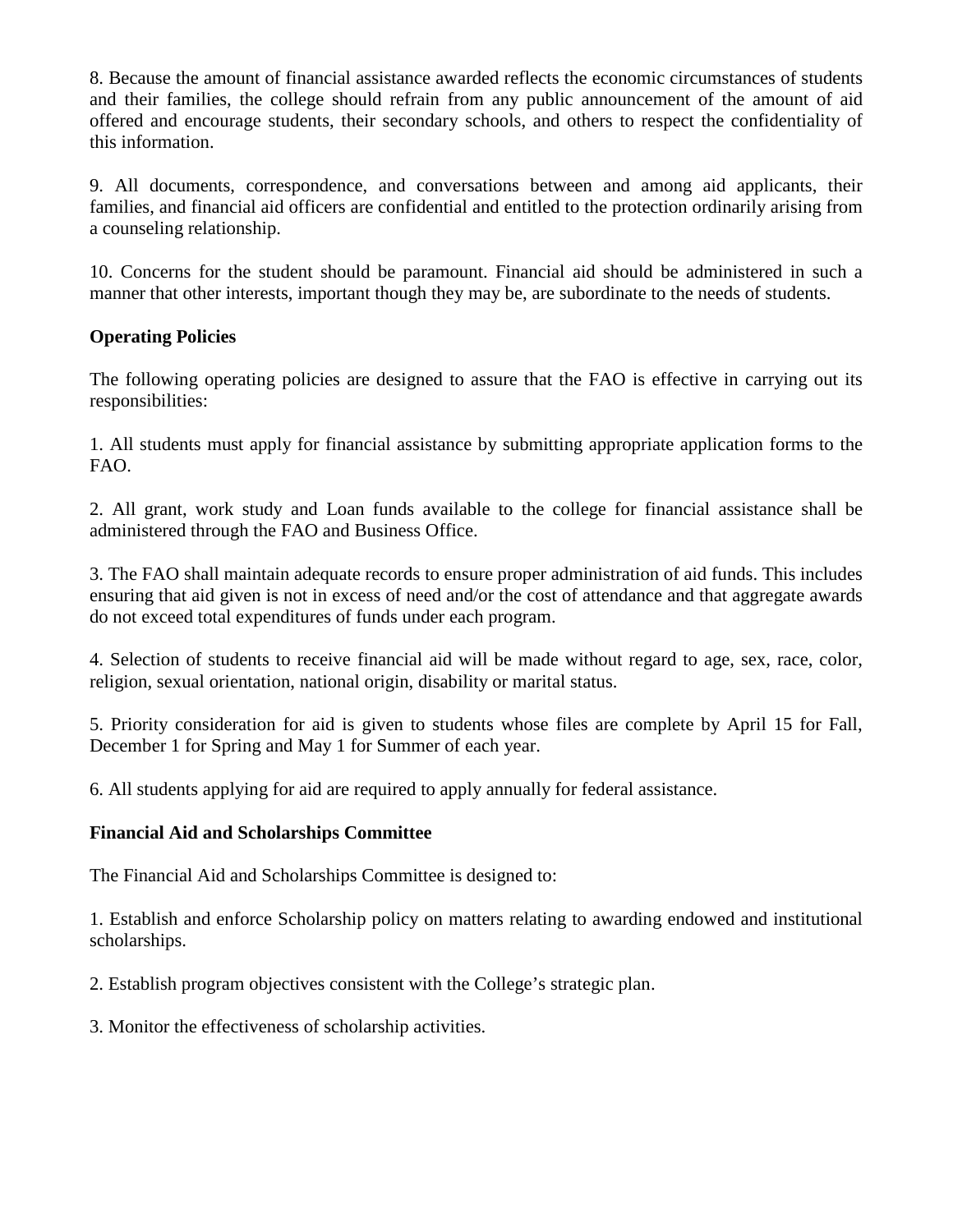## <span id="page-4-0"></span>III. **Administrative Organization of the Financial Aid Office**

### **Organization**

The Financial Aid Office directly reports to the Vice President of Student Services. Vice President of Student Services reports directly to the President of the College.

### **Division of Responsibility Between Financial Aid and Fiscal Offices**

There exists a clear and separate division of responsibility for the administration of financial aid programs which are divided between the FAO, and the Business Office. In order to maintain this division, each office is accountable for the following responsibilities.

#### **The Financial Aid Office is responsible for the following:**

- 1. Collects supporting documentation for the determination of aid eligibility.
- 2. Determines student eligibility for financial assistance.
- 3. Awards federal, state, and college aid in compliance with laws, regulations, and policies.
- 4. Notifies students of aid eligibility.
- 5. Compiles and completes all institutional, state and federal reports.

#### **The Business Office is responsible for the following:**

- 1. Disburses aid to student account.
- 2. Maintains accurate billing.
- 3. Collects payments for student accounts.

### **General Financial Aid Office Administration**

The FAO is open and available to serve students from 8:00 a.m. to 4:30 p.m. Monday through Friday.

General administrative correspondence is routed by the Financial Aid Staff members. If an appropriate recipient is not identifiable, the correspondence should be given to the Assistant Director for evaluation and delegation.

Where appropriate, correspondence should be responded to within one week. If a staff member is responding to a specific complaint, it is typical procedure for the staff member to have the Director overview the correspondence. This allows the Director to be aware of potential problems.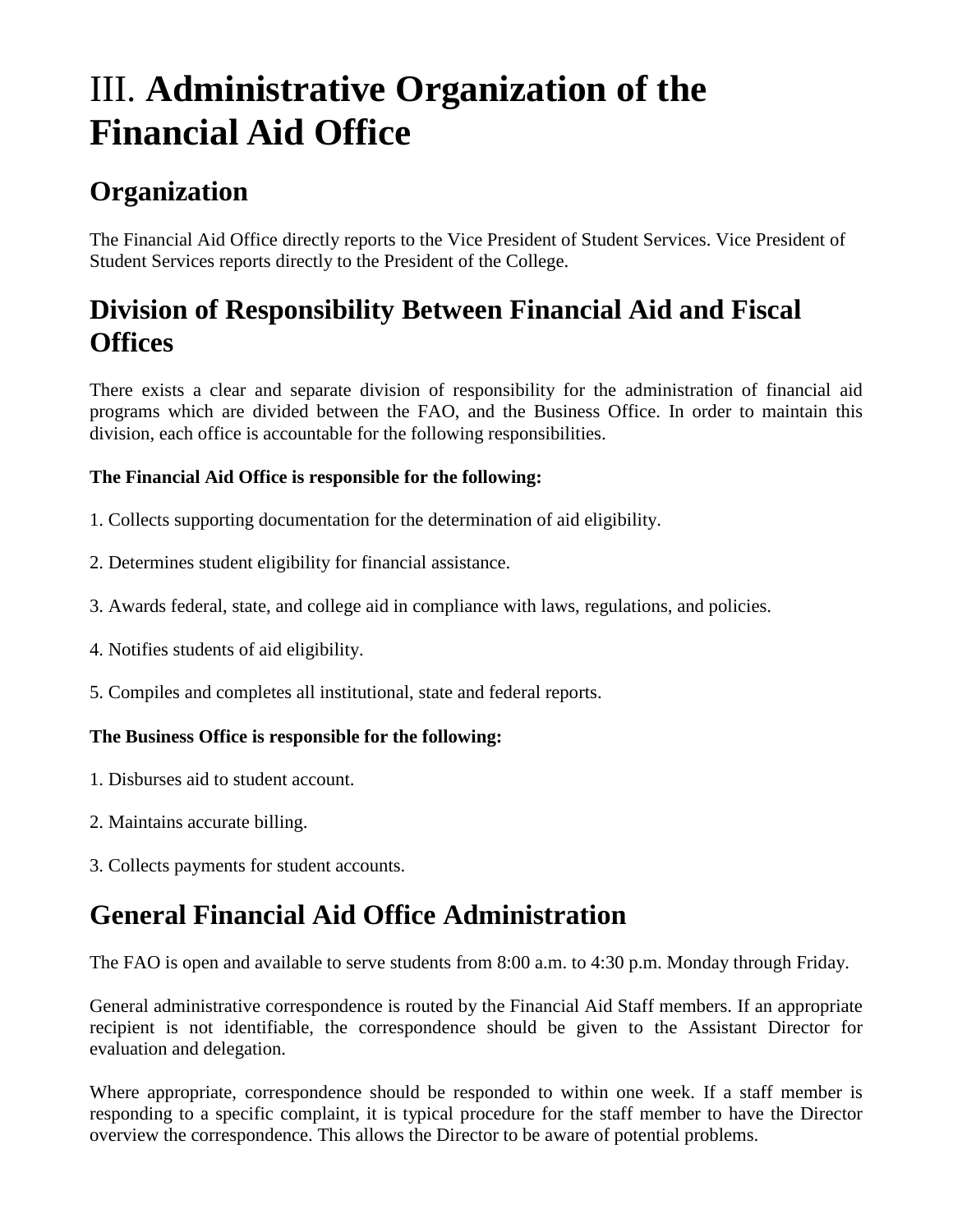Telephone calls are answered in a friendly and professional manner. Typically, the Financial Aid staff members and student workers answer incoming calls. If the caller requires general information, the Financial Aid Assistant should respond. If the caller requires specific information, the staff member should screen the call thoroughly and transfer the information and caller to the appropriate individual.

General financial aid forms are distributed from the front desk of the FAO which is located in Room 346 of Shepard Student Center.

New and Returning students are encouraged to file on-line the Free Application for Federal Student Aid (FAFSA).

The personnel policies of staff members are outlined in the Orange County Community College Staff Handbook which is kept on file and available through the Human Resource Office.

Performance evaluations are conducted on an annual basis. Forms must be completed by the director; however, input from co-workers is solicited.

Students and parents are encouraged, but not required to make appointments to see financial aid staff in regards to seeking additional financial aid information.

### **Records Management**

Confidentiality of Records

All records and conversations between an aid applicant, his/her family and the staff of the FAO are confidential and entitled to the protection ordinarily given a counseling relationship. Orange County Community College assures the confidentiality of student educational records in accordance with Orange County Community College rules, state, and federal laws including the Family Educational Rights and Privacy Act of 1974 (The Buckley Amendment - whose primary intent is to provide students access to their educational records and to limit dissemination of personally identifiable information without the student written consent) as amended. As a rule, all currently enrolled and former students have the right to review their records to determine their content and accuracy. A student who wishes to obtain access to his/her financial aid record is able to do so in the presence of a FAO employee.

Public Information

The following information, considered "directory information" may be disclosed to the public by any Orange County Community College employee unless the student has specifically requested in writing to Registrar's Office that this information be withheld:

- 1. Name
- 2. Local address
- 3. Local telephone number
- 4. Birth date and place of birth
- 5. Major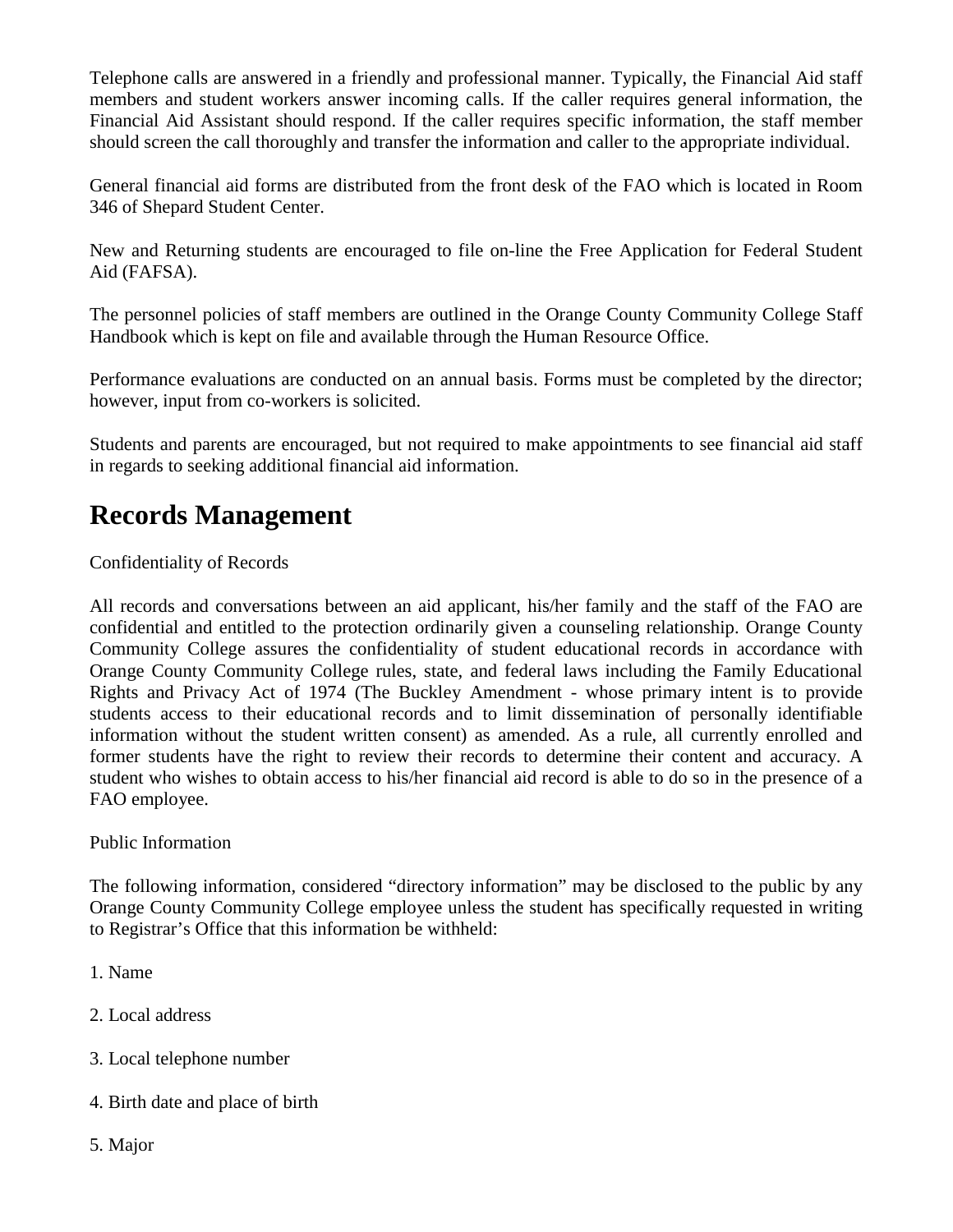6. Year in school

- 7. Enrollment status
- 8. Dates of enrollment
- 9. Degrees and awards received
- 10. Most recent attendance of previous educational institution
- 11. Anticipated graduation date
- Non-Public Information

A student's consent is required for the disclosure or publication of any non-directory information with the following exceptions:

- 1. Another College employee
- 2. Representatives of federal and state agencies
- 3. Accrediting organizations

A student must submit a written release of information for any additional information to be released to any other person or agency. The student's release must contain:

- 1. Date of request
- 2. Student's Social Security Number
- 3. Student's signature
- 4. Specific contact name or agency
- 5. Summary of information which may be released.

#### Active Records

The FAO maintains a master record for each student receiving financial assistance. All financial aid folders are retained for the appropriate retention required by SFA regulations. Any records involved in any claim or expenditure which has been questioned by federal audit are retained until the question is resolved.

Inactive Records

The FAO keeps inactive records for seven years from the last date of enrollment or longer depending on college policy. After the appropriate time period, records are shredded.

Automated Program Files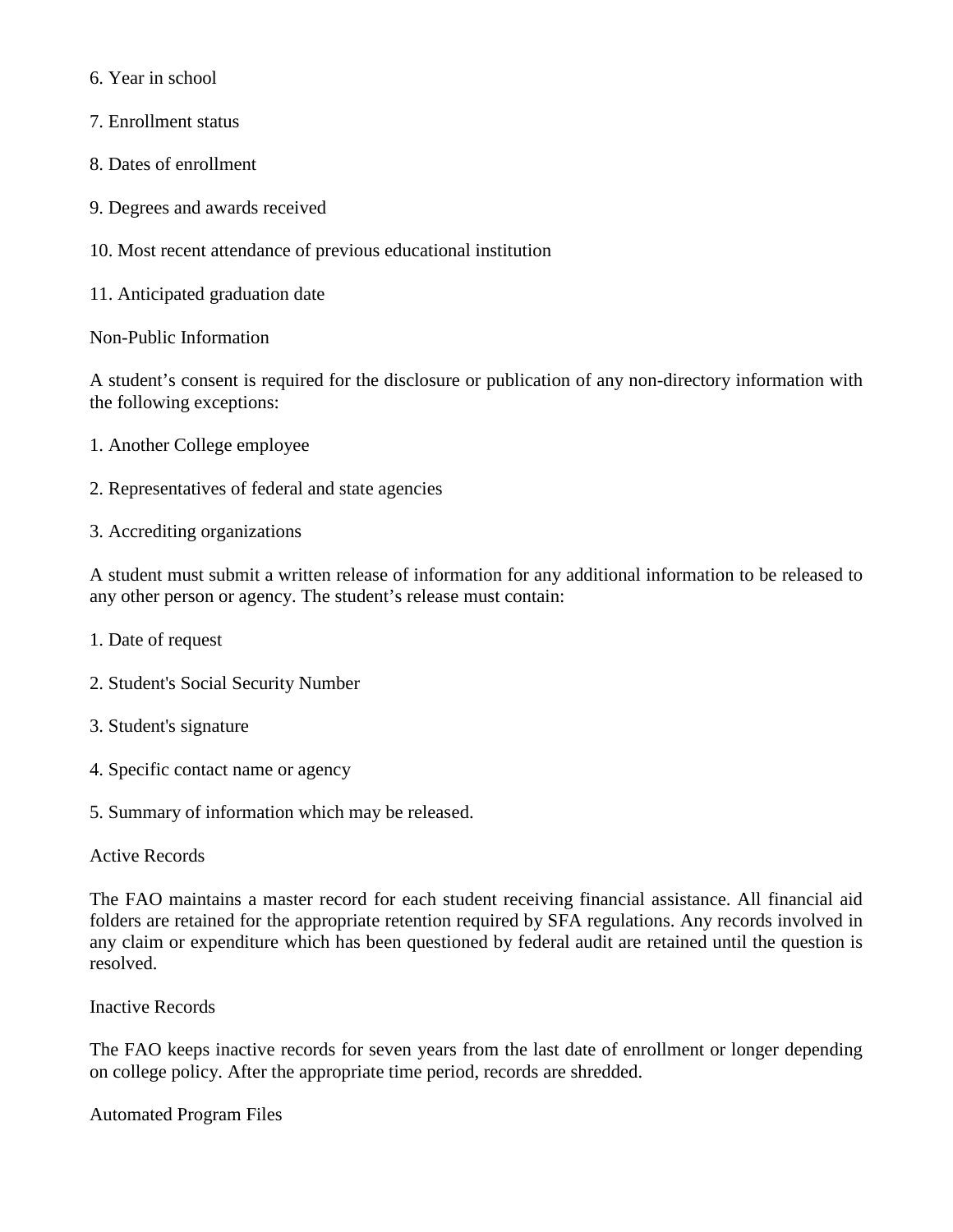The FAO maintains the SCT Banner Financial Aid Module. Federal eligibility information is received electronically from the Department of Education. This information is loaded and maintained by the FAO.

## <span id="page-7-0"></span>**III. Calendar of Financial Aid Activities**

**JANUARY:** Verify that all aid for spring semester disburses correctly;

**FEBRUARY:** Prepare IPEDS report for Feds.

**MARCH:** Begin sending out award letters to prospective students; Process Pell. Attend BANNER Conference.

**APRIL**: Continue to award new students; Perform exit interviews for graduating class. Put APTS applications out for Part-time students **.**

**MAY:** After grades are available, run SAP; Send out award letters to returning students; Award summer financial aid.

**JUNE:** Continue to award new and returning students; Change banner loan information for next aid year.

**JULY:** Continue to award new and returning students; Process loans for upcoming award year.

**AUGUST:** Perform Entrance Interviews during Fall Orientation for those who have not completed this requirement; Continue to award new and returning students

**SEPTEMBER:** Verify that all aid for fall semester disburses correctly; Process loans for new students; Process Pell; Complete NYSED 4.1 Report.

**OCTOBER:** FISAP Due October 1. NYSFAA Fall Conference; Send out loan newsletter for students.

**NOVEMBER:** Perform exit interviews for graduating seniors. Attend SFA Conference.

**DECEMBER:** After grades are available, run State SAP. Evaluate Federal appeals granted for Fall to ensure compliance with Federal Appeal conditions.

## <span id="page-7-1"></span>**IV. Student Consumer Information**

The staff in the FAO recognizes that in order to understand the complications of Financial Aid, accurate and timely dissemination of information to consumers is vital. Several policies have been implemented to ensure appropriate dissemination is achieved. See Financial Aid web pages.

### **Financial Aid Program Availability**

Financial aid programs which are available to students attending Orange County Community College are distributed through the following Orange County Community College published documents: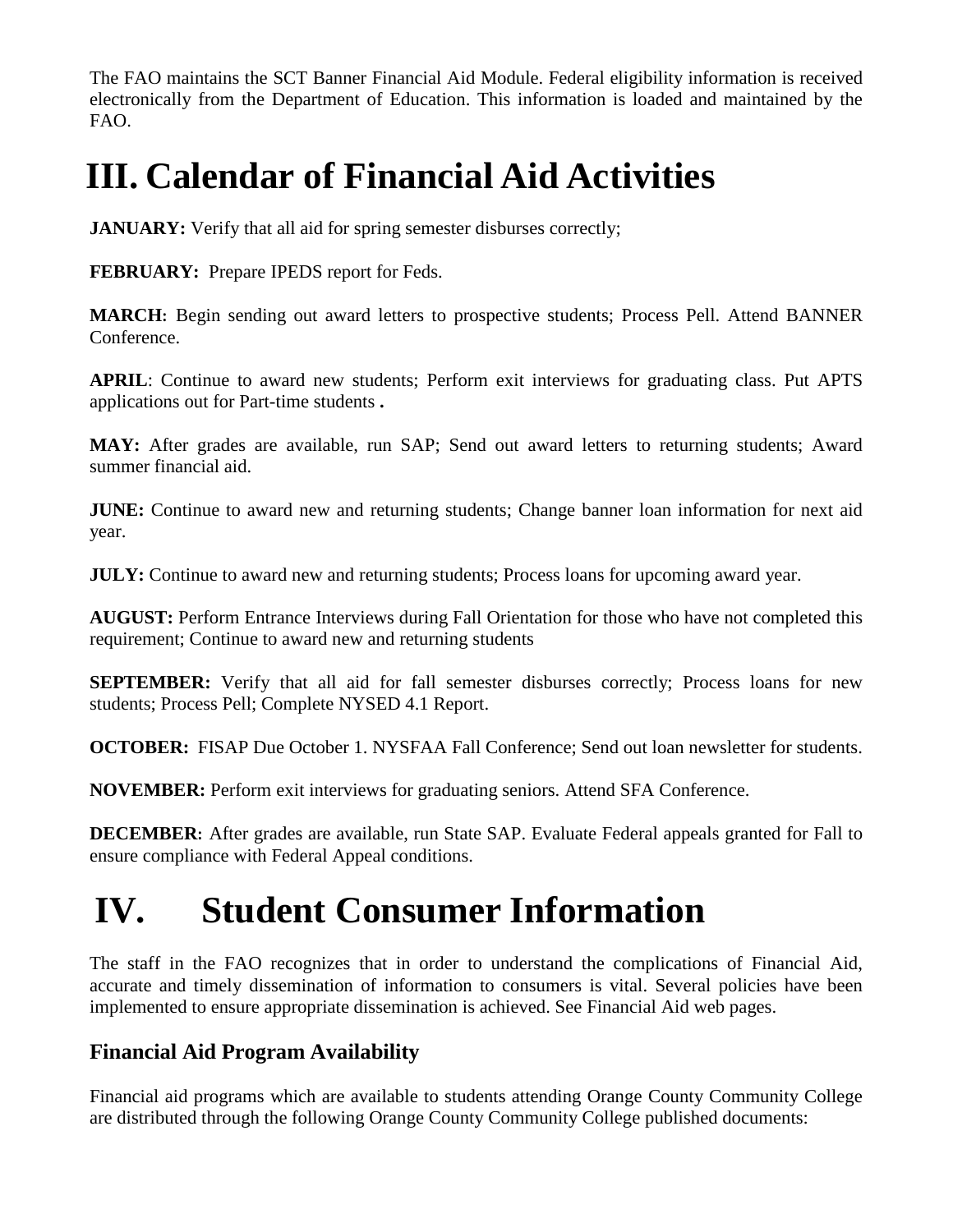1. The Orange County Community College Catalog.

2. A Financial Aid and Scholarships Brochure distributed to students from the FAO and Admissions Office.

3. The Orange County Community College Web Site at [www.sunyorange.edu](http://www.sunyorange.edu/) and MYSUNYORANGE/ Banner web site.

4. The Student Guide published by the U.S. Department of Education.

Financial aid funds may be categorized into four basic sources: federal, state, institutional, and private. Because there are too many outside private sources to list in this Manual, only Federal, State, and Institutional sources for Orange County Community College are listed below.

#### **FEDERAL**

Federal Pell Grant Federal Supplemental Educational Opportunity Grant (FSEOG) Federal Work-Study Program (FWSP) Federal Perkins Loan Federal Subsidized Stafford Loan Federal Unsubsidized Stafford Loan Federal Parental Loan for Undergraduate Students (FPLUS)

#### **STATE**

[Tuition Assistance Program \(TAP\) for Full-time Students](http://www.hesc.com/content.nsf/CA/TAP_Coach_Fulltime_Study) [Tuition Assistance Program \(TAP\) for Part-Time Students](http://www.hesc.com/content.nsf/SFC/Parttime_TAP_Program) [Aid for Part-Time Study \(APTS\)](http://www.sunyorange.edu/financialaid/nyaid.shtml#apts) [Flight 3407 Memorial Scholarship](http://www.hesc.com/content.nsf/SFC/Flight_3407_Memorial_Scholarships) [Flight 587 Memorial Scholarship](http://www.hesc.com/content.nsf/SFC/Flight_587_Memorial_Scholarships) [Military Service Recognition Scholarship](http://www.hesc.com/content.nsf/SFC/Military_Service_Recognition_Scholarship) [NY Lottery "Leaders of Tomorrow" Scholarship-](http://nylottery.ny.gov/wps/portal)( The New York Lottery is not currently awarding any new scholarships. Recipients of a prior LOT Scholarship will continue to receive any unpaid balance subject to the original requirements.) [NYS Math and Science Incentive Scholarship](http://www.hesc.com/content.nsf/SFC/NYS_Math_and_Science_Teaching_Incentive_Scholarships) [NYS Memorial Scholarship for families of volunteer firefighters, police officers, peace officers,](http://www.hesc.com/content.nsf/SFC/NYS_Memorial_Scholarships)  [emergency medical service workers, deceased firefighters](http://www.hesc.com/content.nsf/SFC/NYS_Memorial_Scholarships) [NYS Scholarships for Academic Excellence](http://www.hesc.com/content.nsf/SFC/NYS_Scholarships_for_Academic_Excellence) [NYS Volunteer Recruitment Service Scholarship](http://www.hesc.com/content.nsf/SFC/NYS_Volunteer_Recruitment_Service_Scholarship) [NYS World Trade Center Memorial Scholarship](http://www.hesc.com/content.nsf/SFC/NYS_World_Trade_Center_Memorial_Scholarship) [Robert C. Byrd Honors Scholarship](http://www.hesc.com/content.nsf/SFC/Robert_C_Byrd_Honors_Scholarship) [NYS Native American Award](http://www.hesc.com/content.nsf/SFC/NYS_Aid_to_Native_Americans) [NYS Regents Award for Children of Deceased and Disabled Veterans](http://www.hesc.com/content.nsf/SFC/NYS_Regents_Awards_for_Children_of_Deceased_and_Disabled_Veterans) [Segal AmeriCorps Education Award](http://www.hesc.com/content.nsf/SFC/Segal_AmeriCorps_Education_Award) [Veterans Tuition Award](http://www.hesc.com/content.nsf/SFC/Veterans_Tuition_Awards) [FASNY Tuition Reimbursement Program \(FASNY HELP\)](http://www.fasny.com/index.php/membership/benefits/fasny-help/)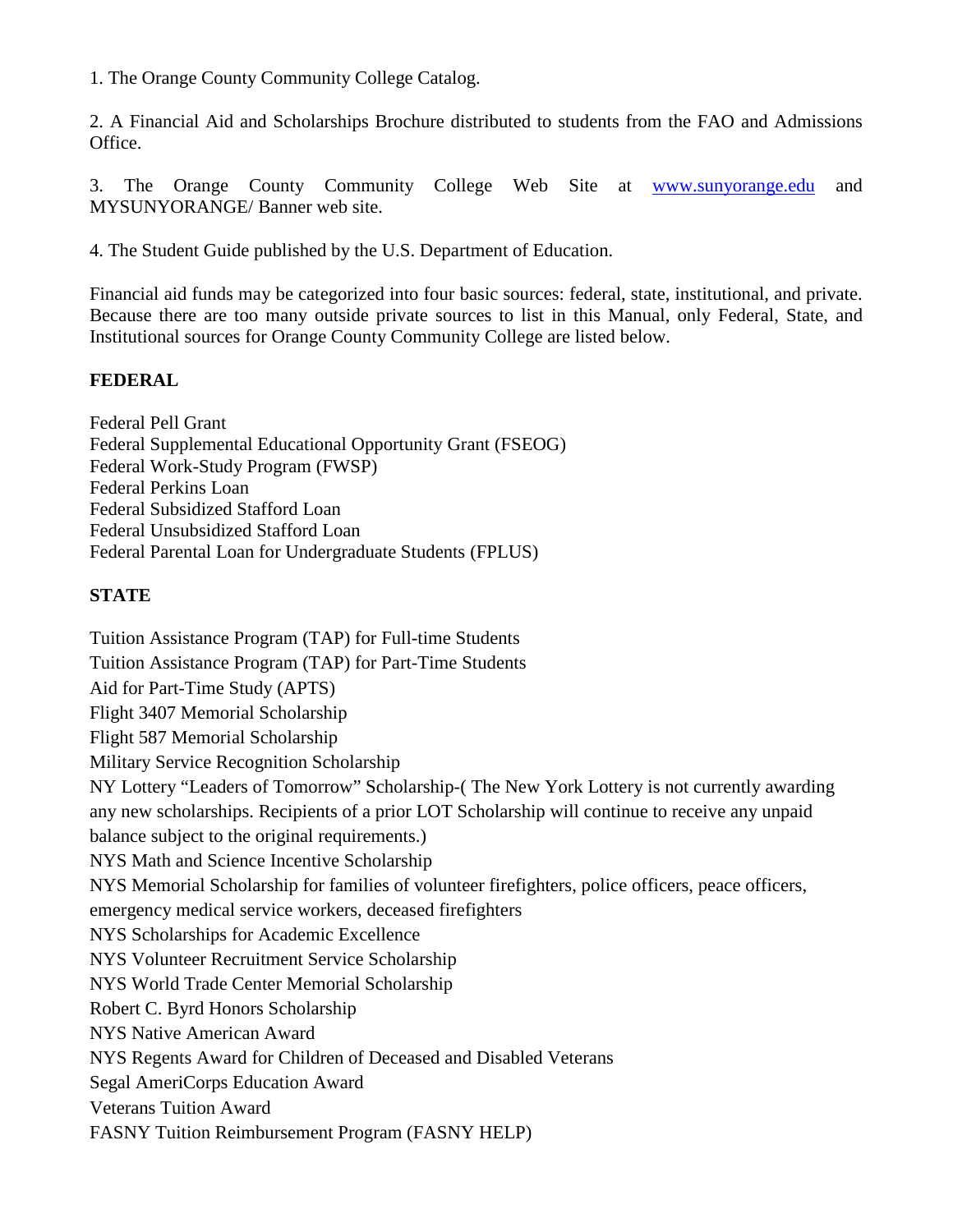**INSTITUTIONAL** Orange County Community College Scholarship *( 236 Scholars Scholarship types)* President's Scholarship Orange County Community College Grants (Grant in Aid)

#### **Procedures and Forms Required to Apply**

The procedures and forms required to apply for financial aid are published in the College Catalog and the Orange County Community College Financial Aid and Scholarship brochure. In addition, notices announcing deadlines and application availability are distributed from the FAO. Aid is awarded on a first-come, first-serve basis using a priority deadline. Students who complete their files after this priority date may receive limited funding.

There are many forms which may be required to evaluate student aid eligibility. However, a student need only apply for admission and file the Federal Application for Federal Student Aid (FAFSA) to begin application process.

Additional documents may be requested to complete processing of the aid request. Notification of these additional required documents are sent to students through a missing information letter and email to go to the MYSUNYORANGE/Banner web site. Additional information may include, but is not limited to, the following:

- 1. Proof of citizenship.
- 2. Proof of selective service registration.
- 3. Marriage certificate.
- 4. Verification Worksheet with Household size
- 5. IRS Tax Transcripts (parent and student and/or spouse).
- 6. SNAP benefits
- 7. Number in college
- 8. Child support paid

### **Methods of Disseminating Consumer Information**

The primary method of disseminating consumer information to college students is through the College Catalog and website. In addition, information is distributed through:

1. Information sheets distributed to students with award letters. These can be obtained through the MYSUNYORANGE/Banner web site.

2. Tracking letters.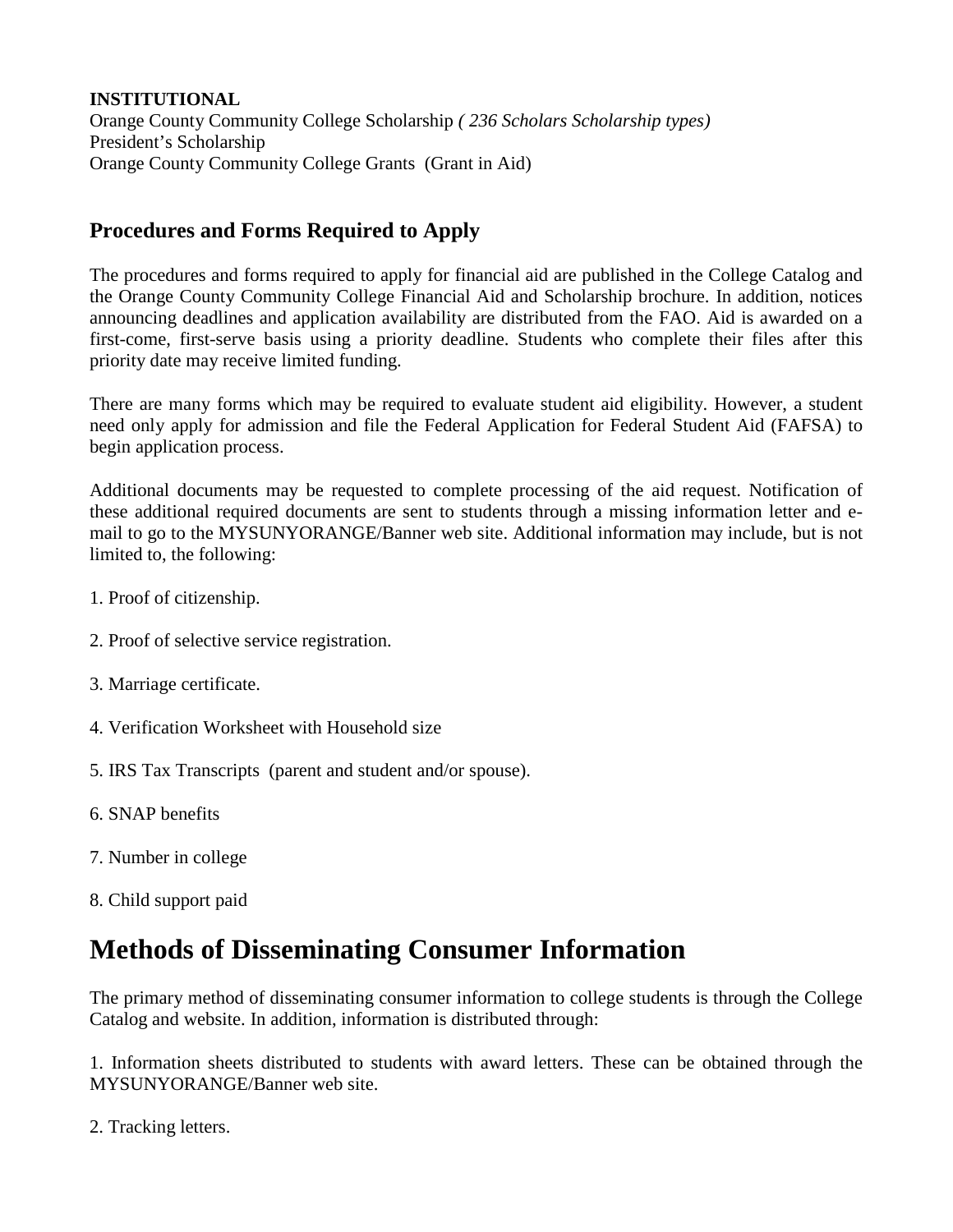- 3. The Orange County Community College Financial Aid and Scholarships brochure.
- 4. Variety of e-mails and portal messages to students.

### **Student Eligibility Requirements**

#### **Student eligibility requirements are listed in the following documents:**

1. Orange County Community College Catalog.

2. Orange County Community College website.

3. The Orange County Community College Financial Aid and Scholarships brochure.

4. On specific aid applications (i.e., loan applications for Stafford Loan and scholarship applications describe eligibility requirements).

#### **To be eligible to receive need-based Federal assistance, a student must:**

1. Be admitted to college and enrolled in an eligible degree program of study.

2. Be a U.S. citizen, U.S. national, or U.S. permanent resident or reside in the United States for other than a temporary purpose (supportive documentation may be required to verify residency or citizenship status).

3. Maintain satisfactory academic progress in their course of study.

4. Not be in default of any loan or owe a repayment on a Federal Pell Grant, FSEOG, or State Grant.

5. Demonstrate financial need.

### **Rights and Responsibilities of Students on Financial Aid**

As a recipient of financial aid, there are certain rights and responsibilities of which students should be aware. These rights and responsibilities of students on financial aid are listed on the Orange County Community College Financial Aid website.

#### **Students have the right to know the:**

- 1. To understand how the financial aid department determines financial need.
- 2. To know the standards used to judge eligibility for financial aid.
- 3. To appeal decisions made by the financial aid office.
- 4. To understand how and when financial aid awards will be distributed.
- 5. To understand the college's refund policy.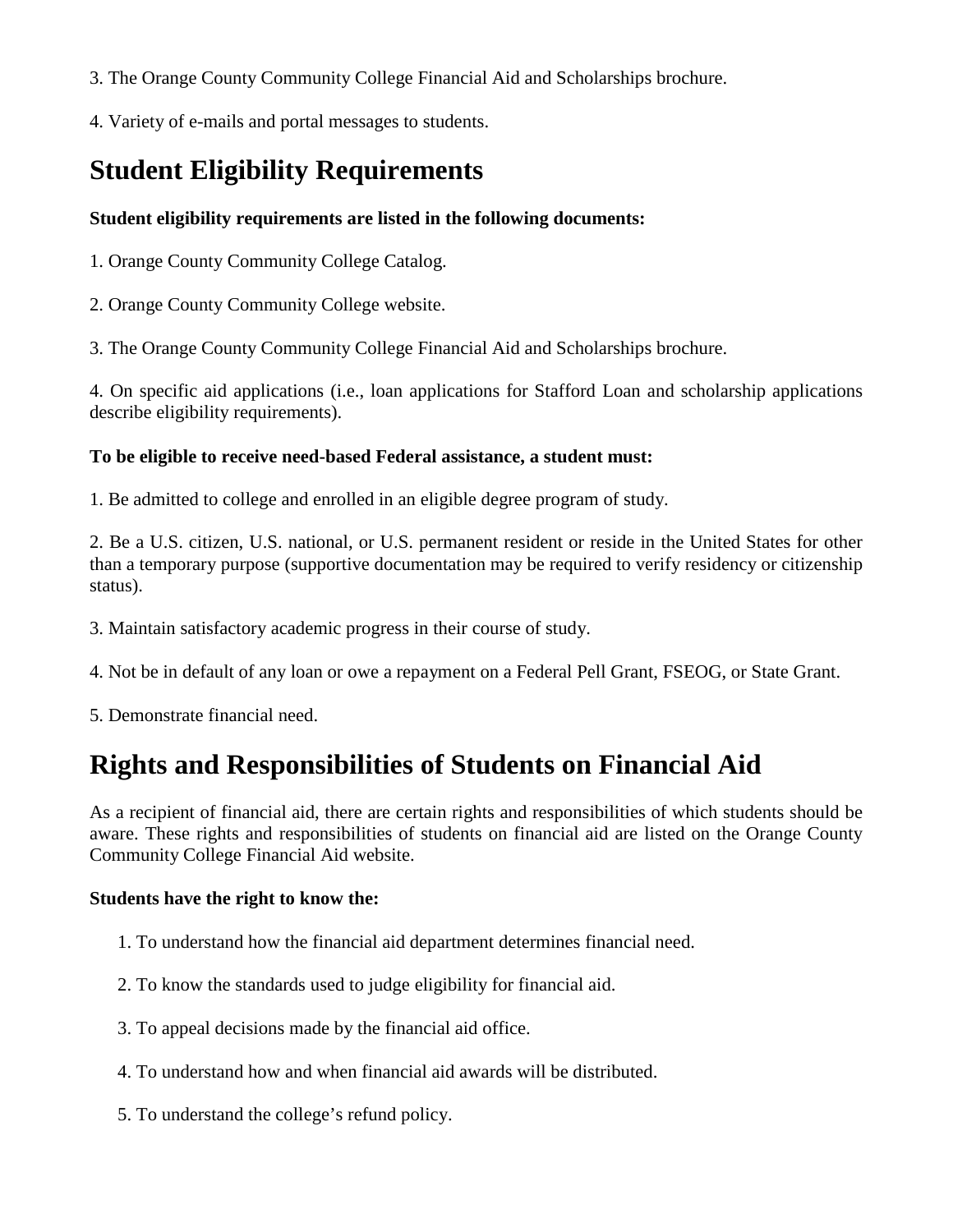6. To understand the financial aid department's Code of Conduct.

7. To choose freely the participating lender from whom he or she wants a student loan

8. To understand which portions of financial aid are loans which must be repaid and what the rate of interest is.

9. To be notified in writing if his or her financial aid is canceled and for what reason.

10. To reapply for financial aid each year.

11. SUNY Orange is committed to preventing fraud associated with the misuse of students' identifying information (identity theft). In compliance with the Federal Trade Commission, as of 11/16/09 we can **NO LONGER** give out specific information to students over the phone. If you have any questions about your financial aid, please check your ["Banner account"](https://banner.sunyorange.edu:8787/pls/prod/twbkwbis.P_WWWLogin) or stop by the Financial Aid offices at either the Newburgh or Middletown Campus with your photo ID. Due to the strict guidelines of this policy, no information can be given to parents unless the student is present with photo ID, or unless there is a signed FERPA agreement at the Registrar's office authorizing Financial Aid to release information to a parent.

#### **Students are responsible for:**

- 1. Completing all forms accurately and by the published deadlines.
- 2. Submitting information requested by FAO staff in a timely manner.
- 3. When requested, to provide documents to verify family income, family size, and similar matters.

4. Keeping the FAO informed of any changes in address, name, marital status, financial situation, or any change in student status.

5. Reporting to the FAO any additional assistance from non-College sources such as scholarships, loans, fellowships, and educational benefits.

6. If receiving federal financial aid, to maintain eligibility by enrollment in an approved program and all courses must apply to the student's degree major.

- 7. Notifying the FAO of a change in enrollment status.
- 8. Maintaining satisfactory academic progress.
- 9. Re-applying for aid each year.

### **Cost of Attendance**

A description of the fees for attendance is published in the Orange County Community College Catalog and Web site. A complete budget outlining the cost of attendance may be obtained from the FAO.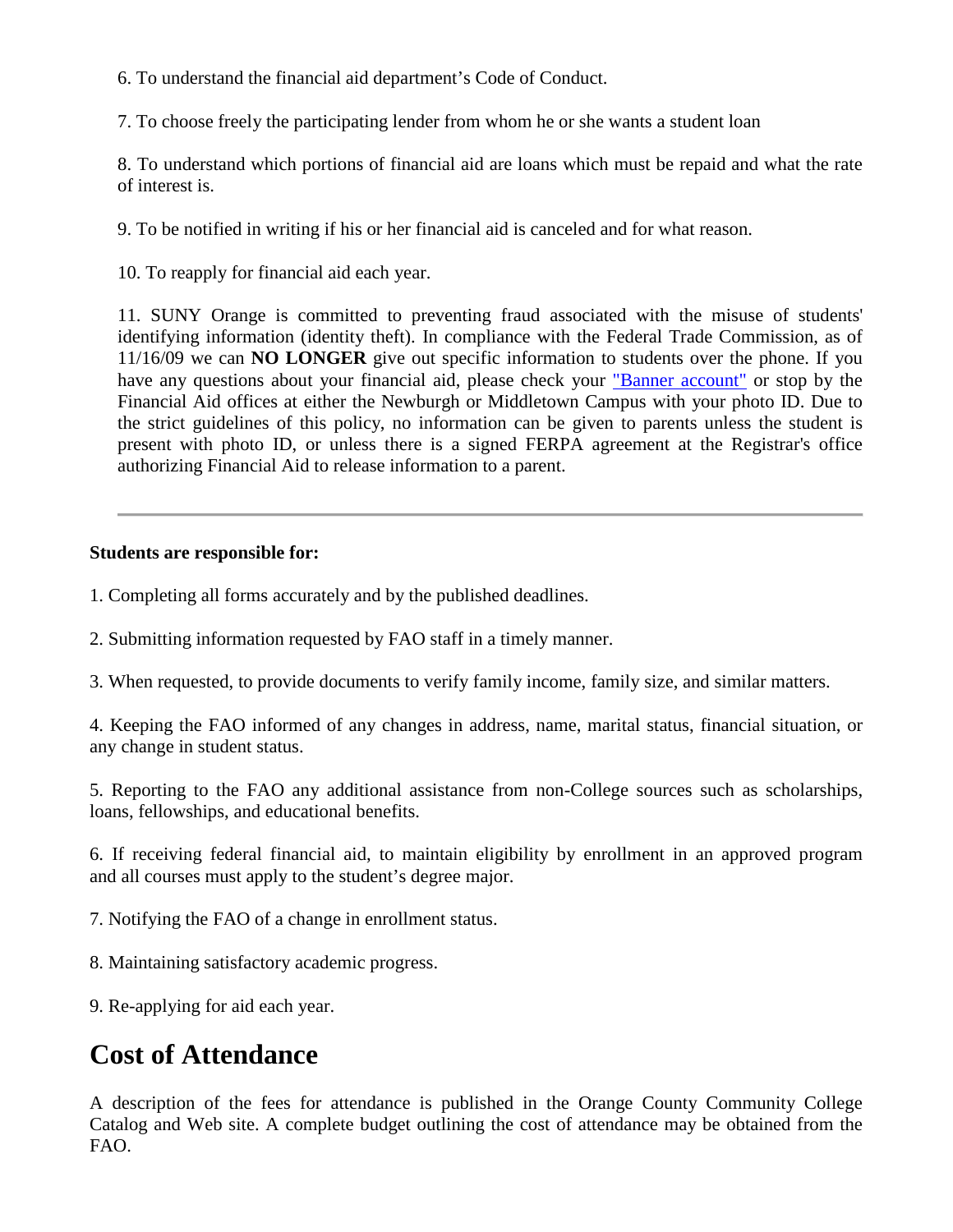### **Refund Policy**

A description of the refund policy is described in the Orange County Community College Catalog and SUNY Orange web site.

### **Academic Programs Offered**

A description of the academic programs offered at Orange County Community College is listed in the Catalog

### **Person(s) Designated to Provide Financial Aid Information**

Information concerning persons designated to provide financial aid information is listed in the Orange County Community College Catalog. Only information published, provided, or referred by FAO staff is valid. Any additional information should be verified with staff from the FAO.

### **Student Retention and Completion Data**

Student retention and completion data is gathered by the Office of Institutional Research.

### **Information for Students with Disabilities**

Information concerning students with disabilities is listed in the Orange County Community College Catalog. Student Services provides information and assistance to students with disabilities who are in need of special accommodations. This office should be contacted for additional information.

### **Information on Accreditation**

Information concerning accreditation is listed in the Orange County Community College Catalog. Additional information may be obtained from the Vice President of Academic Affairs Office.

# **V. Student Application for Financial Aid**

Students are required to submit aid applications on an annual basis. Priority consideration for receipt of financial aid funds administered by the FAO shall be given to students who submit all required documentation by the assigned priority deadline.

### **Forms**

There are many forms which may be required to evaluate student aid eligibility. However, a student need only submit the Federal Application for Federal Student Aid (FAFSA) and apply for admission to begin the first step in applying for aid.

Additional documents may be requested to complete processing of the aid request. Notification of these additional required documents are sent to students through a missing information letters and e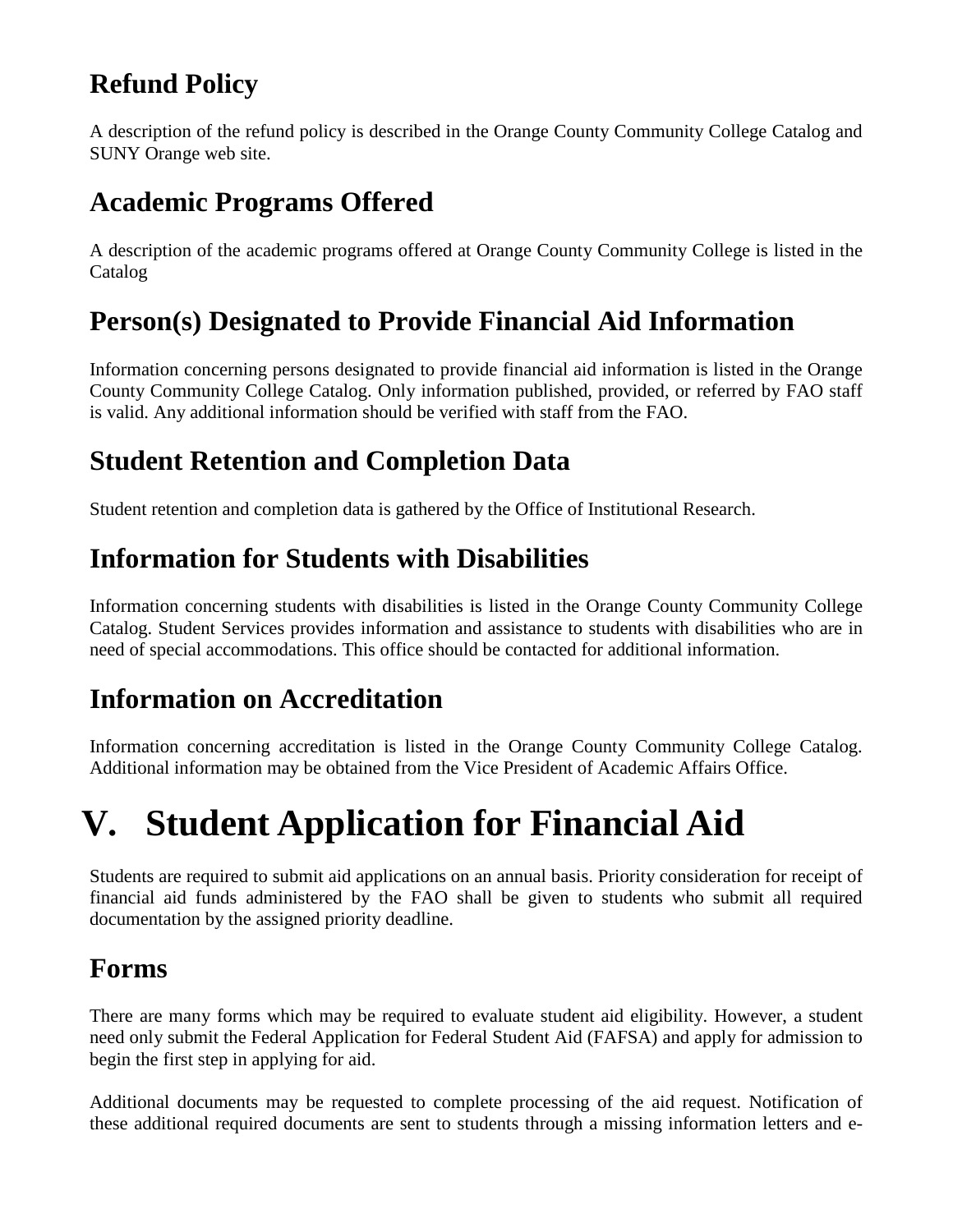mail notification to see the MYSUNYORANGE financial aid Student Requirements page. Below are documents which may be required.

1. Free Application of Federal Student Aid (FAFSA) - a need analysis document published by the Department of Education. Information is sent to the Central Processing Center (CPS) for an analysis of the expected family contribution (EFC). Students receive a Student Aid Report (SAR) which shows the results of the analysis. Federal aid may only be awarded based on the official results of the FASFA.

2. Federal Direct Stafford Loan Application and Master Promissory Note (MPN) – first-time loan recipients must sign a master promissory note at the student loans.gov web site. An entrance interview at [www.studentloans.](http://www.studentloans/)gov and loan test taken in our office are also required.

3. Federal Tax Transcripts - Federal Income Tax Transcripts may be requested if a student is selected for verification, or if the aid administrator deems it necessary to verify conflicting information. Dependent students must submit their tax transcripts and the tax transcripts of their parents. Independent students must submit their tax transcripts and their spouse's, if applicable. Tax transcripts must be signed.

4. Verification Worksheet - a document which collects updated information previously submitted on the FAFSA. Students who are selected for verification must submit this worksheet. Dependent students must obtain their parents' signature. An aid administrator may request a Verification Worksheet to resolve conflicting documentation .

5. Citizenship Verification - a document which collects proof that the student has citizenship status eligible for financial aid purposes, which may include, but is not limited to, a birth certificate, US passport and/or alien registration card.

6. Request for Professional Judgment due to Special Circumstances - a document that verifies a student, spouse, or parents' special circumstances. This document also is used for out of pocket medical expense, loss of income, and other extraneous circumstances that can increase or decrease a student's budget or decrease a student's EFC .

### **Application Process**

Students begin the application process by applying for admission and submitting any piece of documentation required. This submission informs the FAO that the student wishes to apply for financial aid. Once the FAFSA is received, tracking letters are sent to students informing the student of documents or information which must be submitted. If a student submits an incomplete document, it is returned for completion. If the aid administrator requires additional information, a letter or e-mail and any appropriate forms will be sent to the student. If the student does not submit the requested information, the file will be considered inactive. Once the requested information is received and verified, it is forwarded for final packaging.

### **Deadlines**

Target dates are not deadlines. Target dates ensure that the financial aid funds you are eligible to receive will be in your account for tuition deferment before the payment-due date. After these target dates, applications for financial aid and loans can still be processed, but you may have to arrange for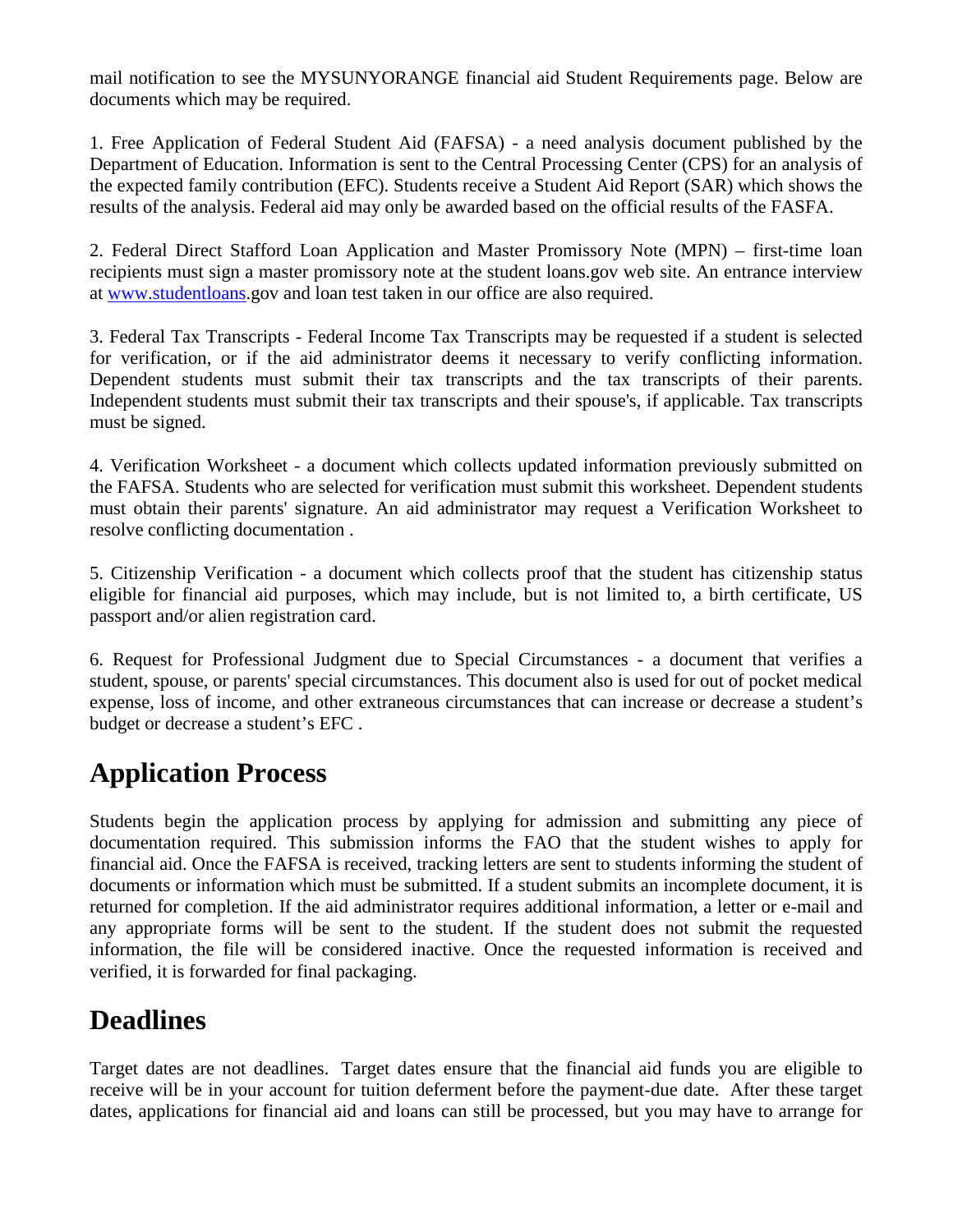alternative means of payment, such as using your own funds or participating in the Tuition Payment Plan, until your financial aid processing is completed.

Target Date for **Pell Grants** 

- Fall Enrollees: July 1st
- Spring Enrollees: December 1st

Target Date for [Direct Loans](http://www.sunyorange.edu/financialaid/fedaid.shtml#stafford)

- Fall Enrollees: July 1st
- Spring Enrollees: December 1st

Target Date for [Campus-Based Aid](http://www.sunyorange.edu/financialaid/fedaid.shtml#perkins) [Including Perkins Loans, Federal Work-Study (FWS), Supplemental Educational Opportunity Grant (SEOG)]

• Fall Enrollees: April 15th

For information on the [Payment Plan](http://www.sunyorange.edu/bursar/payment_options.shtml) for the balance of your tuition, visit the Bursar's office or go to: [sunyorange.edu/bursar](http://www.sunyorange.edu/bursar)

### **Independent Student Status**

The EFC from an independent student takes into account only the income and asset value of the student and spouse, if applicable; the parents' financial information is not included. Students are automatically considered independent if they meet the following criteria:

1. Born before January 1, 1987 (for the 2010-11 processing year),

2. Married,

- 3. Enrolled in a graduate or professional course of study,
- 4. Are an orphan or a ward of the court or were a ward of the court until age 18,

5. Have legal dependents (other than a spouse) or have children of which they provide more than 50% of their financial support, or

6. Are currently serving on active duty in the U.S. Armed Forces for purposes other than training.

- 7. Are a veteran of the U.S. Armed Forces.
- 8. Orphan, Ward of Court, Foster Care
- 9. Legal guardianship
- 10. Unaccompanied Youth by School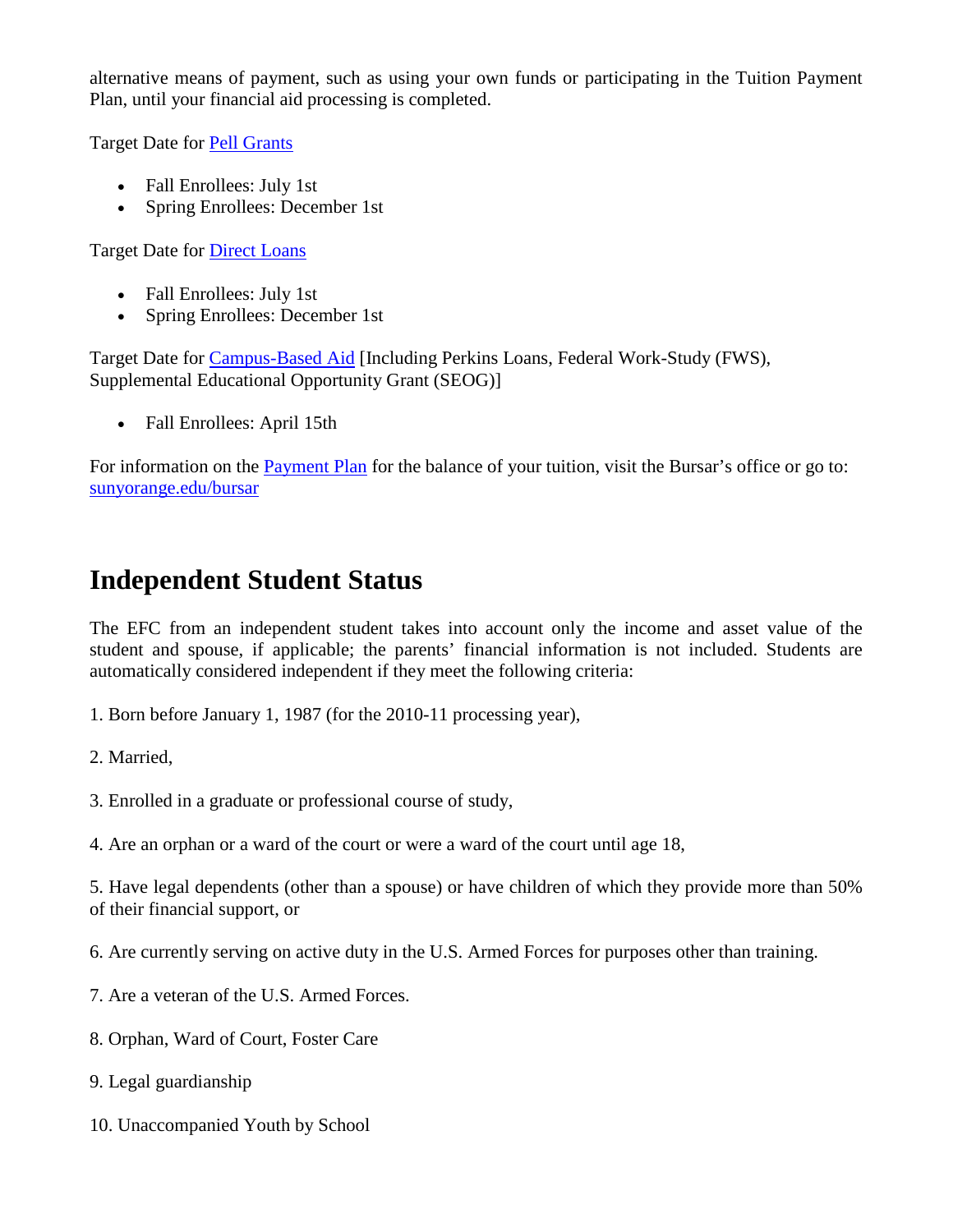#### 11. Unaccompanied youth by HUD

12. At risk of Homelessness.

Aid administrators have the authority to make students who do not meet the above criteria independent under special circumstances using Professional Judgment. Special circumstances must be documented and a copy of the documentation must be maintained in the student's file. Examples of special circumstances include, but are not limited to:

—An estranged relationship with the family due to emotional or physical trauma perpetrated by the parent causing the student to move out of the household and into a safe environment.

—A student under the age of 24 who is divorced.

Aid administrators adjust the student's dependency status by completing the Dependency Override School Use Only section of the FAFSA or FAFSA Correction application.

## **Student Budgets**

Student budgets are an important component in the financial aid process. Standard student budgets reflecting the Orange County Community College average student population cost of attendance at a modest, but adequate standard of living are used to award financial aid. The Director of Financial Aid, and Assistants on a case-by-case basis, may approve special budget considerations.

### **Basis for Student Budgets**

The Director collects information to prepare standard costs on an annual basis.

- **Tuition and Fees**
- Tuition and Fees are set each March by the Cabinet and Board of Trustee.
- **Books and Supplies**
- The Books and Supplies allowance is based on the recommendation of the college bookstore survey and cost analysis of the financial aid office .
- **Room and Board**
- Room and board expenses are divided into two categories: living with parents (commuter), and living off-campus on own(non commuter).
- **Transportation**
- Transportation costs allowances are based on a survey of current market price of gasoline and an estimated distance from the college at the Middletown Campus.
- **Personal/ Miscellaneous Expenses**
- Personal expenses include costs for clothing, toiletries, medical/dental, recreational, and other miscellaneous expenses. These allowances are based on a survey of current market basket prices.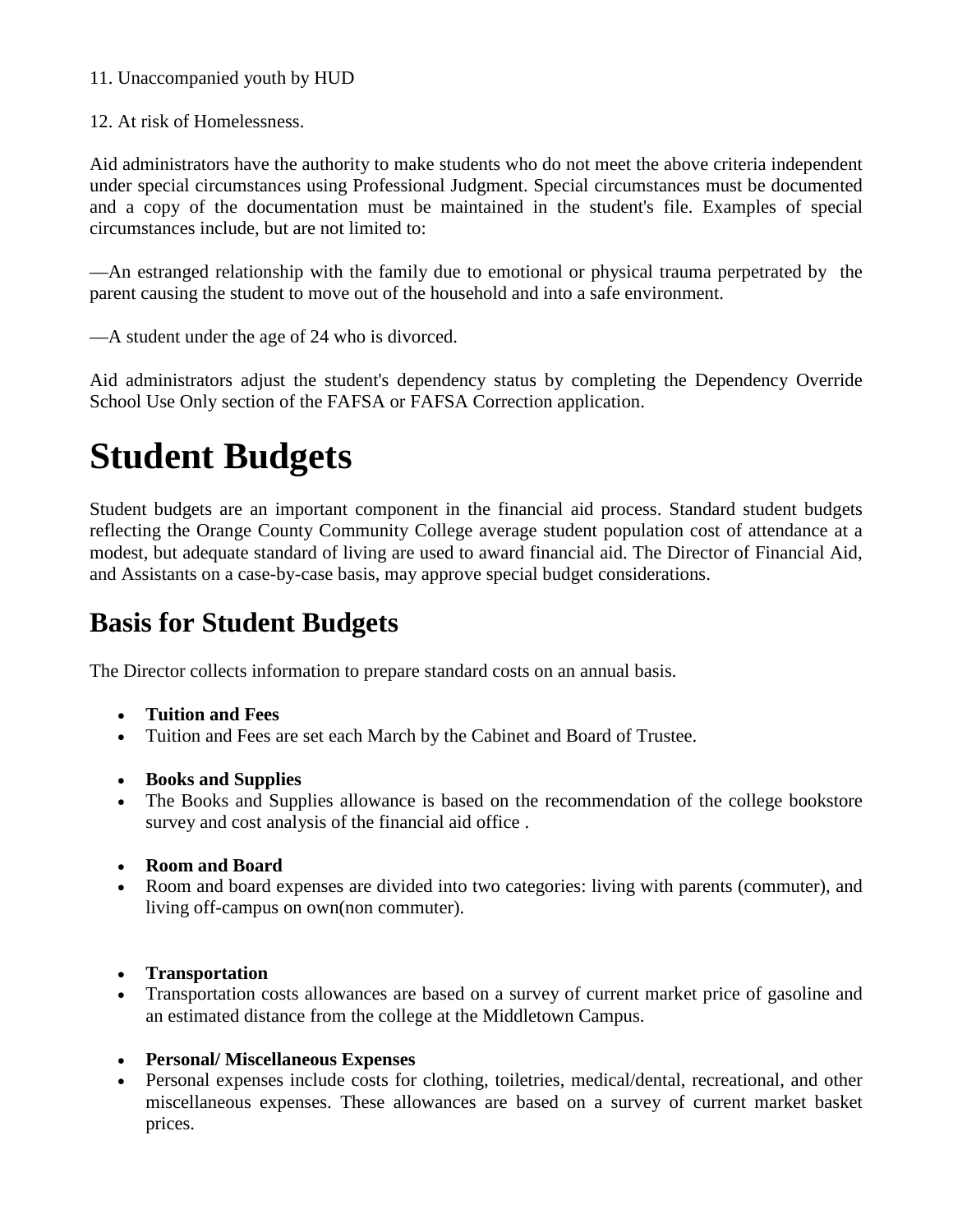### **Special Budget Considerations**

Upon request, aid officers may review, and if appropriate, adjust a student's budget. Students must submit supporting documentation.

#### **Examples of changes to standard budgets include, but are not limited to:**

1. Child care - the cost of childcare for parents with dependent children may be added to a standard budget by the Director and Assistants of the Financial Aid Office. This cost allowance is based on documentation from a recognized childcare provider.

## **Systems Operations**

The FAO at Orange County Community College is automated/manual in processing.

### **Loading Financial Aid Data**

Federal eligibility information is received electronically from the Department of Education using Electronic Data Exchange (EDE).

- Processing Federal Data- Students may file their on-line. FAFSAs may be electronically filed by the FAO on rare occasions.
- Correcting Federal Data- Student FAFSAs will be corrected via EDE during the verification process only if there is a change in Pell eligibility.

### **Automatic Budgets**

Budgets are assigned to students based on the information provided on the FAFSA.

### **Automatic Tracking**

The FAO uses an automatic tracking program to monitor information and documents required from students.

### **Packaging**

Packaging is done automatically in batch and on an immediate basis.

## **Verification**

### **Introduction**

Verification is the process of confirming the accuracy of student reported data on financial aid applications. Only a portion of the student population is selected for verification.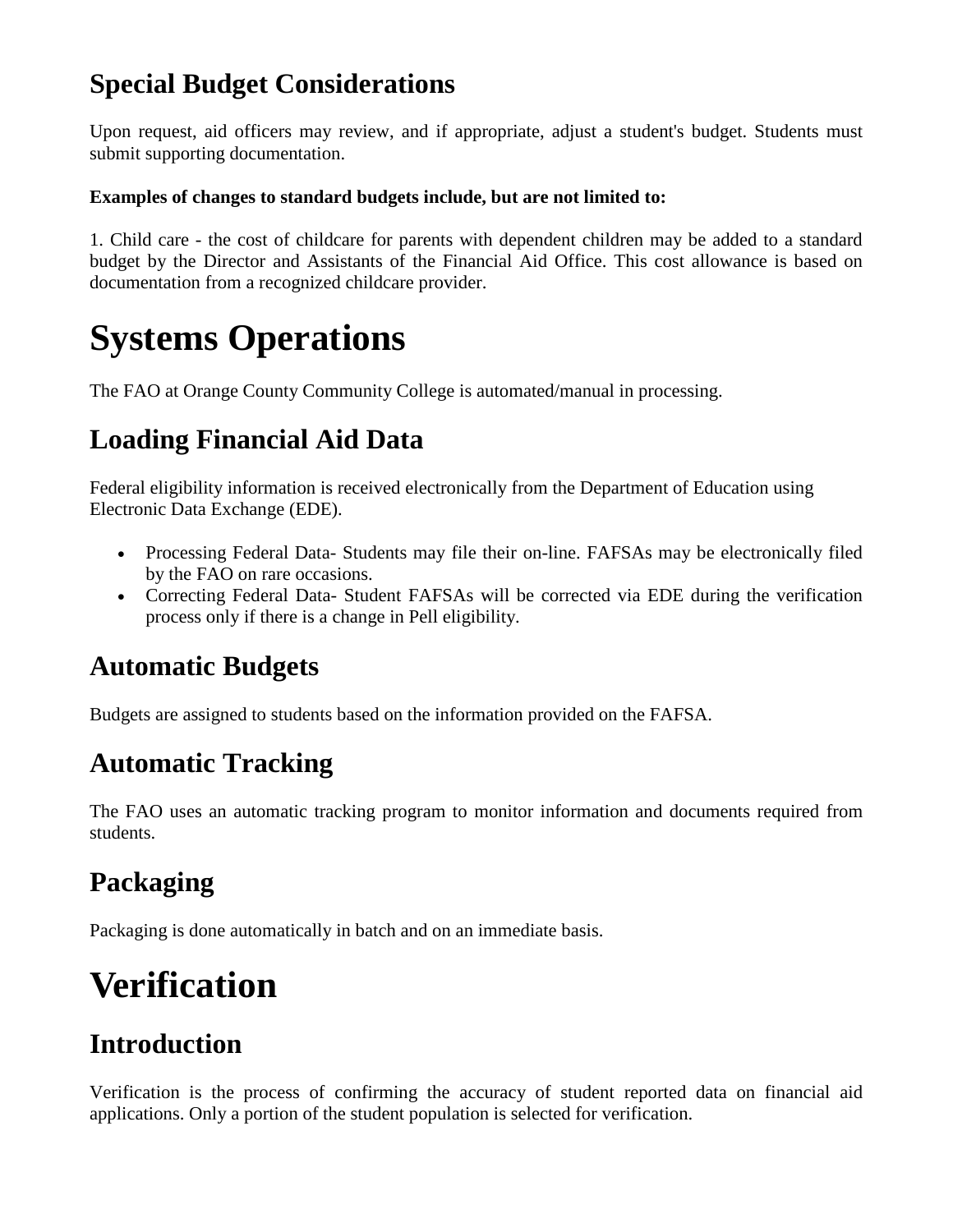### **Selection of Applications to be Verified**

The FAO verifies those applicants identified by the Department of Education (DOE). In addition, aid administrators may select a student for verification if there is a discrepancy or a condition, which is unusual and warrants investigation. The FAO reserves the right to verify any student it may see fit.

#### **Exclusions**

Listed below are certain circumstances where students do not have to complete verification. Counselors must identify and document in the aid folder why the student is not required to complete verification.

1. An applicant who died during the award year.

2. A resident of Guam, American Samoa, the Northern Mariana Islands, the Marshall Islands, the Federated States of Micronesia, and the Trust Territory of the Pacific Islands (Palau).

3. A student who is incarcerated

4. Applicants whose parents do not live in the United States and cannot be contacted.

5. A student immigrant (however, the student must meet the citizenship requirement).

6. A dependent student whose parents cannot comply because of specified reasons (i.e., parents are deceased, are physically or mentally incapacitated, or the student does not know where the parents reside).

7. A student who does not receive need-based Title IV funds.

#### **Conflicting Information for Non-selected Applicants**

Aid administrators are required to resolve any discrepancies discovered in a student's file.

### **Verification Time Frame**

Upon receipt of the FAFSA, a Tracking Letter listing missing items is sent to the student. This letter informs the student of any additional information which is required to complete his/her financial aid file. If the FAO has received DOE information identifying the student as being selected for verification, the tracking items letter requests the appropriate verification documents (i.e., verification form, student and parent tax transcripts).

### **Document Collection Procedures**

Required documentation items are identified and receipt date is maintained by date stamping all entered paperwork. When documents arrive, the Customer Service Representative enters a receipt date on the document and then scans the instrument. When all required documents are received, the student's file is considered complete and ready to be packaged. These files are routed to the Assistant Director or Director for verification.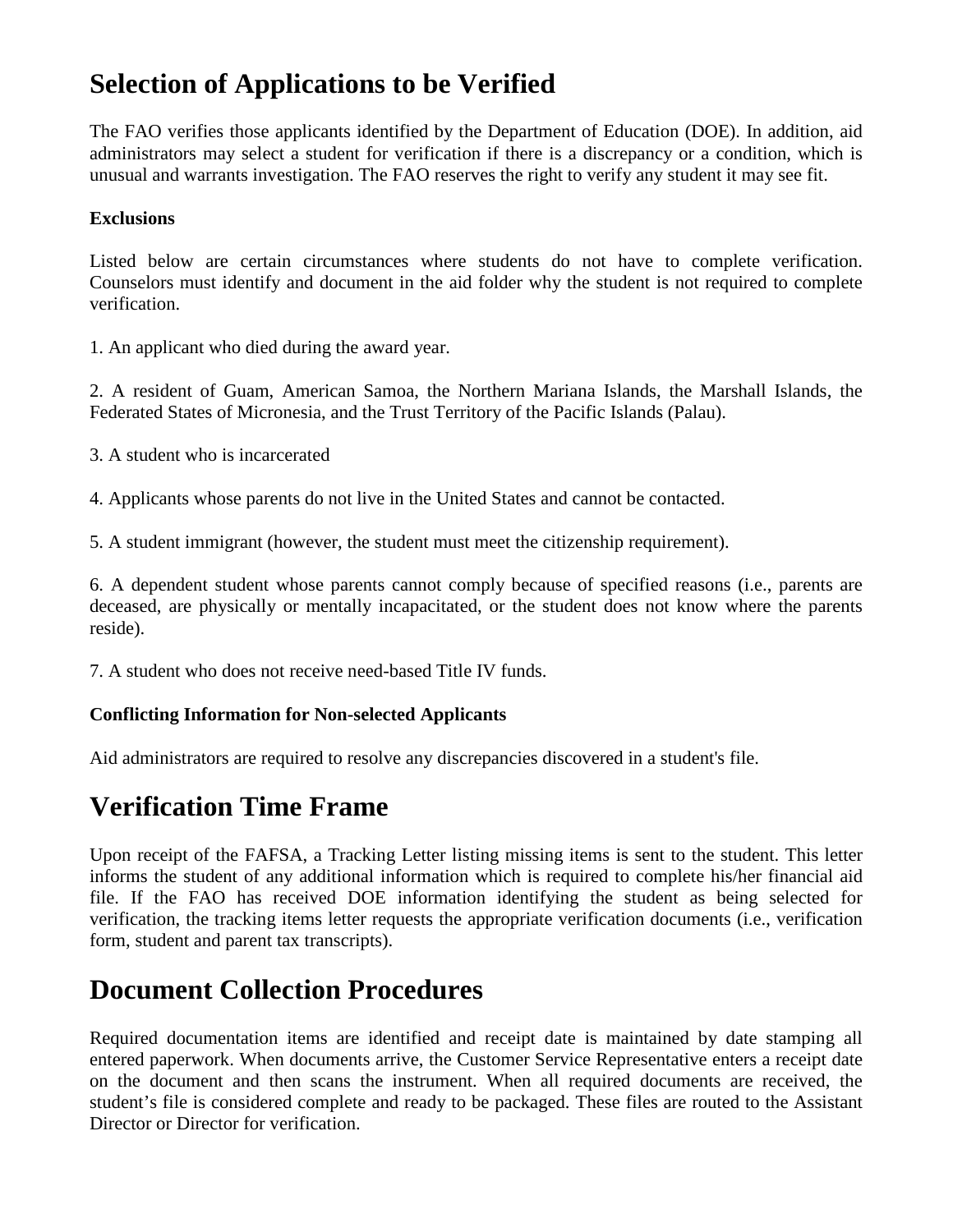### **Documentation**

Documentation submitted to the FAO must be legible, appropriate, and have the student's A# for identification purposes. If the student submits a document which is not legible (i.e., a copy of a tax transcript in which the income numbers are not identifiable), appropriate (a tax transcripts is requested , or unidentifiable (student submits a copy of the step-parents' tax transcript and the last name does not match the student's and there is no student A#), the documents will be returned and a request for additional documentation is requested.

#### **Processing Time Period**

Students are notified that until the missing items are submitted to the FAO, additional processing of their file is not possible.

—Failure Comply Students who fail to submit verification documents never become complete; therefore, aid is not awarded for these students.

—Submission **Example 2018** 2019 12:30 After After **Deadline** Students who submit verification documents very late after the time they were requested will be awarded aid based on verification documents being submitted within the legal time frame from the last day of class for the enrollment period.

#### **Notification of Verification to Applicants**

Students are notified that they are selected for verification on the Student Aid Report (SAR).

### **Verification of Data Elements**

Orange County Community College systematically verifies only those data elements required by the federal government. However, Aid Administrators are free to ask for additional information if further investigation is needed to resolve a discrepancy.

#### **Adjusted Gross Income**

Adjusted Gross Income is verified by comparing a copy of the student, spouse, or parent income tax transcript or Verification Worksheet to federal data. Total discrepancies of all dollar amounts outside of tolerance level of \$25 must be corrected before further processing.

#### **U.S. Income Tax Paid**

U.S. Income Tax paid is verified by comparing a copy of the student, spouse, or parent income tax transcript to federal data. Total discrepancies of all dollar amounts outside of tolerance level of \$25 must be corrected before further processing.

#### **Household Size**

Household size is verified by comparing the Verification Worksheet to federal data. Discrepancies must be corrected before further processing. There is no tolerance for this data element.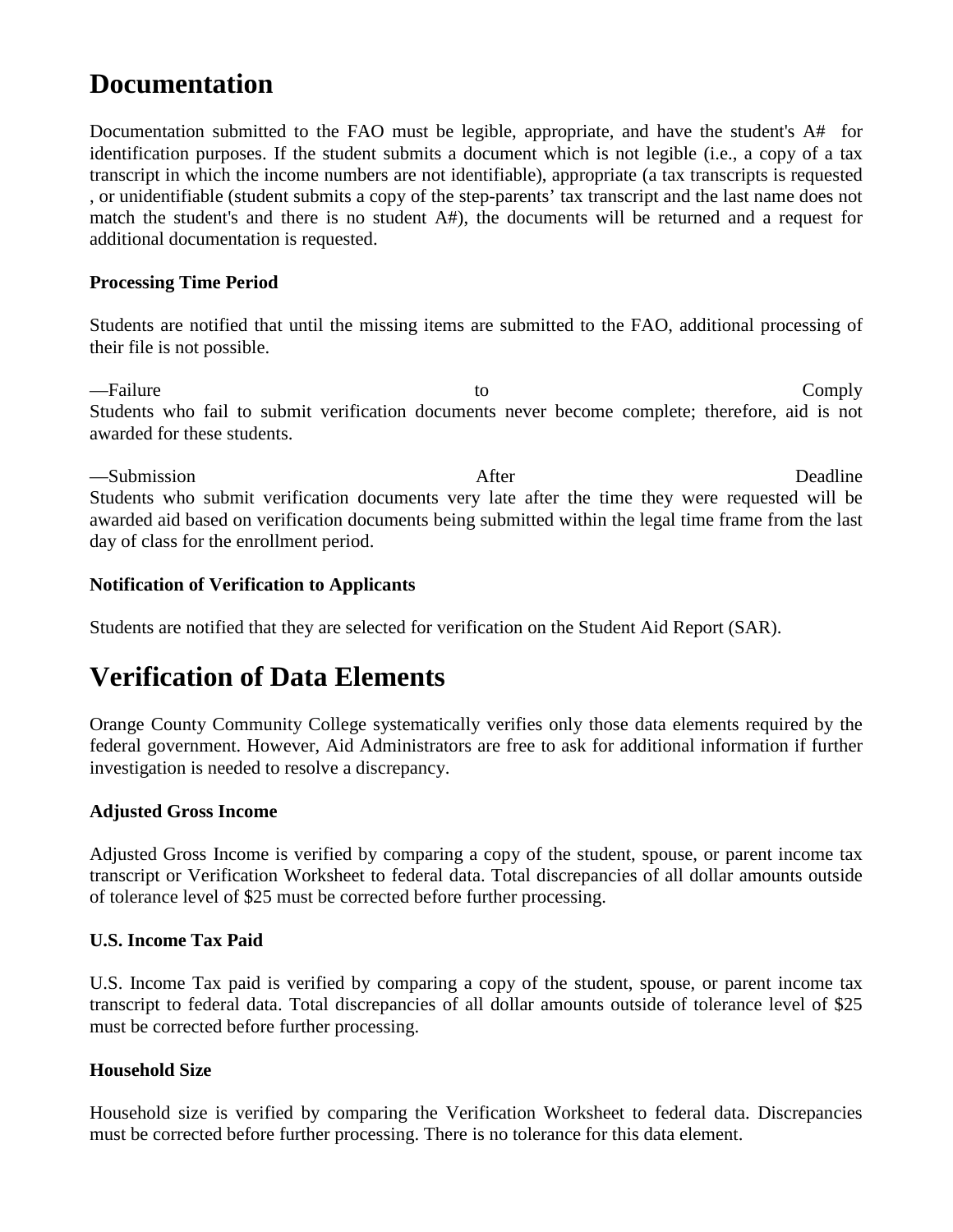#### —Exclusions

Although regulations allow situations when verification of household size is not required (See the DOE Verification Guide), the FAO does not have a systematic way to track these exclusions. Therefore, all students selected for verification must submit a response to the Household size question on the Verification Worksheet.

#### **Number in Postsecondary Institutions**

Number of family members enrolled at least half-time in postsecondary institutions is verified by comparing the Verification Worksheet to Number in College Form, Bill or Enrollment Registration of additional siblings to federal data. Discrepancies must be corrected before further processing. The dependent student's parent is not allowed to be used in this number, unless the FAO uses professional judgment.

—Exclusions

Although regulations allow situations when verification of number in college is not required (See the DOE Verification Guide), the FAO does not have a systematic way to track these exclusions. Therefore, all students selected for verification must submit a response to the Number in College question on the Verification Worksheet.

#### **SNAP**

Supplemental Nutrition Assistance Program (SNAP) benefits (formerly food stamps) *if receipt is reported on the FAFSA*

Certification on verification worksheet

Institution may request documentation from the agency that issues the SNAP benefit

#### **Institutional Discretionary Items**

The FAO verifies those applicants identified by the Department of Education (DOE). Aid Administrators may select a student for verification if there is a discrepancy or a condition which is unusual and warrants investigation. If a student submits verification documentation (i.e., tax transcripts), the FAO staff must verify the information on the document against the information in the student's file.

### **Tolerances**

When verifying a student's record, there is one instance when discrepant information does not have to be corrected and that is when the absolute value of the discrepancies does not exceed \$25.

### **Notification to Students**

Students are notified of the results of verification by receipt of an award letter and/or e-mail notification to view and print their award letter on line at the MYSUNYORANGE/ Banner web pages and by receiving a corrected ISIR from CPS if Pell eligibility is affected.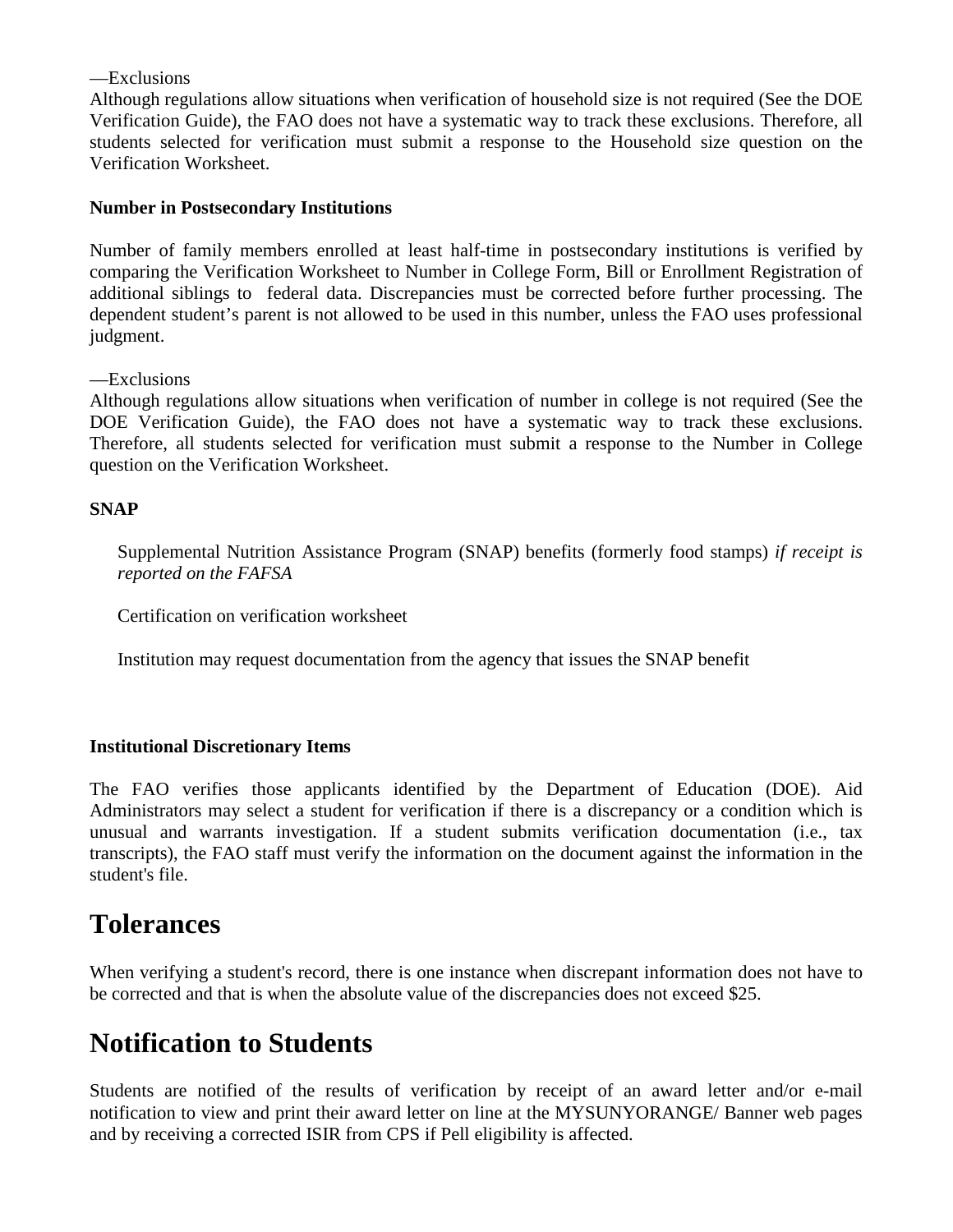#### **Correction Procedures**

The FAO will submit corrections to the CPS only conflicting information in the verification process is affected.

#### **Overpayments**

FAO policies and procedures are designed to eliminate the possibility of an overpayment from any fund. If however, an overpayment does occur, the student is placed on hold until the overpayments can be corrected. Students are not allowed to register for subsequent terms and academic transcripts are withheld until the account has been cleared. The overpayments are reported on NSLDS in accordance with federal regulations.

### **Verification Procedure**

The financial aid administrator will verify the student's file when all documents have been submitted. The office resolves all conflicting data if the student is selected for verification or no selected for verification. All C codes on the ISIR are reviewed. The office checks for conflicting data between the Admission Office: High School Diploma, Bursars Office: contracts, exemptions and scholarships, Registrars Office: change in enrollment and courses in degree major.

### **Updating Requirements and Procedures**

There are three situations whereby an Aid Administrator may update student information. When students notify the aid office of an allowable update and provide legitimate documentation, the Aid Administrator may recalculate the student's EFC and the new figure may be used to award financial aid. Computers Updates may be a contracted by the contracted of the contracted of the contracted of the contracted of the contracted of the contracted of the contracted of the contracted of the contracted of the contracted 1) Dependency status (Dependency status may not be changed for previously certified Stafford Loans and may not be changed due to marital status). 2) Family size. 3) Number of family members enrolled in a postsecondary institution.

4) Inaccurate income information from IRS Tax Transcript and FAFSA.

### **Interim Disbursements**

Because the FAO is liable for disbursements made prior to verification, the FAO policy does not allow interim disbursements. Students must complete the verification process before aid is awarded and disbursed. Exceptions must include extenuating circumstances, be documented in the student's folder, and be approved by the Director of the FAO.

## **Need Analysis**

### **General Policies of Need Analysis**

CPS performs need analysis on student receiving Title IV assistance. Orange County Community College does not at this time use an institution methodology. Federal aid is awarded based on the student Primary EFC.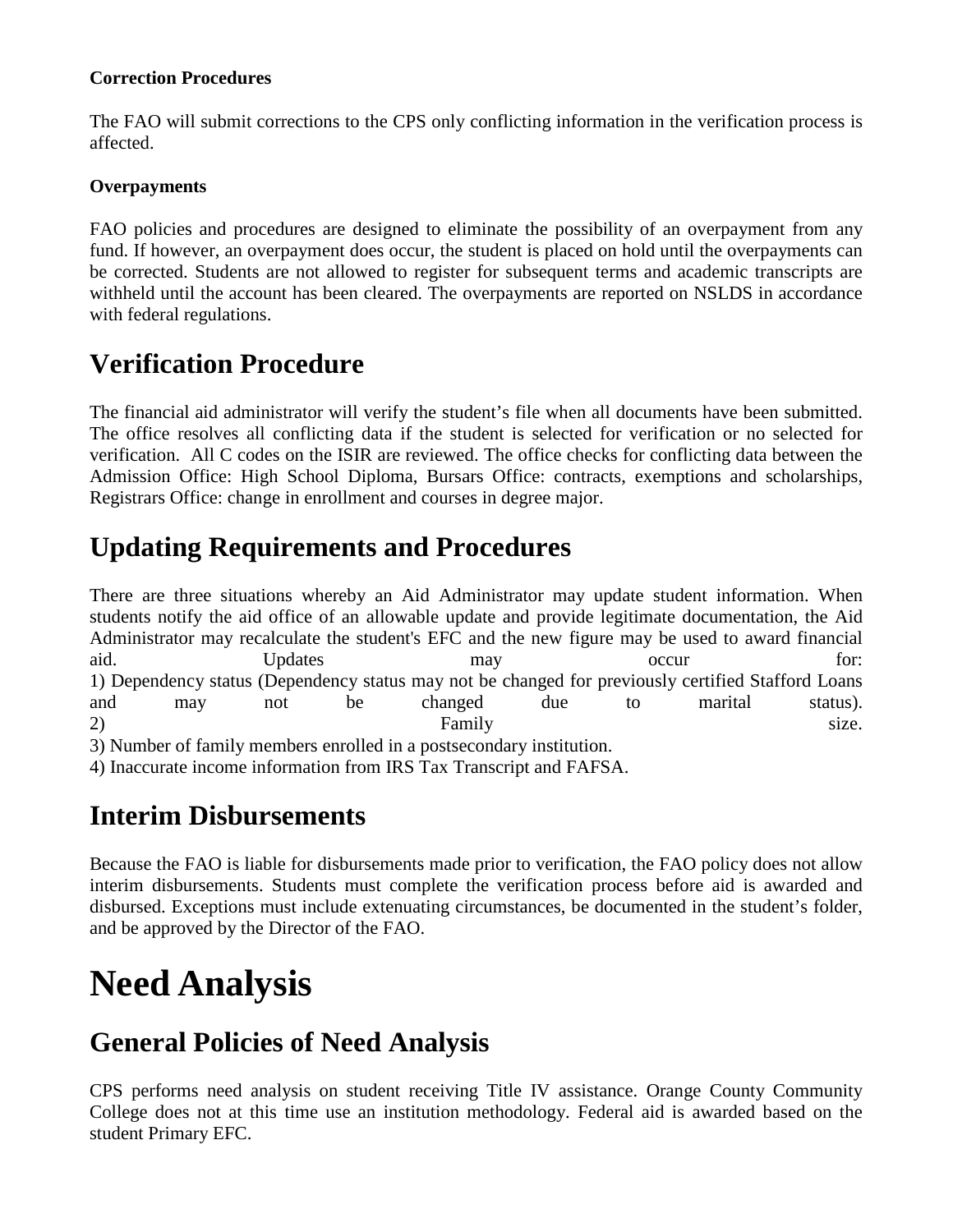### **Calculating Federal Methodology**

The Federal Methodology is the mechanism the FAO uses to award and disburse Title IV Aid. Orange County Community College receives the ISIR electronically via EDE. Needs Analysis is calculated through the Banner computing system.

## **Professional Judgment**

The Higher Education Act of 1992 allows financial aid administrators to make professional judgment decisions for special or unusual family or student circumstances. These circumstances must be documented. The Director of the FAO must analyze circumstances requiring professional judgment decisions on a case-by-case basis.

Aid Administrators may treat a student with special circumstances differently than the strict application of the methodology would otherwise permit. Adjustments can either increase or decrease a student's EFC or cost of attendance. In the case of an adjustment to a student's EFC or cost of attendance, specified adjustments may be made to data elements. The reason for the adjustment must relate to that student's special circumstances and must be documented in the student's file.

### **Areas of Administration**

Professional judgment decisions may be made to adjust eligibility for all institutional, Title IV, and campus-based aid. Documentation supporting special circumstances must be maintained in the student's folder attached to the Special Circumstance and/or Dependency Override form.

### **Staff Authority**

The Director of the FAO and his designee's have the authority to adjust a student's eligibility using professional judgment.

### **Circumstances**

Student circumstances, which may warrant a professional judgment decision include, but are not limited to:

1. Cancellation of parental contribution due to an abusive or an estranged relationship with a family member. A signed letter (on business stationary) from a Priest, a Rabbi, a therapist, an adult, nonfamily member would be an example of appropriate documentation. If possible, three letters documenting the situation should be collected.

2. Cancellation of parental contribution due to parental abandonment of the student. A notarized letter from an adult explaining the circumstances of the abandonment would be appropriate documentation. Typically, another adult is assisting the student (lives with a grandparent, a girlfriend/boyfriend's parent). If the student is receiving other assistance, in-kind support should be checked and documented.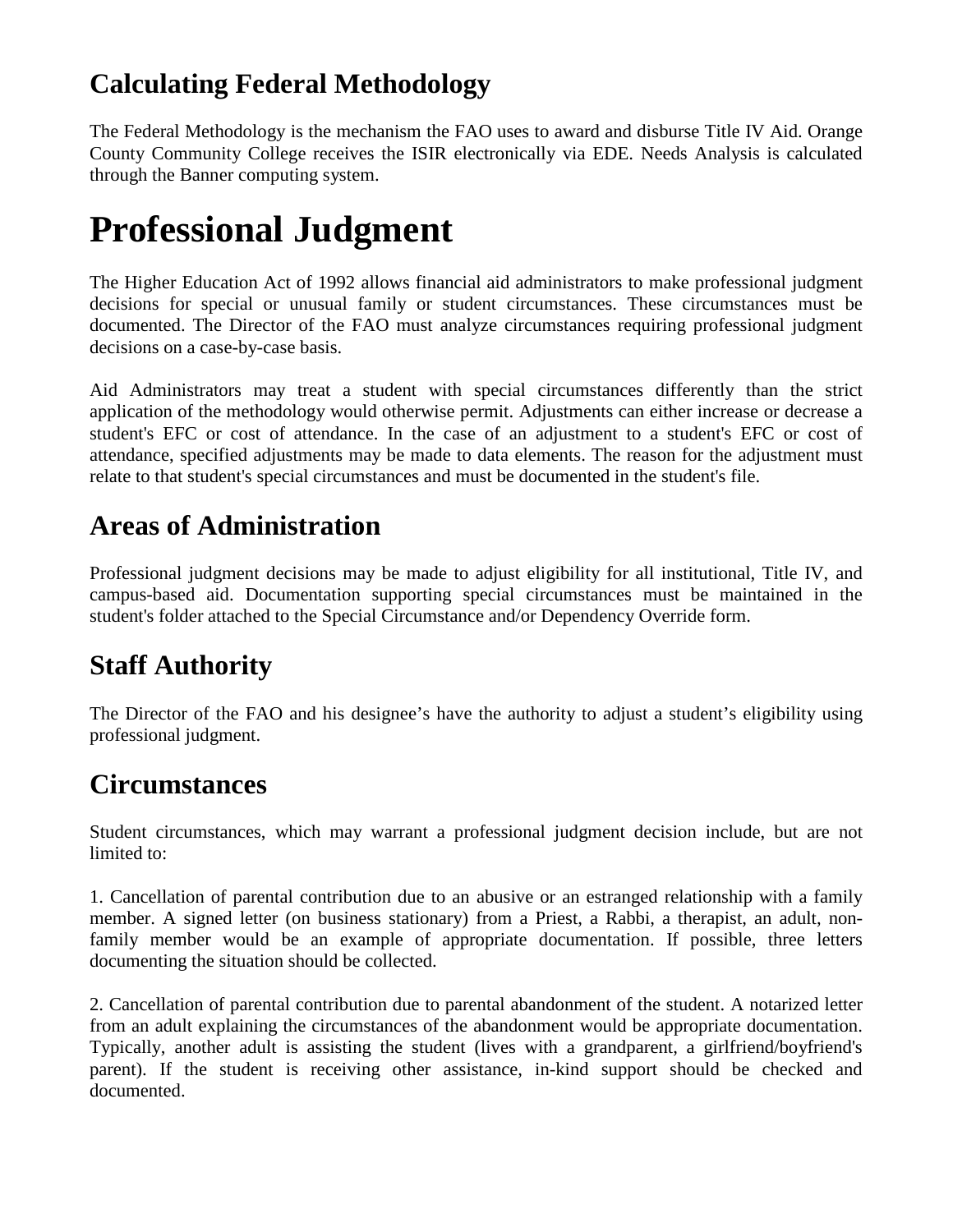3. The Director of the FAO and his designee's reserves the right to deny any request for a dependency override.

### **Income Reductions**

1. If the independent student or the dependent student or their parents have had a loss or change in income, they may request a professional judgment review of their file.

2. If the student or their parents in a dependent student situation has extensive out of pocket medical expenses, an income reduction may be done at the discretion of the Director of FAO. If there is private school tuition for elementary or high school, an income reduction may be requested. The Director of the FAO reserves the right to deny any income reduction request.

### **Documentation**

Aid Administrators are required to document professional judgment decisions. This documentation must be maintained in the student's file. Because professional judgment situations are unique, specific required documentation is not listed for each case. It is left to the discretion of the Aid Administrator to select what is appropriate documentation.

1. Documentation should substantiate the student's situation.

2. Typically, documentation should be from a professional outside the family and not a family member.

3. If collecting documentation about a student's life situation, documentation from more than one person should be collected.

## **Participation in Federal & State Programs**

The FAO participates in a variety of financial aid programs. Assistance may include scholarships, grants, loans, and work. Scholarships and grants are gift awards which do not have to be repaid. Loans and work opportunities are considered self-help awards since repayment or performance of duties are required. The type of aid awarded depends upon the student's financial need and is generally a combination of gift and self-help assistance.

### **Institutional and Program Eligibility**

#### **Institutional Eligibility**

As a private nonprofit institution, Orange County Community College has been authorized by the United States Secretary of Education to participate in financial aid programs authorized by Title IV of the Higher Education Act of 1965 as amended.

#### **Terms of Agreement**

The Program Participation Agreement between Orange County Community College and the Department of Education entitles the FAO to participate in the following federal programs: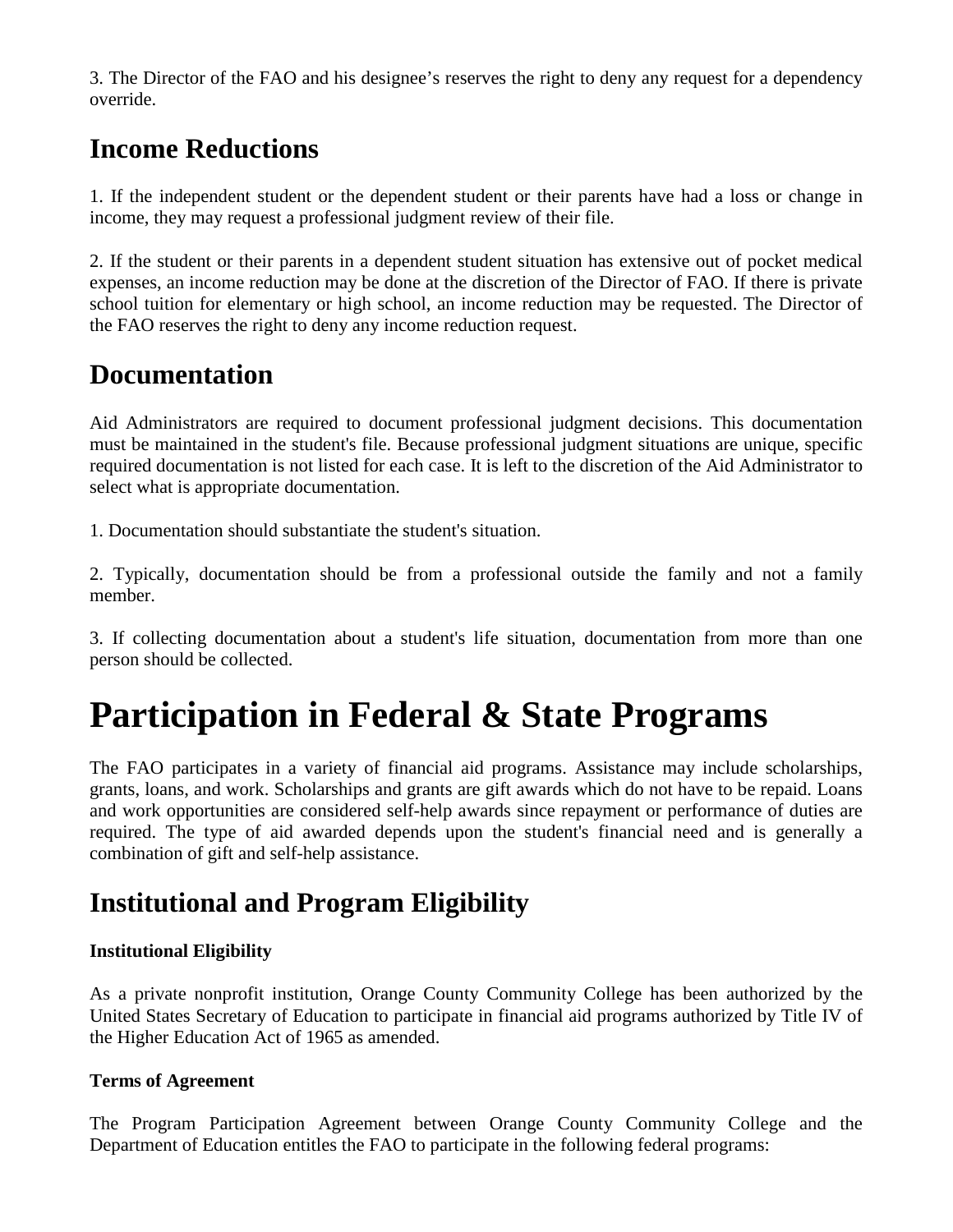- 1. Federal Pell Grant Program.
- 2. Federal Supplemental Educational Opportunity Grant Program.
- 3. Federal Work-Study Program.
- 4. Federal Perkins Loan Program.
- 5. Federal Direct Loan Program

#### **Institutional Application for Federal Funds**

The FAO applies for funds through the Fiscal Operation Report and Application to Participate (FISAP). The FAO applies annually for federal funds through the FISAP which is submitted each year by October 1. The Director of the FAO collects the necessary statistics to complete the report on-line. The signature page and required certifications are sent certified mail.

### **General Student Eligibility for Federal Title IV Financial Aid**

There are several eligibility requirements that students must meet in order to be considered for federal funds at Orange County Community College. Students must:

1. Demonstrate financial need (for need-based aid) according to Federal Methodology.

- 2. Have a high school diploma, or a GED.
- 3. Be enrolled in a degree-seeking or eligible certificate program.
- 4. Be a U.S. Citizen or eligible non-citizen.

5. Make satisfactory academic progress as determined by Orange County Community College. See Section 19 for Orange County Community College's SAP statement.

6. Sign a statement of educational purpose, and a certification statement on refunds and default on the FAFSA.

7. Sign an Anti-Drug Abuse Act Certification on the FAFSA.

8. Be admitted to Orange County Community College.

### **Federal Programs**

The federal programs in which the FAO participates are listed in Section 12.1.2 above. The Perkins Loan Program, Federal Supplemental Educational Opportunity Grant Program and the Federal Work-Study Program are referred to as campus-based programs because although funded primarily with federal dollars, the institution is able to determine how these funds should be awarded to students.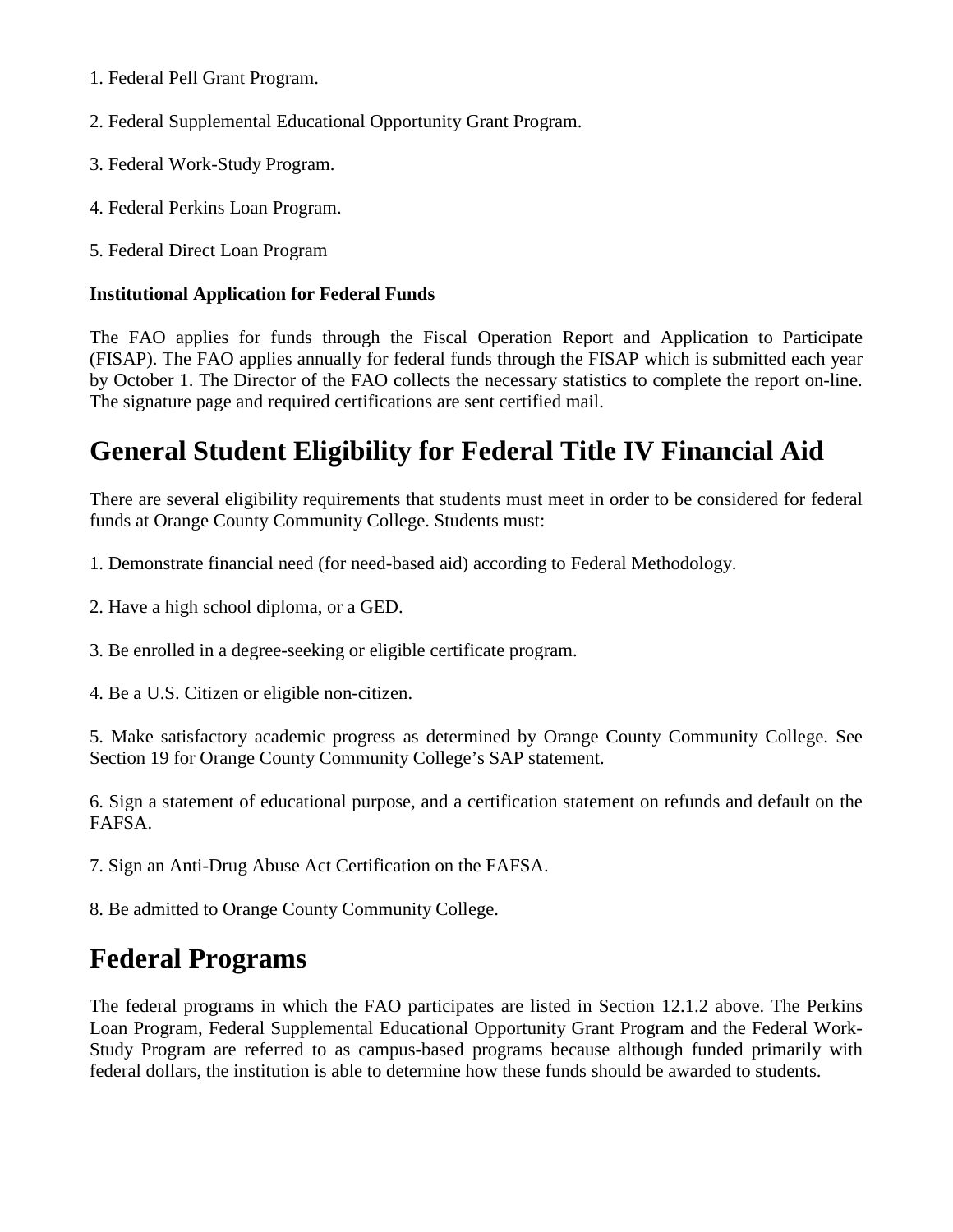#### **Federal Pell Grant**

The Federal Pell Grant is an entitlement program. Students must demonstrate financial need to qualify.

• Purpose of Program

The Federal Pell Grant program is federally funded with the purpose of helping financially needy students meet the cost of postsecondary education. This program is centrally administered by the federal government.

• Institutional Policy Statement

#### *Determining Eligibility*

Students requesting federal financial assistance during their enrollment are required to establish Federal Pell Grant eligibility before additional determination of funds eligibility is made and/ or awarded.

In order to determine eligibility for any federal financial aid program, students must file a Free Application for Federal Student Aid (FAFSA) and have the results sent to Orange County Community College. The FAO will accept results through electronic transmission with the Central Processing System (CPS). Student eligibility is determined only through the CPS of the Department of Education using the Federal Methodology need analysis formula. The FAO must have an official EFC before eligibility for any fund may be determined.

Students are notified of the amount of their Pell Grant eligibility electronically through the Banner Self Service system. Incoming freshman and transfer student are issued one hardcopy award letter and are then directed to the Banner Self Service system.

Students who are enrolled on a less-than-full-time basis receive a prorated Pell Grant.

All reports required by the Department of Education are submitted in a timely fashion. Pell payments are submitted to the Department of Education at least every 30 days or as needed.

The enrollment status of students is not determined until after the end of the add/drop period of the term, which is at the end of the third week of classes. Disbursement occurs only when the enrollment matches the appropriate Pell award.

Pell awards are recalculated when there is a change in the EFC or when the enrollment status changes between terms within the same award year.

Students who submit FAFSAs to Orange County Community College after the end of an enrollment period for which the student met all the necessary criteria, will receive a retroactive (late) award provided the student's file is complete prior to the last day of classes for the academic year.

Students who do not use their entire Pell allocation during the fall and spring semesters may use the balance during the following summer period on a prorated basis. It is the responsibility of the student to inform the FAO that they will be enrolled during the summer period and request assistance.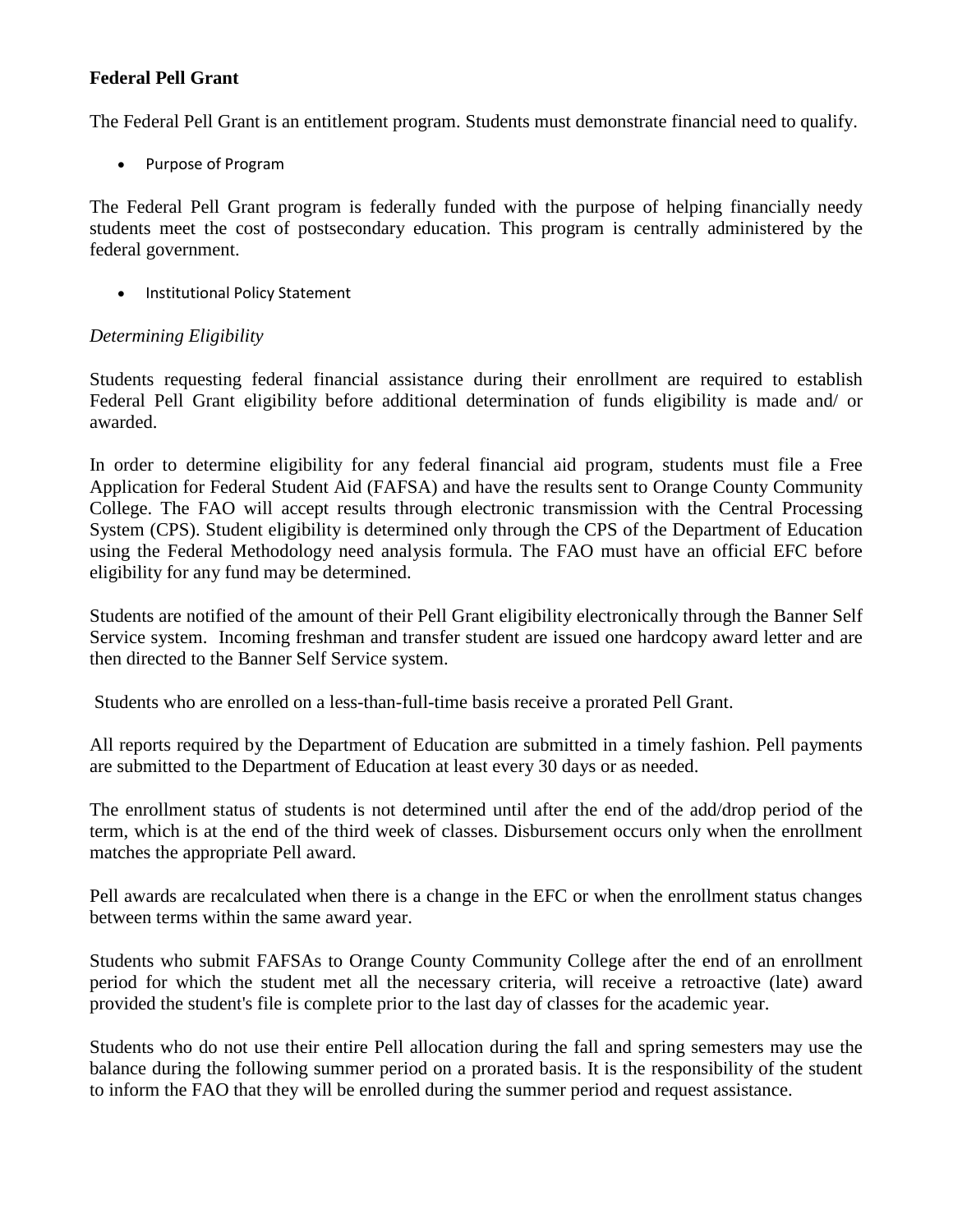#### *Payment*

Pell Grant funds are disbursed to a student's account on a disbursement date designated by the Comptroller to use as credit for charges. Before disbursement, the FAO ensures that the student remains eligible for the grant and is registered for the appropriate number of classes.

#### *Over awards*

In the event of an over award, the student's account is placed on hold until such time that the overpayment is rectified.

#### *Record-keeping*

Financial aid records are maintained in student's folders (document imaged) as well as on computer. The Director of the FAO and the Comptroller are responsible for account management and appropriate record security for all Pell account transactions. The amount and date of any overpayment restored to the program account, the cost of attendance, determination of enrollment status and enrollment period, eligibility of enrolled students who submit valid Pell records, name, Social Security number, amount paid, and amount and date of each payment are maintained electronically and in the student file.

• Student Eligibility

Students must meet the eligibility requirements described at the beginning of this chapter. In addition, the Pell Grant is awarded only to undergraduates seeking their first degree. Student eligibility is determined only through the Central Processing System of the Department of Education using the Federal Methodology need analysis formula.

• Amount of Federal Pell Grant

The amount of Federal Pell Grant for which a student is eligible is determined using the Expected Family Contribution (EFC) and the corresponding cost of education from the Federal Pell Grant Eligibility Chart published by the Department of Education.

• Verification Procedures

Verification procedures for the Federal Pell Grant are identical to other Title IV aid. See the Verification Chapter for additional information.

#### **Federal Academic Competitiveness Grant** (enacted 2006-07/discontinued after 2010-11)

The Federal Academic Competitiveness Grant is a gift aid program awarded to first and second year students who qualify for a Federal Pell Grant and meet certain academic requirements.

• Purpose of Program

The Federal Academic Competitiveness Grant program is federally funded with the purpose of helping financially needy students meet the cost of postsecondary education. The institution administers this program.

• Institutional Policy Statement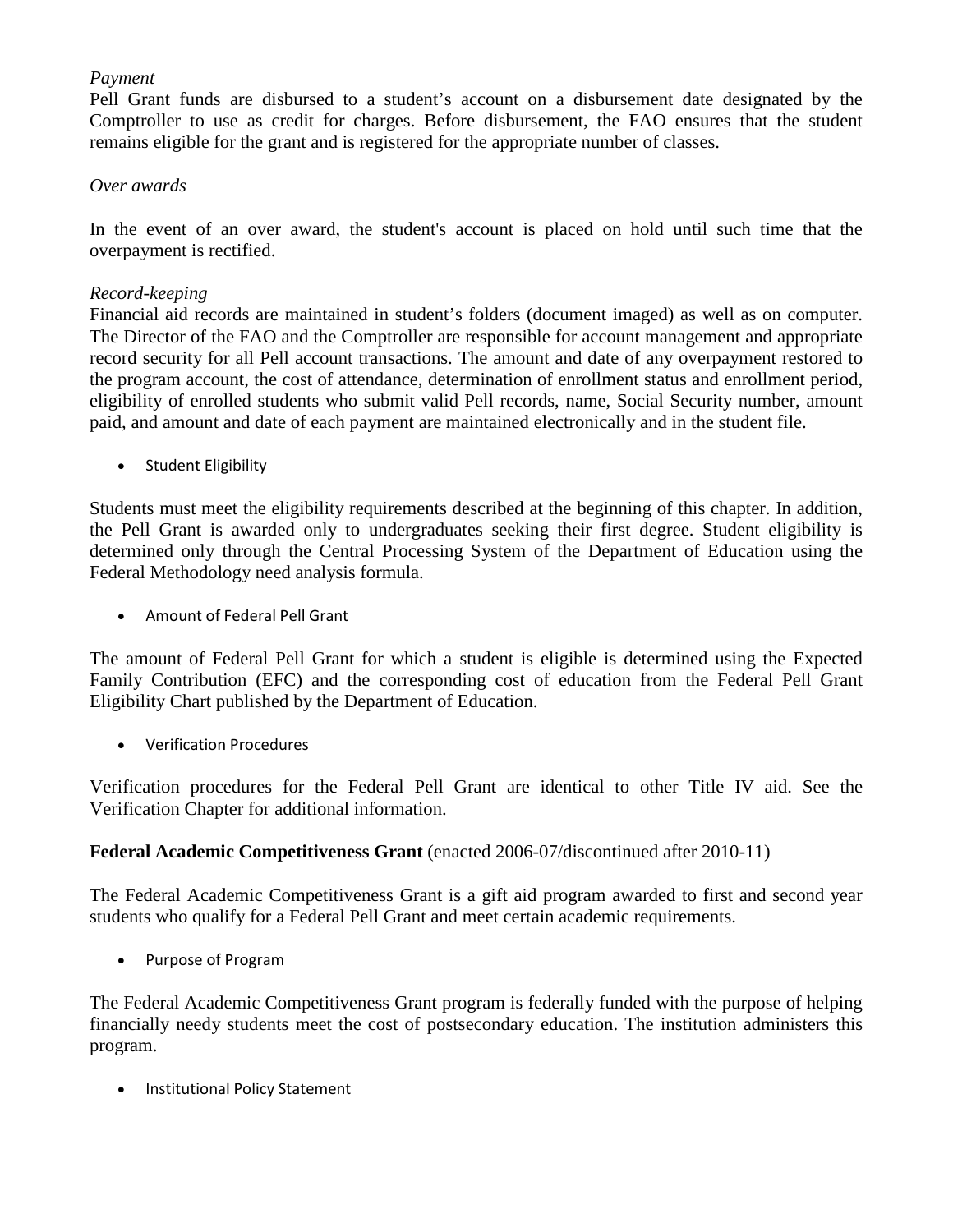#### *Determining Eligibility*

Students requesting federal financial assistance during their enrollment are required to establish Federal Pell Grant eligibility before additional determination of funds eligibility is made and/ or awarded.

In order to determine eligibility for any federal financial aid program, students must file a Free Application for Federal Student Aid (FAFSA) and have the results sent to Orange County Community College. The FAO will accept results through electronic transmission with the Central Processing System (CPS). Student eligibility is determined only through the CPS of the Department of Education using the Federal Methodology need analysis formula. The FAO must have an official EFC before eligibility for any fund may be determined.

Students also must complete a rigorous high school curriculum as established by the Department of Education in order to qualify for this grant.

Students are notified of the amount of their ACG Grant through an award letter. Students must be enrolled as a full-time student and must be a U.S. citizen.

All reports required by the Department of Education are submitted in a timely fashion. ACG payments are submitted to the Department of Education at least every 30 days or as needed.

Students who submit FAFSAs to Orange County Community College after the end of an enrollment period for which the student met all the necessary criteria, will receive a retroactive (late) award provided the student's file is complete prior to the last day of classes for the academic year.

#### *Payment*

ACG Grant funds are disbursed to a student's account on the third day of classes to use as credit for charges. Before disbursement, the FAO ensures that the student remains eligible for the grant and is registered for the appropriate number of classes.

#### *Overawards*

In the event of an overaward, the student's account is placed on hold until such time that the overpayment is rectified.

#### *Record-keeping*

Financial aid records are maintained in student's folders as well as on computer. The Director of the FAO and the Comptroller are responsible for account management and appropriate record security for all ACG account transactions. The amount and date of any overpayment restored to the program account, the cost of attendance, determination of enrollment status and enrollment period, eligibility of enrolled students, name, Social Security number, amount paid, and amount and date of each payment are maintained electronically and/or in the student file.

• Student Eligibility

Students must meet the eligibility requirements described at the beginning of this chapter with the exception that non-eligible citizens are not eligible. In addition, the ACG Grant is awarded only to undergraduates seeking their first degree. They also must have achieved a 3.0 cumulative grade point average at the end of their first year to retain the grant (along with meeting other need-based requirements). Student eligibility is determined only through the Central Processing System of the Department of Education using the Federal Methodology need analysis formula.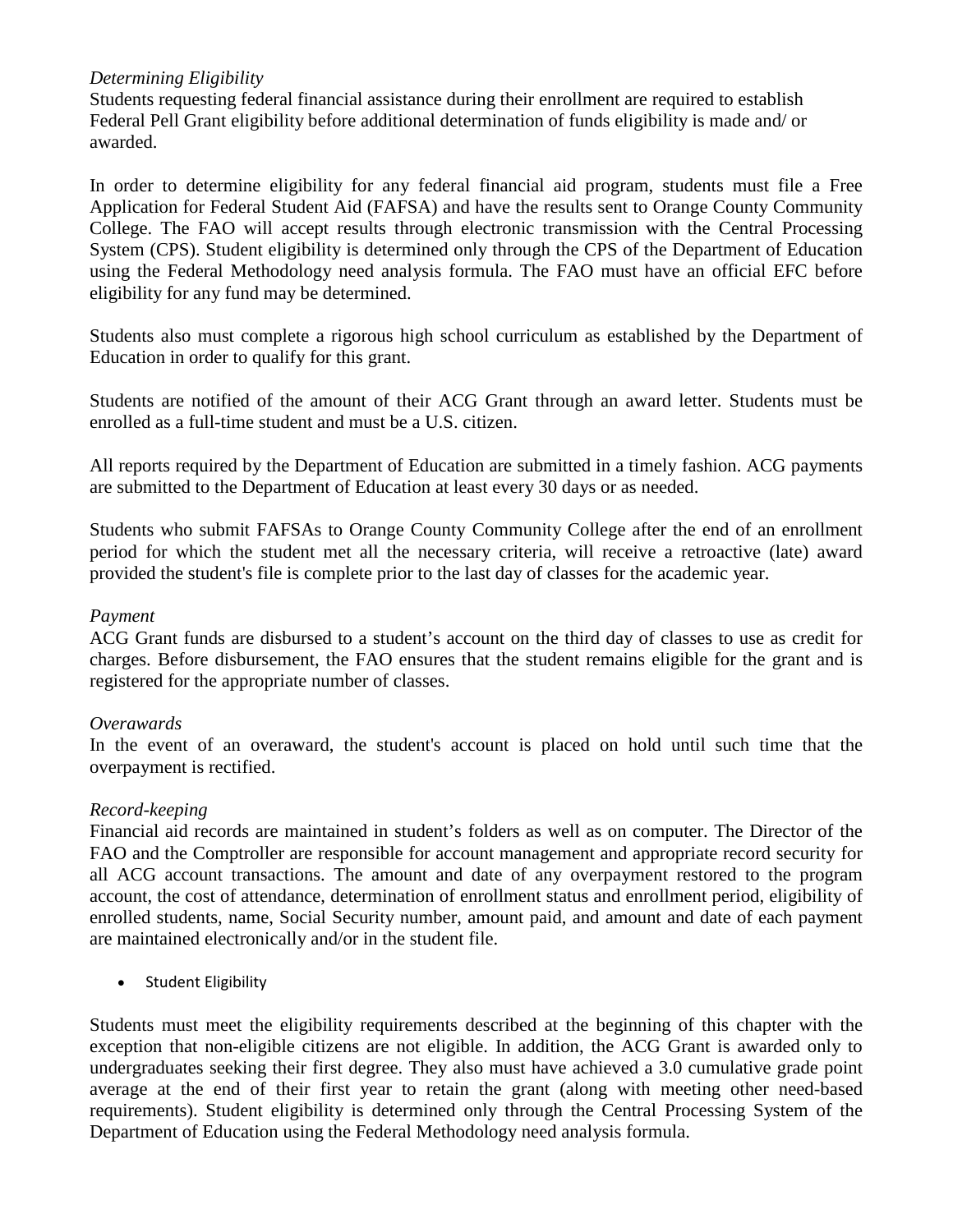• Amount of Federal ACG Grant

The eligible student may receive up to \$750 for the first year and up to \$1300 for the second year.

• Verification Procedures

Verification procedures for the Federal ACG Grant are identical to other Title IV aid. See the Verification Chapter for additional information.

#### **Federal Supplemental Educational Opportunity Grant (SEOG)**

The FSEOG is a gift aid program for students who demonstrate financial need.

• Purpose of Program

The FSEOG program is federally funded for the purpose of helping the financially needy students meet the cost of postsecondary education. The institution administers this program; however, FSEOG funds are awarded only to Pell Grant eligible students with priority consideration given to the students with excessive financial need.

• Institutional Policy Statement

#### *Determining Eligibility*

In order to determine eligibility for any federal financial aid program, students must file a Free Application for Federal Student Aid (FAFSA) and have the results sent to Orange County Community College. Student eligibility is determined only through the CPS of the Department of Education using the Federal Methodology need analysis formula. FSEOG grants are awarded only to students who qualify for a Pell Grant

Students are notified of the amount of their FSEOG eligibility electronically through the Banner Self Service system. Incoming freshman and transfer student are issued one hardcopy award letter and are then directed to the Banner Self Service system.

#### *Matching Requirement*

The federal share of FSEOG funds expended may not exceed 75% of the total amount expended. Orange County Community College must contribute a non-federal share of 25% from institutional sources.

#### *Payment*

FSEOG funds are disbursed to student accounts.

#### *Over awards*

In the event of an over award, the student's account is placed on hold until such time that the overpayment is rectified.

#### *Recordkeeping*

Financial aid records are maintained in student folders as well as on the computer. Student records include the demonstration of need and FSEOG eligibility. The Director is responsible for account management and appropriate record security for all student aid transactions and how need was met for all aided students.

• Student Eligibility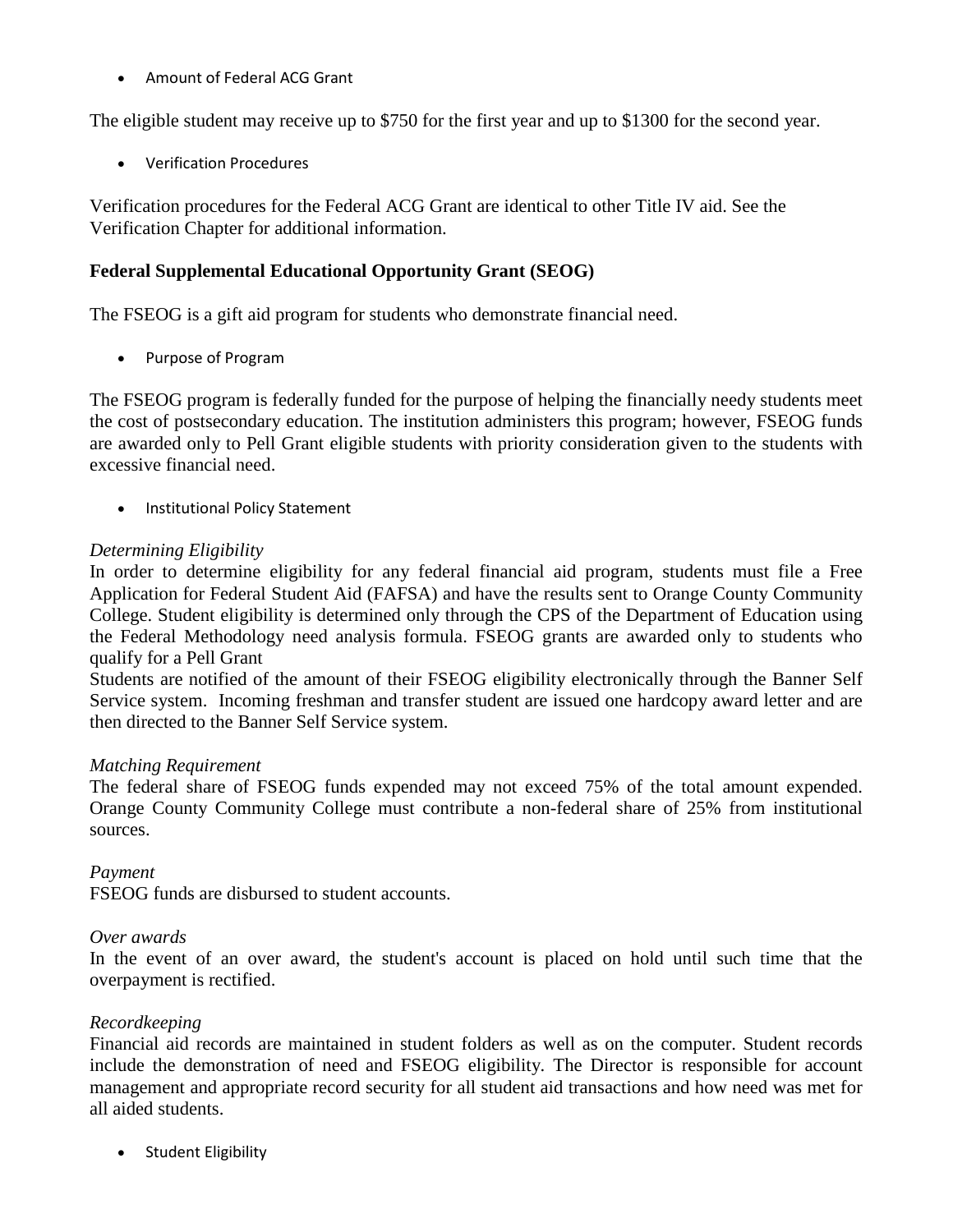Students must meet the eligibility requirements described at the beginning of this chapter. In addition, the FSEOG is awarded only to undergraduates seeking their first degree who are Pell eligible with priority consideration given to the student with extreme need.

• Amount of Award

The regulated maximum annual amount of FSEOG is \$4,000 and the minimum is \$100. Typical awards are \$300 to \$500 per aid year.

#### **Federal Work-Study Program (FWS)**

The FWS program provides employment positions for undergraduate students who demonstrate financial need. These earnings assist students with educational expenses.

• Objectives and Purpose of the Program

The objectives and purpose of the FWS are to provide:

1. A source of financial aid to undergraduate students who demonstrate financial need.

- 2. Work experience which enhances the participants' education whenever possible.
- 3. An employment pool to the College.
	- Institutional Policy Statement

#### *Selection of students*

The policy regarding dissemination of FWS funds is to award monies to as many students as possible. This is accomplished by awarding funds to needy students on a priority basis until funds are exhausted. Reasonable effort is made to place students in positions which complements and/or reinforces their educational and career goals. Students must complete all necessary employment paperwork before being paid.

#### *Determination of award*

Students are awarded FWS based on the packaging formula described in Section 14. Records, which document FWS eligibility and how financial need is met, are maintained in the student file and the computer system.

#### *Employment during periods of non-enrollment*

Students are allowed to work during periods of non-enrollment (i.e., vacations, break) provided sufficient work-study allocations exist. Summer work awards are included in the following year's package. Students who work during the summer intend to enroll for the fall.

#### *Off-campus employment*

Typically, the only students employed off campus are the students workers employed through our Community Service program to meet the 7% requirement according to the Federal Regulations. The Career Services office and Financial Aid office maintains contracts with off-campus Community Service employers.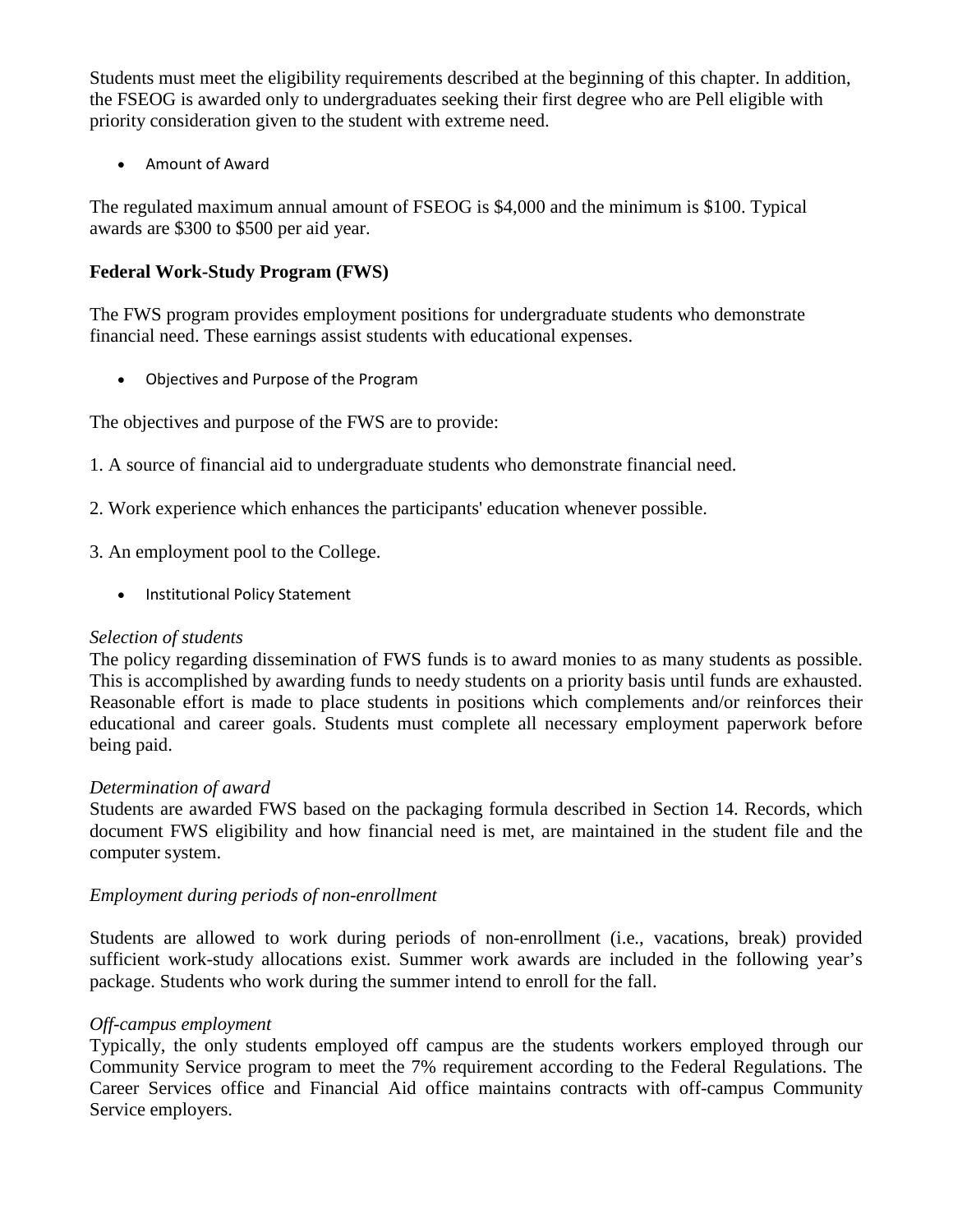#### *Over awards*

Students are only awarded FWS funds if, in combination with other resources, the award does not exceed the student's need. If additional resources are received after FWS wages are paid, the over award is the amount which exceeds the student's need by more than \$300. To rectify an over award, an Aid Administrator should determine if there is additional (previously unforeseen) need. If an over award remains, unpaid loan or grant (excluding Pell) monies should be canceled.

Students are not to earn more than their FWS award. There is a \$300 threshold that cannot be exceeded. A student's award may be increased if their need has not been exceeded and funds are still available.

#### *FWS fund transfers*

At the discretion of the Director, 10% of FWSP funds may be transferred to the FSEOG account. In addition, 10% of FWSP funds may be carried forward or back to the next or last academic year's workstudy account.

#### *Federal share*

The federal share of FWS funds expended may not exceed 75% of the total amount expended. Orange County Community College must contribute a non-federal share of 25% from institutional sources.

• Student Eligibility

Students must meet general eligibility for Federal Title IV funds as described at the beginning of this chapter.

#### *Job Descriptions*

At the end of the academic year, the Director sends a letter to each department instructing them to complete the Job Description/ Personnel Request. The descriptions are stored by the FAO.

#### *Salary*

Most students are paid \$8.00 per hour with the following exceptions: Community Service workers to compensate for travel to and from their job; and lifeguards due to their certification requirement.

#### *Collection of available positions*

This request identifies available positions for the following academic year.

The student receives a Work Assignment Form, and an employment packet which consist of Guidelines for Working on Campus and a letter indicating when timesheets are due. The student is referred to the department where the student will be employed. After all information is completed and returned to the Financial Aid Assistant Director, a copy of the contract is sent to the Payroll Office and the student is instructed to complete all Payroll documents.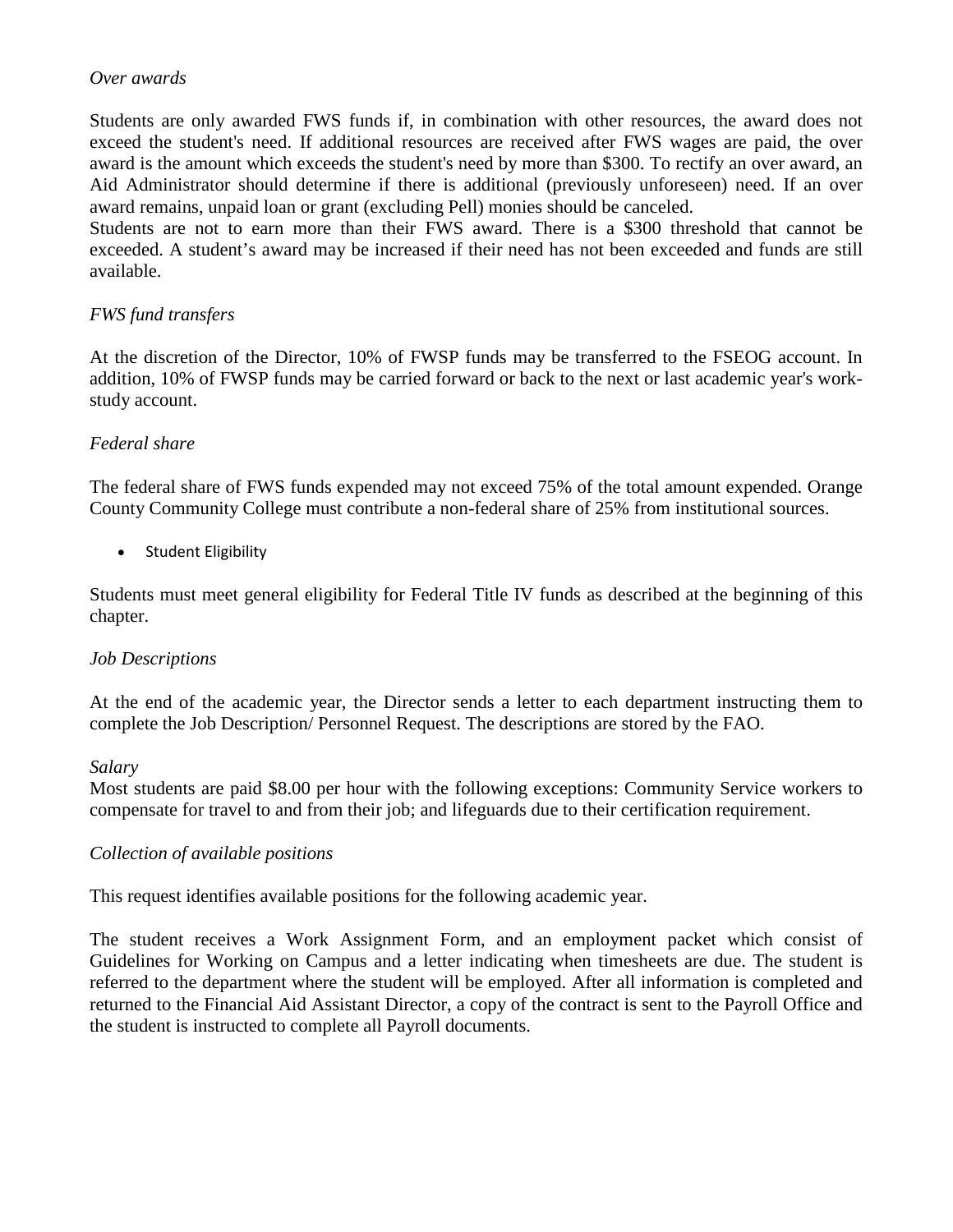#### *Notification of award and employment placement procedures*

Student award eligibility notification is provided electronically through the Banner Self Service system. Incoming freshman and transfer student are issued one hardcopy award letter and are then directed to the Banner Self Service system.

#### *Supervision*

Employers are instructed to maintain adequate supervision of student with regard to attendance and quality of job performance. A work schedule must be agreed upon each semester by the student and the employer which is not in conflict with the student's class schedule.

#### *Timesheets*

Students receive time sheets from the Department where they are employed. After completion of the time sheet, the student's work hours are checked and signed by the department supervisor. The supervisor returns the timesheet to the Payroll Office for processing.

#### *Record-keeping*

Records concerning compensation for student employment are maintained in the Payroll Office. The student earnings are transferred to the financial aid module bi-monthly and monitored.

#### *Payment Procedures/Frequency*

Students are issued a paycheck from the College every two weeks for hours worked documented on the student time sheet.

#### **Federal Perkins Loan Program**

The Federal Perkins Loan Program provides low interest, deferred payment loans to undergraduate and graduate students who demonstrate financial need. These funds assist students with educational expenses.

• Purpose of the Program

The Federal Perkins Loan program helps the needy student meet the cost of post-secondary education.

• Institutional Policy Statement

#### *Determining Eligibility*

In order to determine eligibility for any federal financial aid program, students must file a Free Application for Federal Student Aid (FAFSA) and have the results sent to Orange County Community College. Student eligibility is determined only through the CPS of the Department of Education using the Federal Methodology need analysis formula.

Students are notified of the amount of their Perkins Loan eligibility electronically through the Banner Self Service system. Incoming freshman and transfer student are issued one hardcopy award letter and are then directed to the Banner Self Service system.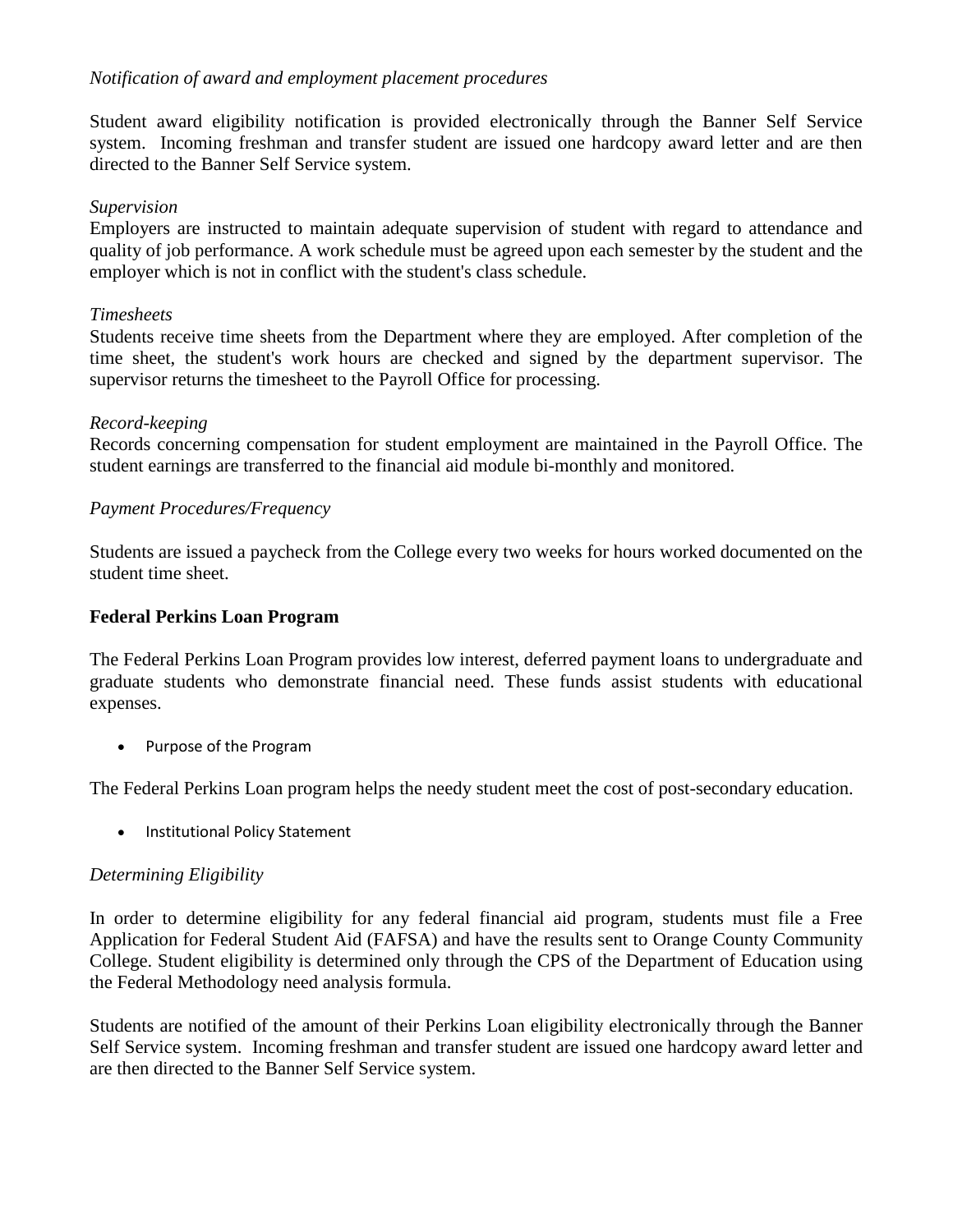#### *Payment*

Perkins Loan funds are disbursed to students account.

#### *Over awards*

In the event of an over award, the student's account is placed on hold until such time that the overpayment is rectified.

#### *Record-keeping*

Financial aid records are maintained in student's folders as well as on computer. Student records include the demonstration of need and Perkins eligibility. The Director is responsible for account management and appropriate record security for all student aid transactions and how need was met for all aided students.

• Student Eligibility

Students must meet the eligibility requirements described at the beginning of this chapter.

• Amount of Award

The regulated undergraduate maximum amount is \$4,000 per year with an aggregate limit of \$20,000.

#### *Loan Entrance Counseling*

All first-time and transfer students borrowing a federal loan are required to receive entrance interview information.

#### *Loan Exit Counseling*

Students who are graduating or cease attendance are provided with exit loan counseling information either through an exit meeting or by mail.

#### **Federal Direct Subsidized Loan Program**

The Federal Direct Subsidized Loan Program provides low interest, deferred payment loans to undergraduate and graduate students who demonstrate financial need. These funds assist students with educational expenses.

• Purpose of the Program

The Federal Direct Loan program helps the needy student meet the cost of post-secondary education.

• Institutional Policy Statement

#### *Determining Eligibility*

In order to determine eligibility for any federal financial aid program, students must file a Free Application for Federal Student Aid (FAFSA) and have the results sent to Orange County Community College. Student eligibility is determined only through the CPS of the Department of Education using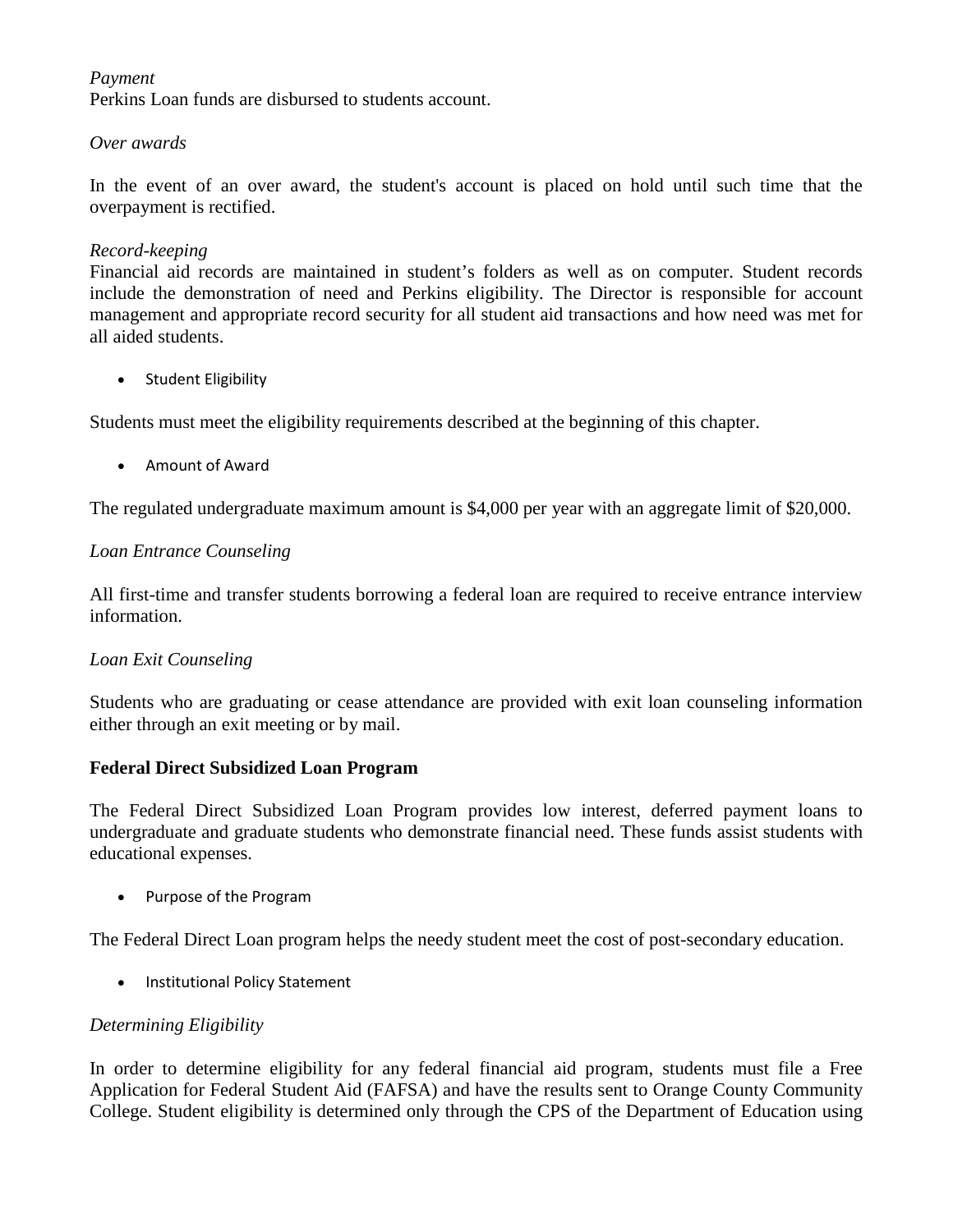the Federal Methodology need analysis formula. A student must be enrolled at least half-time to be eligible for this program.

Students are notified of the amount of their loan eligibility electronically through the Banner Self Service system. Incoming freshman and transfer student are issued one hardcopy award letter and are then directed to the Banner Self Service system.

#### *Certification of Loan Applications*

The loan is certified electronically directly to the Department of Education. Loan disbursement will not be completed until:

- 1. Documentation of dependency status is on file.
- 2. Verification is complete.
- 3. All other financial assistance is reported.

Exceptions should be carefully documented and monitored by the certifying Aid Administrator to ensure proper disbursement of loan funds occurs.

#### *Payment*

Subsidized loan funds are disbursed to the student accounts within three days of the receipt of the loan fund. Before disbursement, a compliance computer match is run to ensure the student remains eligible for the loan and is registered for the appropriate number of classes.

*Over awards* If the student becomes ineligible between certification and receipt of the loan funds, the loan can be changed. If eligibility changes after receipt of the funds, the ineligible subsidized amount can be reallocated to unsubsidized or the subsidized amount can be returned.

#### *Record-keeping*

Financial aid records are maintained in student folders (document imaged) as well as on computer. Student records include the demonstration of need and Federal Subsidized Loan eligibility.

The Registrar's Office is responsible for the submission of all Student Status Confirmation Reports (SSCR) to the National Student Loan Clearinghouse which notifies lenders of enrollment changes, ensuring office compliance with all guaranty agencies.

• Student Eligibility

Students must meet general eligibility for Federal Title IV funds as described at the beginning of this chapter.

• Minimum and Maximum Awards

The minimum amount regulated for the Federal Subsidized Loan is \$200. Listed below are the Maximum annual awards: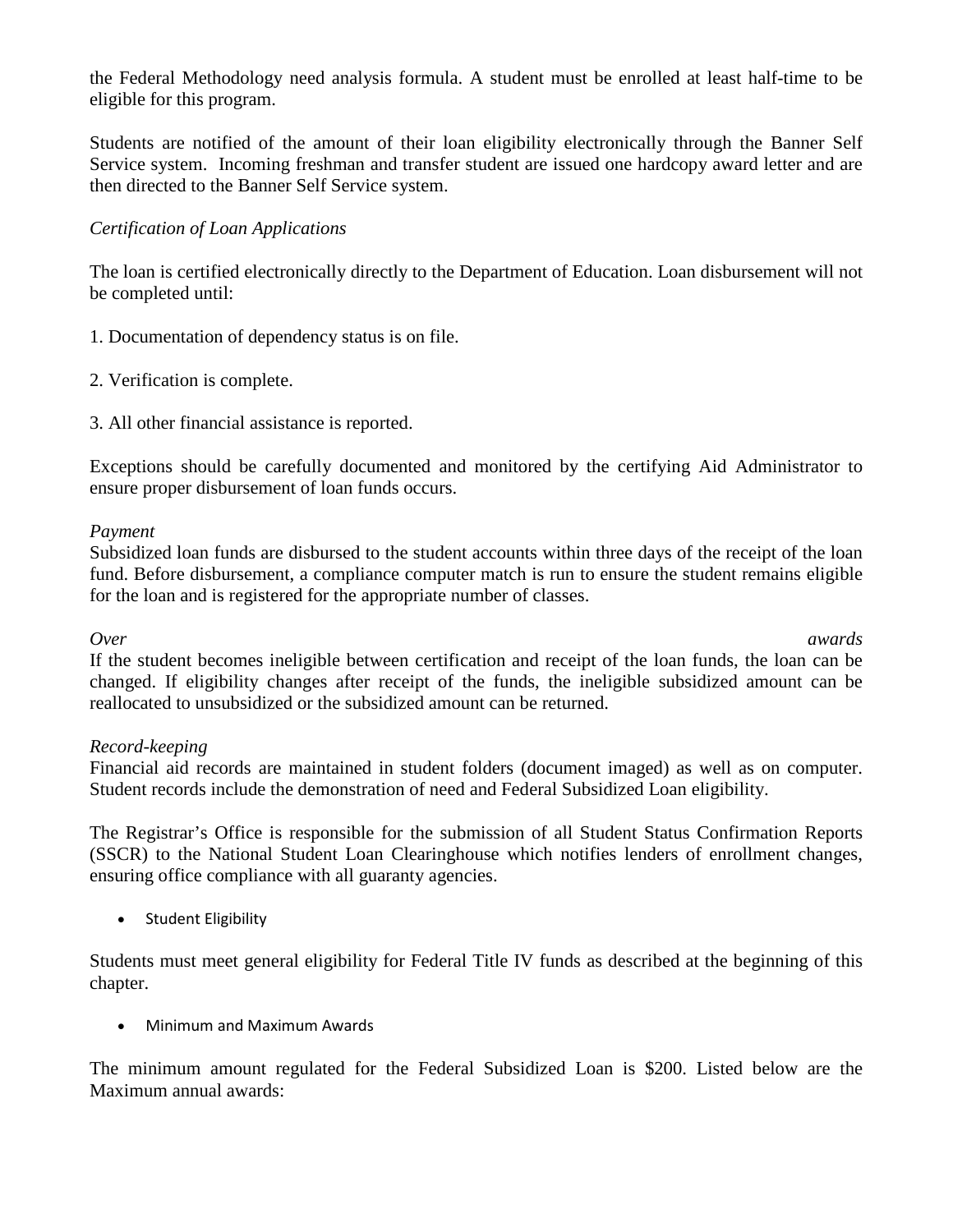#### **Loan Limit's (effective July 2007)**

| <b>Status</b>                 | <b>Amount per Year</b> |
|-------------------------------|------------------------|
| Freshman                      | \$3,500                |
| Sophomore                     | \$4,500                |
| Junior                        | \$5,500                |
| Senior                        | \$5,500                |
| Graduate/Professional \$8,500 |                        |

#### *Loan Entrance Counseling*

All first-time and transfer students borrowing a federal loan on or after July 1, 1990 are required to perform an entrance interview.

#### *Loan Exit Counseling*

Students who are graduating or cease attendance are provided with exit loan counseling information through an exit meeting or by mail. Students are directed to use the NSLDS Exit counseling interview application at their web site.

#### **Federal Direct Unsubsidized Loan Program**

The Federal Direct Unsubsidized Loan Program provides low interest deferred payment loans to undergraduate and graduate students regardless of financial need. These funds assist students with educational expenses.

• Purpose of the Program

The Federal Direct Unsubsidized Loan program helps the student meet the cost of post-secondary education.

• Institutional Policy Statement

The total combination of Federal Direct Unsubsidized and Subsidized Loans may not exceed loan maximums listed below.

• Student Eligibility

Students must meet general eligibility for Federal Title IV funds as described at the beginning of this chapter.

• Minimum and Maximum Awards

The minimum amount regulated for the Federal Unsubsidized Loan is \$200. Listed below are the Maximum annual awards: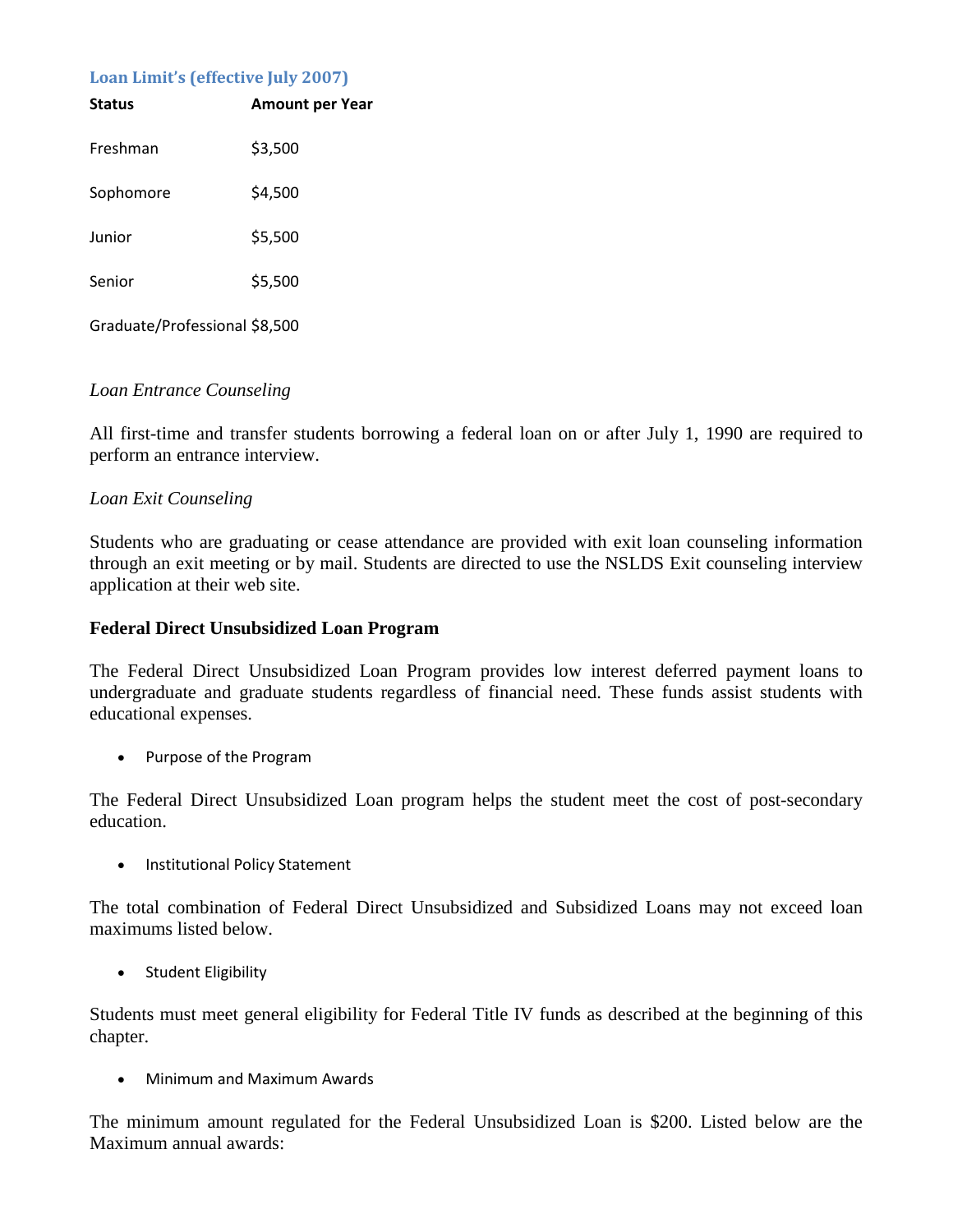#### **Loan Limit's (effective July 2007)**

| <b>Status</b>         |         | <b>Dependent Independent</b> |
|-----------------------|---------|------------------------------|
| Freshman              | \$5,500 | \$9500                       |
| Sophomore             | \$6,500 | \$10,500                     |
| Junior                | \$7,500 | \$12,500                     |
| Senior                | \$7,500 | \$12,500                     |
| Graduate/Professional |         | \$20,500                     |

Undergraduate dependent students may borrow up to these maximums as long as a Parent Loan denial is on file annually.

#### *Loan Entrance Counseling*

All first-time and transfer students borrowing a federal loan on or after July 1, 1990 are required to perform an on-line entrance interview.

#### *Loan Exit Counseling*

Students who are graduating or cease attendance are provided with exit loan counseling information through an exit meeting or by mail. Students are directed to use the NSLDS Exit counseling interview application at their web site.

#### **Federal Direct Parent Loan**

The Federal Direct Parent Loan provides non-subsidized low interest loans to parents of undergraduate students regardless of financial need. These funds assist students with educational expenses.

• Purpose of the Program

The purpose of the parent loan program is to provide non-subsidized low interest rate loans to parents of dependent students.

• Institutional Policy Statement

The parent loan may be used to replace family contribution to the extent that it does not exceed the difference between the student's cost of attendance and other financial aid. Parent loans are processed for parents.

The student, for whom the parent is borrowing the loan, must meet all of the eligibility criteria for financial aid, except need analysis, Pell Grant eligibility, Direct Loan eligibility, and Statement of Educational Purpose.

The parent borrower must meet the citizenship criteria and not be in default or owe a repayment on a Title IV loan or grant.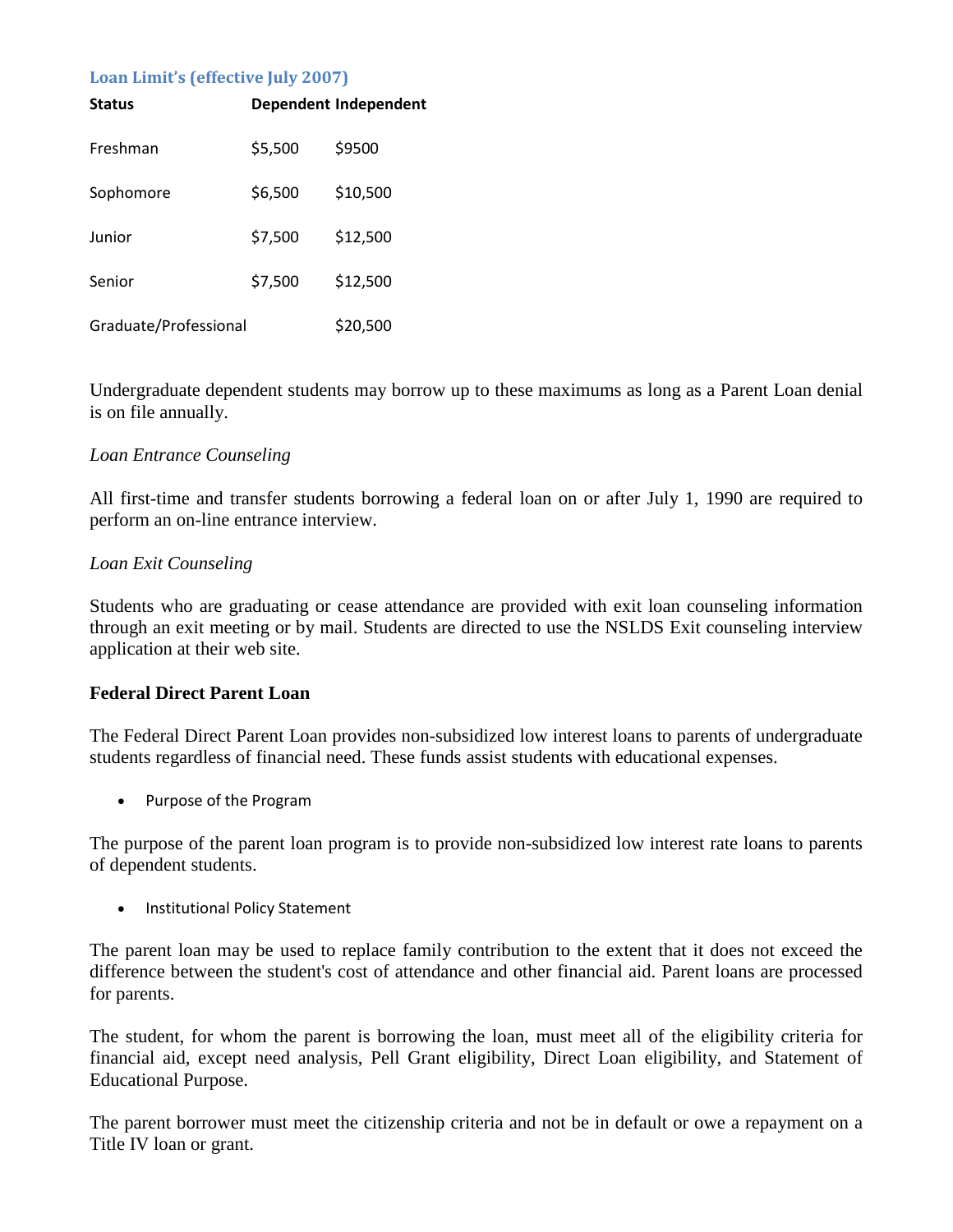• Student Eligibility

Students must meet general eligibility for Federal Title IV funds as described at the beginning of this chapter.

• Minimum and Maximum Awards

The maximum award for the parent loan is the cost of education minus other financial assistance. There is no minimum regulated. There is not an aggregate borrowing limit.

### **State Financial Aid Programs**

#### **Tuition Assistance Program (TAP)**

• Purpose of the Program

The TAP program is state funded for the purpose of helping financially needy New York State resident students meet the cost of post-secondary education. This program is administered by Financial Aid Office and Student Accounts Office.

• Institutional Policy Statement

#### *Determining Eligibility*

Eligibility is determined by New York State.

#### *Payment*

TAP funds are disbursed to student accounts after certification and a remittance has been completed by the Student Accounts Office .

#### *Over awards*

In the event of an over award, the student's account is placed on hold until such time that the overpayment is rectified.

#### *Recordkeeping*

Financial aid records are maintained in student folders as well as on computer. Student records include the demonstration of need and TAP eligibility. The Director is responsible for account management and appropriate record security for all student aid transactions and how need was met for all aided students.

• Student Eligibility

Students must meet the eligibility requirements described at the beginning of this chapter. Student eligibility is determined only through New York State based on the students Net Taxable Income on their NYS income tax return.

• Amount of Award

The amount of the TAP award is a minimum of \$500 and a maximum of \$5000 annually.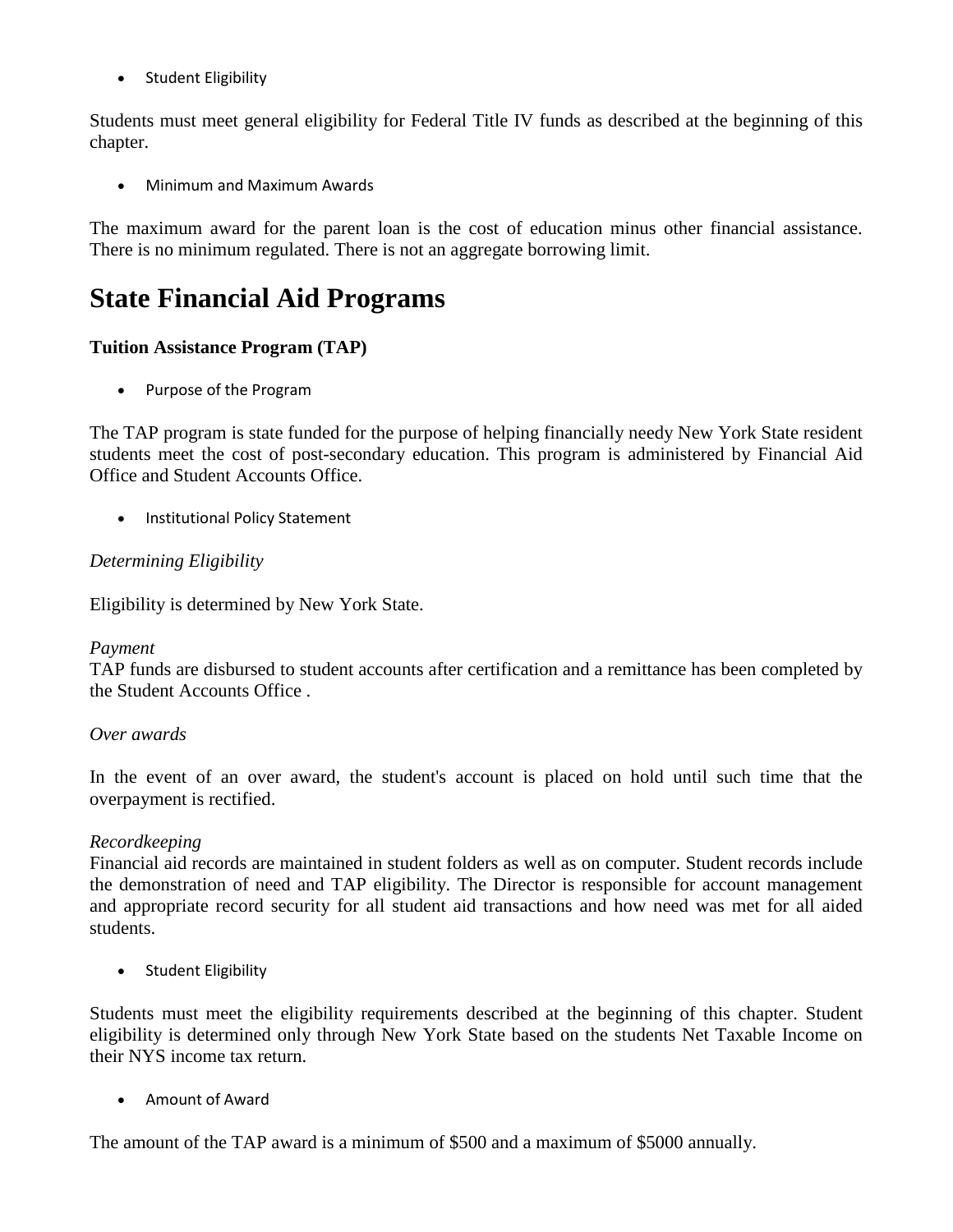#### **New York State's APTS Program**

• Purpose of the Program

The APTS program is state funded for the purpose of helping New York State resident students meet the cost of post-secondary education. This program is administered by Financial Aid Office for parttime students taking between 6 and 11 credits.

• Institutional Policy Statement

#### *Determining Eligibility*

Eligibility is determined by the Financial Aid Office.

#### *Payment*

APTS funds are disbursed to the student account.

• Student Eligibility

Students are required to have a minimum 2.00 GPA.

• Amount of Award

The amount of the APTS Grant is determined by the Financial Aid Office annually. The amount for the APTS award at Orange County Community College is recalculated each year by the

### **Institutional Financial Aid Programs**

#### **Institutional Scholarship Programs**

The College offers a large scholarship program. See Institutional Scholarship Chapter for additional information.

#### **Institutional Employment**

Students may obtain institutional employment. Students should check with the FAO for assistance.

## **Institutional Scholarships**

### **Academic Scholarships**

Please see the college catalog and our website for a listing and criteria.

#### **Application Process**

Applications for scholarships are placed on the financial aid web site and are opened to the community in January of each year. Students can apply for Entering, Continuing, and Graduating scholarships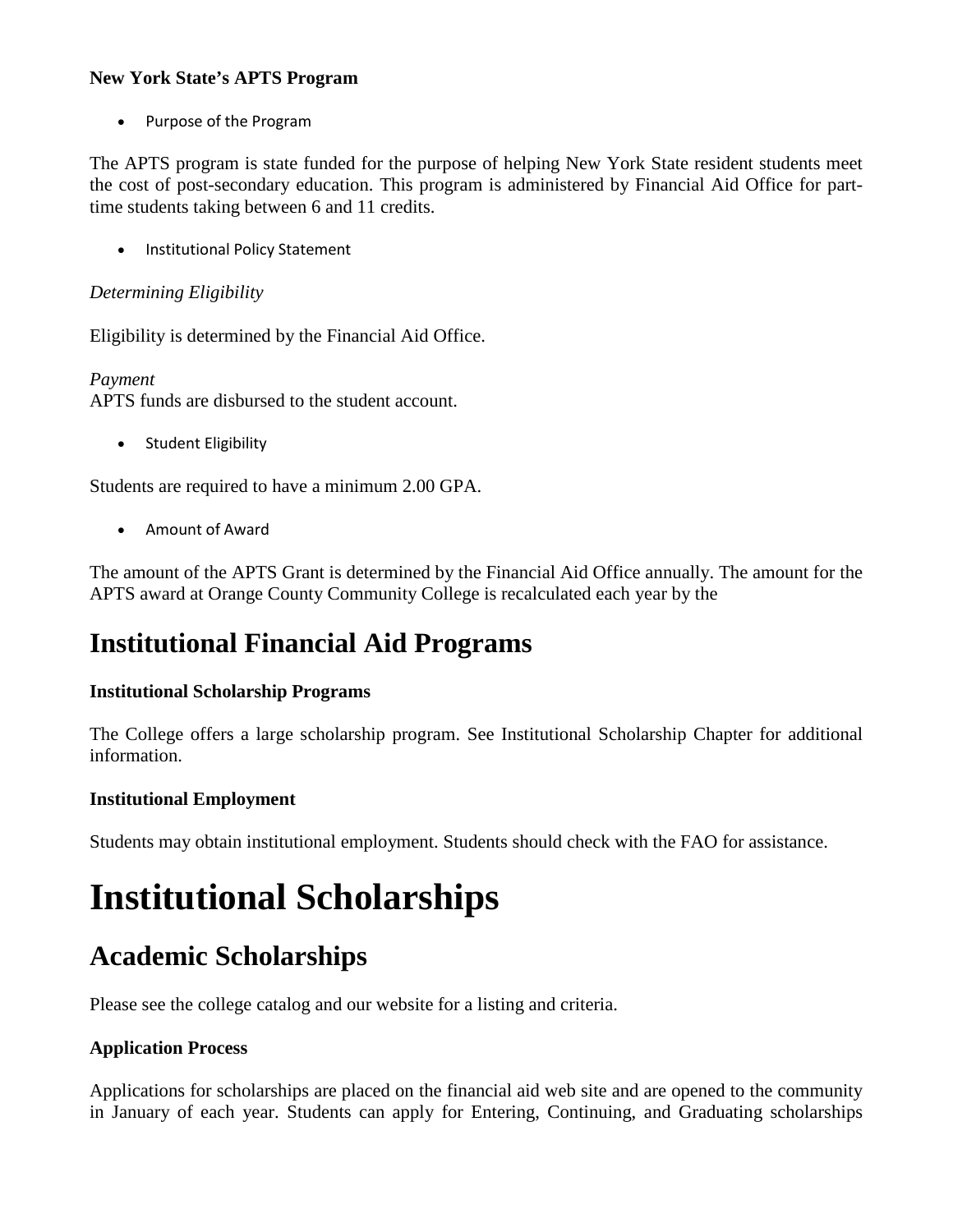starting that month. Students must review deadline dates since applications will not be considered after those dates.

#### **Financial Aid and Scholarship Committee**

The scholarship committee is comprised of seven faculty and staff members and the Director or designee of the FAO. The committee can ask for more information if needed.

#### *Meeting Times*

Meetings are called by the Vice President for the Foundation and the Director of FAO or his designee as needed. The Chairperson of the Committee of Scholarships and Financial Assistant assigns dates as to when the selection process begins and end.

#### *Members*

Members are selected by a vote from the faculty and staff.

## **Awarding Financial Aid**

### **Institutional Packaging Procedures**

Pell Grant is automatically packaged by BANNER when need analysis is electronically received. ISIR's are evaluated for first time freshman and transfer student. The Director and his designee's put the package together: Pell Grant, campus-based funds, institutional funds and loans. Stafford or Perkins loans are automatically awarded to all eligible students. Parent Loans are only awarded to students who have initiated the PLUS pre-approval process and have requested a Parent loan with the financial aid office.

### **Determination of Total Funds to be Awarded**

The Director of Financial Aid, determines the total aid to be awarded during an academic year. The Department of Education sends the FAO information detailing annual fund allocations through the Federal Authorization Letter with the Official Notice of Funding. Determining the total funds available includes an evaluation and projection of available funds and administrative expense. Careful projections are made to enable the FAO staff to offer fair and equitable packages to students. A determination is made based on prior year history, and an increase of projected funds to account for attrition.

### **Outside Resources**

Students are encouraged to seek assistance from outside resources. It is required that all outside assistance be reported to the FAO. Student aid, including outside resources, may not exceed the student's cost of attendance. Therefore, if a student has been awarded by the FAO and receives an outside award, an adjustment to the original award letter may be necessary.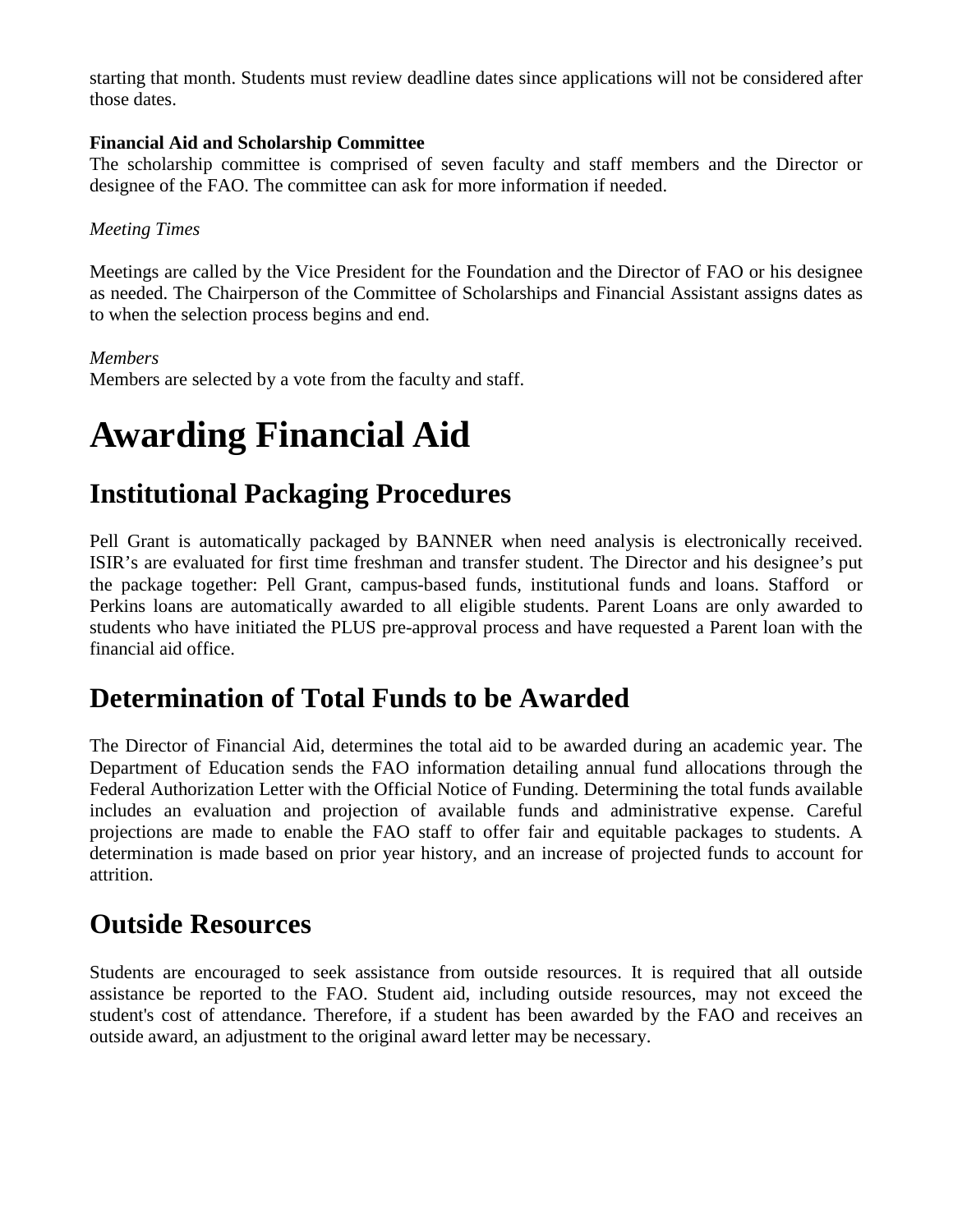### **Award Letter and Change of Awards**

First time freshmen and transfer students receive notice of financial aid via an award letter, and continuing and readmitted students are sent an electronic e-mail steering students to the SUNY Orange self service pages to view their award letter online. Students have the opportunity to change or decline an award via their self service award page. The student must accept the Terms and Conditions informational page in order to view and accept or decline their electronic version of their award letter. Once a student accepts or declines their awards online the student can print out an award letter with all revisions if any. If a student's award changes, the student is sent a revised award letter e-mail notification to view changes online. If a student does not accept their Terms and Conditions a paper copy of the Award Letter is sent to the student for compliance.

### **Revision of Financial Aid Awards**

Once a physical or electronic award letter notification is sent to the student, there may be instances which warrant a change to the original notification. An Aid Administrator may review a student's circumstances, make an adjustment to an award, and release a revised award letter e-mail notification. This revised award invalidates the original award notice.

#### **Revisions Initiated by the Financial Aid Office**

The FAO will automatically consider a revision in a student's aid package when the following occurs:

- 1. There is conflicting information in the file.
- 2. There are changes resulting from verification.
- 3. There is a change in availability of funds.
- 4. There is an FAO staff member error.

5. There is additional outside grants or scholarships the student receives that creates an over award.

The award letter acknowledges right of the FAO to make a change to any award. Students are sent an e-mail notification as soon as possible of any revised award changes. All e-mail notifications steer students to the Banner Self Service web pages for financial aid awarding.

#### **Revisions Initiated by Request from Student**

Students may decline any portion of their award. Lack of acceptance does not count as a revision. If a student wants to add an award, the request will be referred to the Assistant Director.

It is the student's responsibility to notify the FAO of changes in a student's resources. If the student makes an appointment with an Aid Administrator and reveals a change in circumstances which may affect the student's family contribution, the student should document the situation by writing a letter reiterating the conversation and including supportive documentation. If a change to the award is allowable, the Aid Administrator and the student will initial the change.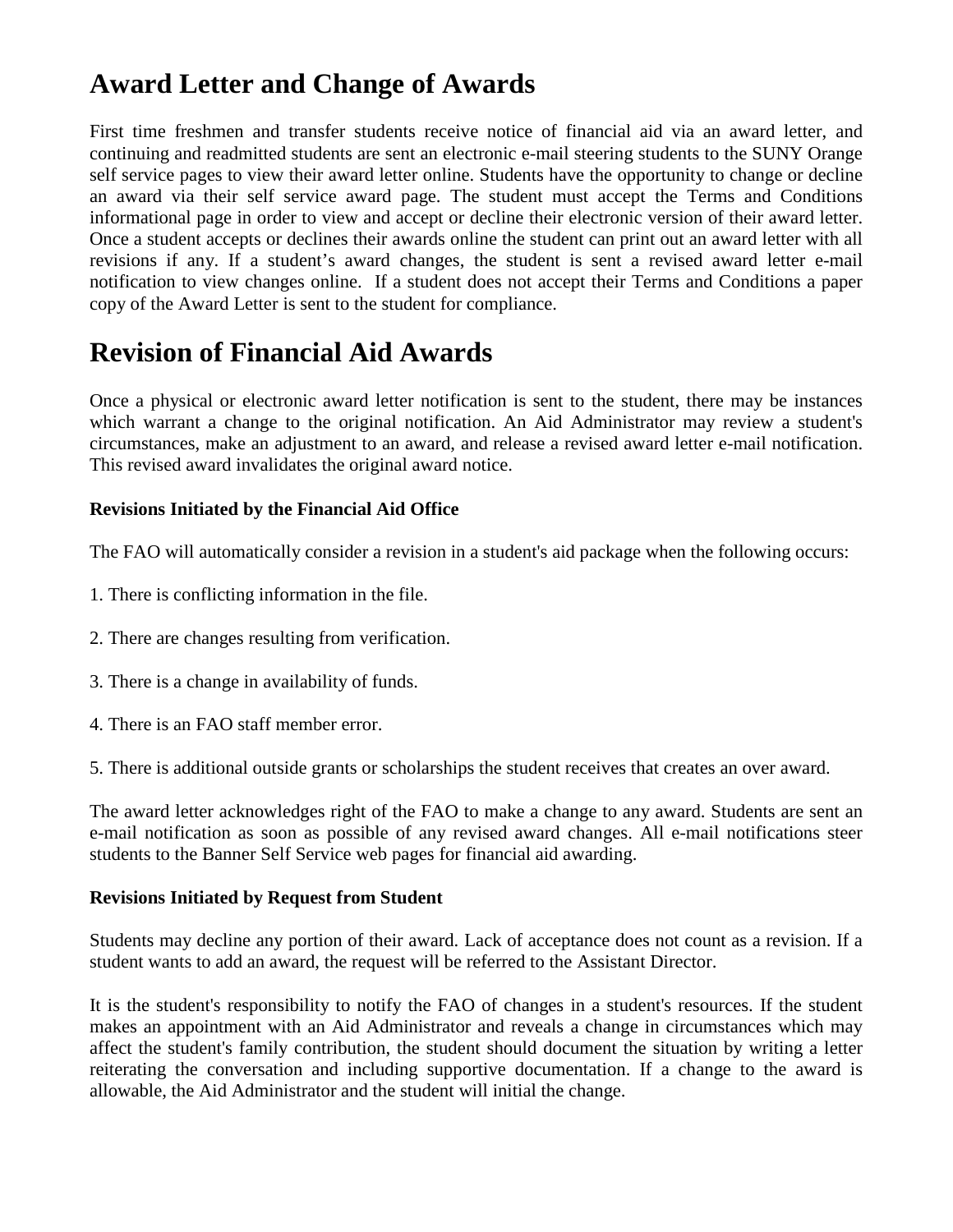### **Over awards**

An over award occurs any time a student's disbursed financial aid (federal, institutional, and outside aid) and other resources exceeds the cost of attendance for the award period by more than an allowable tolerance.

#### **Eliminating an Over award**

Before reducing a student's aid package because of an over award, the Aid Administrator should always attempt to alleviate the situation by reducing or eliminating the over award. The following possible allowances should be checked.

1. Increase budget using allowable expenses.

2. Adjust EFC.

3. Adjust undisbursed funds (all undisbursed financial aid funds must be withdrawn in the case of an over award).

#### **Causes of an Over award and/or Overpayment**

There are several causes of an over award:

1. Student wages - the student earns more than the awarded FWSP allocation.

2. Change in the enrollment status - the student withdraws or drops below the projected enrollment status.

3. Reduction in cost of attendance - the student changes budget categories.

4. Additional resources - the student has resources greater than those used to calculate the award.

5. Administrative error - the Aid Administrator inadvertently makes an error.

6. Fraud - the student intentionally deceives or misrepresents information to obtain funds.

### **Summer Aid**

SUNY Orange summer school serves as a trailer to the academic year. Therefore, only a limited amount of funds are available. If a student has eligibility for a Pell Grant and has not used his/her entire allocation during the academic year, the appropriate remainder may be used during the summer enrollment period. If a student has utilized 100% of their award allocation during the aid year, he/she make take funds from the next academic year as a header. However this will cause a reduction in how much federal aid the student may be eligible in the next year's spring allocation. It is the student's responsibility to fill out a "Summer Aid Request Form" for tuition and fee expenses.

SUNY Orange students may also apply for Stafford (Subsidized and Unsubsidized) loans (if they have not used their entire allocation during the previous academic year) summer terms.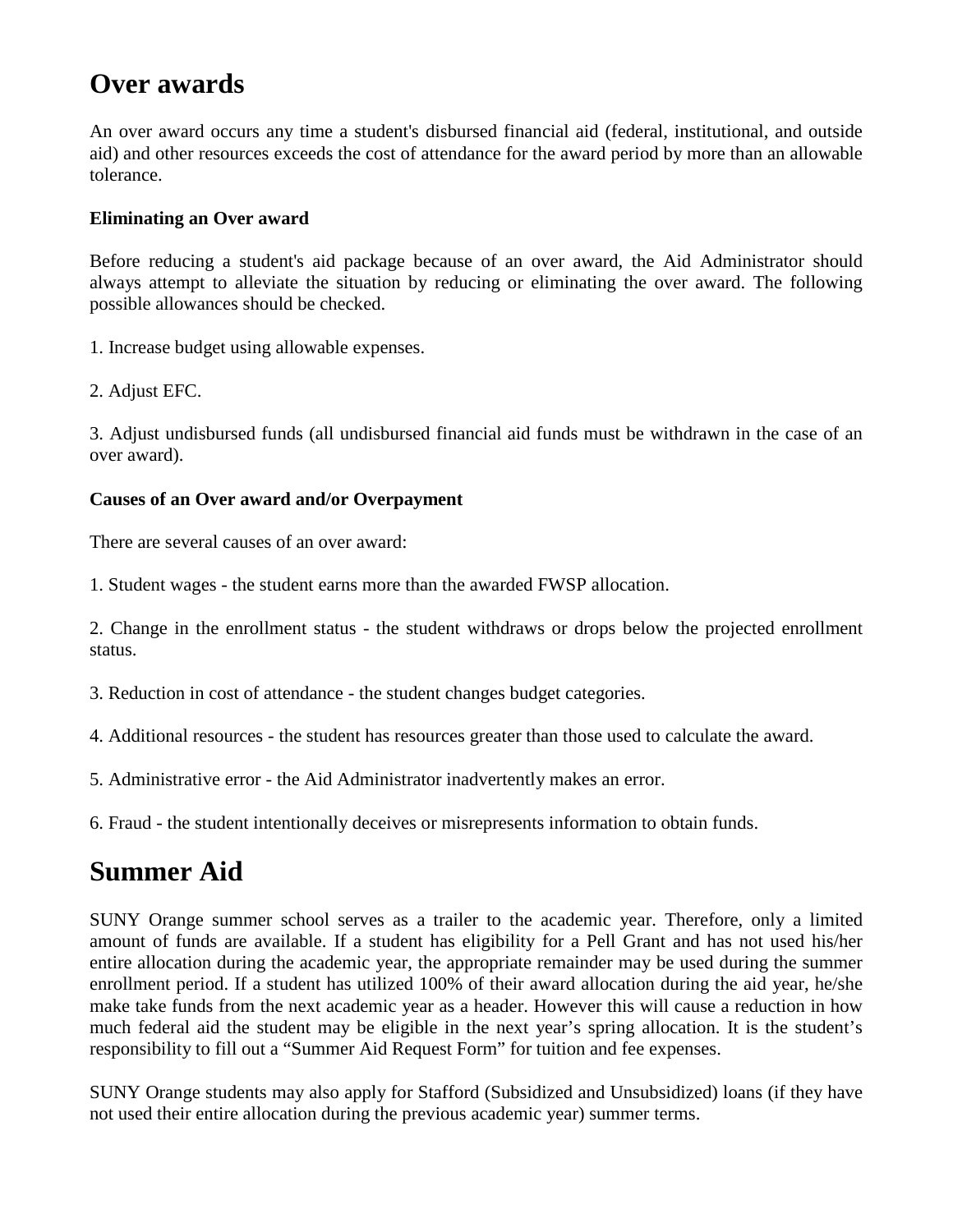### **Consortium Agreements**

A student may receive Title IV aid if he/she is taking courses at two or more schools, if the participating institutions enter into a consortium agreement. A consortium agreement specifies which institution will process and disburse student aid. The agreement also stipulates which institution will consider the student enrolled. Whichever institution disburses aid funds is responsible for keeping records and returning Title IV funds in the case of an over award.

### **International Students**

International students are not eligible for federal or state financial aid because they do not meet the citizenship requirement. International students may receive institutional aid, but funds are limited.

## **Processing Loans**

### **Federal Direct Subsidized/Unsubsidized Stafford Loan**

#### **Loan Application**

Once the student accepts the student loan on the MY SUNY Orange award letter page, links are prepared to bring the student to the StudentLoans.gov web page. Information concerning signing the master promissory note (MPN) and loan entrance counseling is prepared at the web site for the student's convenience. The student must also complete a loan test in the financial aid office as part of the default management plan.

#### **Certification Procedures**

Once the loan award has been accepted by the student online, the loan record is transmitted to the Department of Education via COD.

### **Federal Direct Parent Loan**

#### **Loan Application**

The parent signs a PLUS Authorization Letter which indicates the amount the parent wishes to borrow. The parent is directed to the federal website to initiate credit approval and to sign the MPN.

#### **Certification Procedures**

Once the loan award has been accepted by the parent and the credit has been approved, the loan record is transmitted to the Department of Education via COD.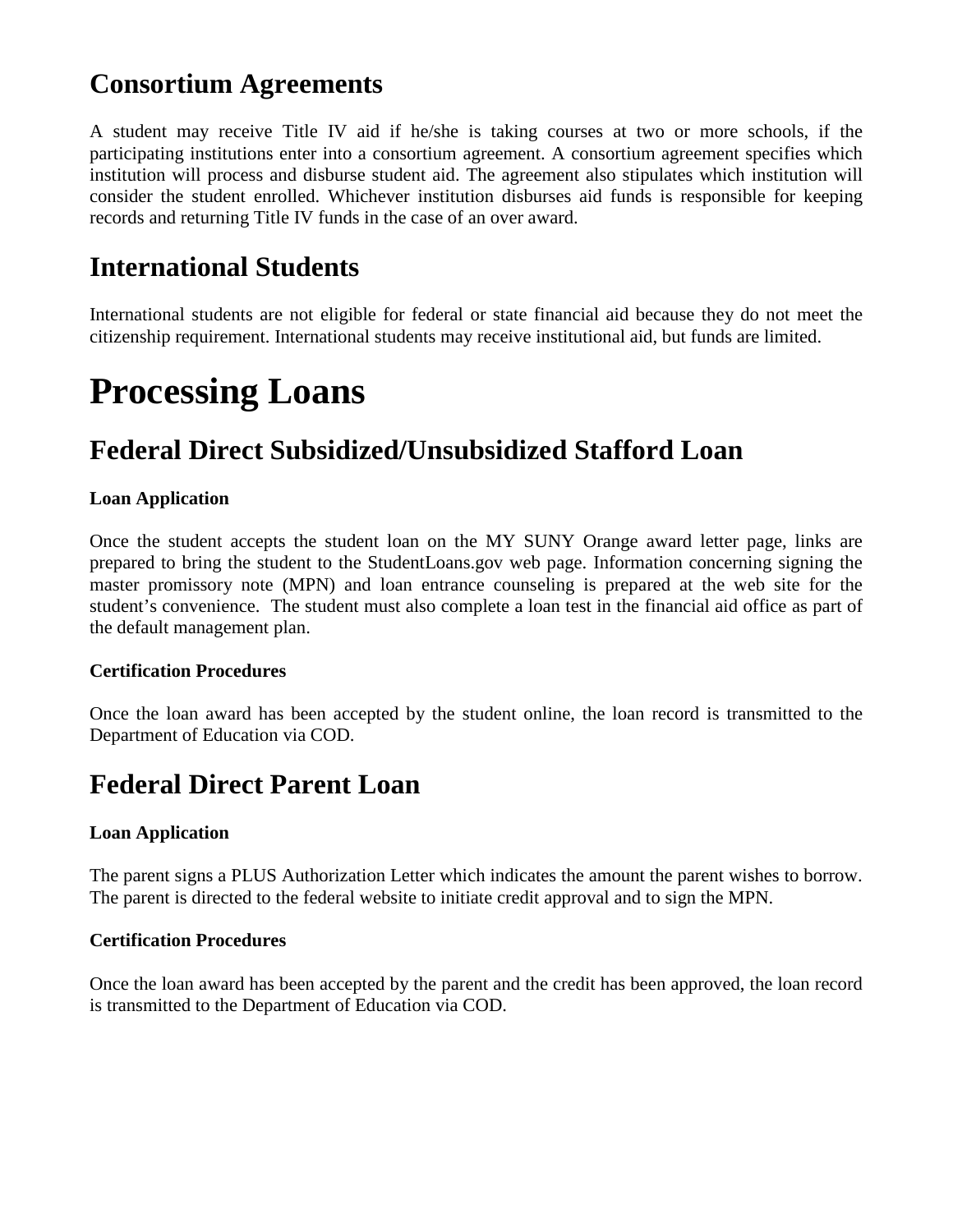## **Default Management Process**

#### **Background**

SUNY Orange's Default Management Plan is not required by the Department of Education. Each year we assess our effectiveness in order to enhance our efforts to service our student and provide disclosure and consumerism on managing loans. Students attending SUNY Orange rely heavily on financial aid. During the 2011-2012 Academic Year, SUNY Orange awarded over \$16,732,169 million dollars in Federal Financial Aid (Pell Grant, SEOG, FWS, ACG, etc.). Over this same period of time, SUNY Orange students received over \$9,237,645 million dollars in loans Federal Direct Subsidized, Federal Direct Unsubsidized, Federal Direct PLUS.

The CDR is the percentage of a school's borrowers who enter repayment on student loans during a federal fiscal year (October 1 to September 30) and default prior to the end of the next two and three federal fiscal years. The first "real" 3-year CDR was generated for the FY2009. If the school stays at 30% or higher for two more consecutive years, they risk the loss of eligibility for all Federal Grants, Loans, and Work Study.

| <b>Fiscal</b><br>Year | <b>Rate Type</b>    | <b>Numerator</b> | <b>Denominator</b> | Rate | <b>Process Date</b> |
|-----------------------|---------------------|------------------|--------------------|------|---------------------|
| 2011                  | <b>2YR OFFICIAL</b> | 63               | 804                | 7.8  | 07/27/2013          |
|                       | <b>2YR DRAFT</b>    | 63               | 805                | 7.8  | 02/23/2013          |
| 2010                  | <b>2YR OFFICIAL</b> | 75               | 663                | 11.3 | 08/04/2012          |
|                       | 2YR DRAFT           | 76               | 662                | 11.4 | 02/11/2012          |
|                       | <b>3YR OFFICIAL</b> | 114              | 664                | 17.1 | 07/28/2013          |
|                       | <b>3YR DRAFT</b>    | 114              | 663                | 17.1 | 02/24/2013          |
| 2009                  | <b>2YR OFFICIAL</b> | 57               | 607                | 9.3  | 07/30/2011          |
|                       | <b>2YR DRAFT</b>    | 58               | 608                | 9.5  | 01/16/2011          |
|                       | <b>3YR OFFICIAL</b> | 88               | 605                | 14.5 | 08/05/2012          |
|                       | <b>3YR DRAFT</b>    | 90               | 606                | 14.8 | 02/12/2012          |
| 2008                  | <b>2YR OFFICIAL</b> | 41               | 467                | 8.7  | 07/31/2010          |
|                       | <b>2YR DRAFT</b>    | 42               | 468                | 8.9  | 01/02/2010          |
|                       | <b>3YR TRIAL</b>    | 66               | 468                | 14.1 | 04/14/2011          |
| 2007                  | <b>2YR OFFICIAL</b> | 34               | 467                | 7.2  | 08/01/2009          |
|                       | 2YR DRAFT           | 36               | 467                | 7.7  | 01/03/2009          |
|                       | <b>3YR TRIAL</b>    | 78               | 466                | 16.7 | 10/30/2009          |
| 2006                  | <b>2YR OFFICIAL</b> | 44               | 576                | 7.6  | 08/02/2008          |
|                       | <b>2YR DRAFT</b>    | 44               | 576                | 7.6  | 01/05/2008          |
|                       | <b>3YR TRIAL</b>    | 69               | 574                | 12   | 10/29/2009          |
| 2005                  | <b>2YR OFFICIAL</b> | 32               | 468                | 6.8  | 07/28/2007          |
|                       | 2YR DRAFT           | 33               | 447                | 7.3  | 01/06/2007          |
|                       | <b>3YR TRIAL</b>    | 50               | 477                | 10.4 | 10/29/2009          |
| 2004                  | <b>2YR OFFICIAL</b> | 24               | 419                | 5.7  | 07/29/2006          |
|                       | <b>2YR DRAFT</b>    | 24               | 420                | 5.7  | 01/07/2006          |
| 2003                  | <b>2YR OFFICIAL</b> | 18               | 407                | 4.4  | 07/30/2005          |
|                       | <b>2YR DRAFT</b>    | 18               | 410                | 4.3  | 01/08/2005          |

SUNY Orange received the Official 2011 2 yr. CDR of 7.8% and the Official 2010 3 yr. CDR of 17.1%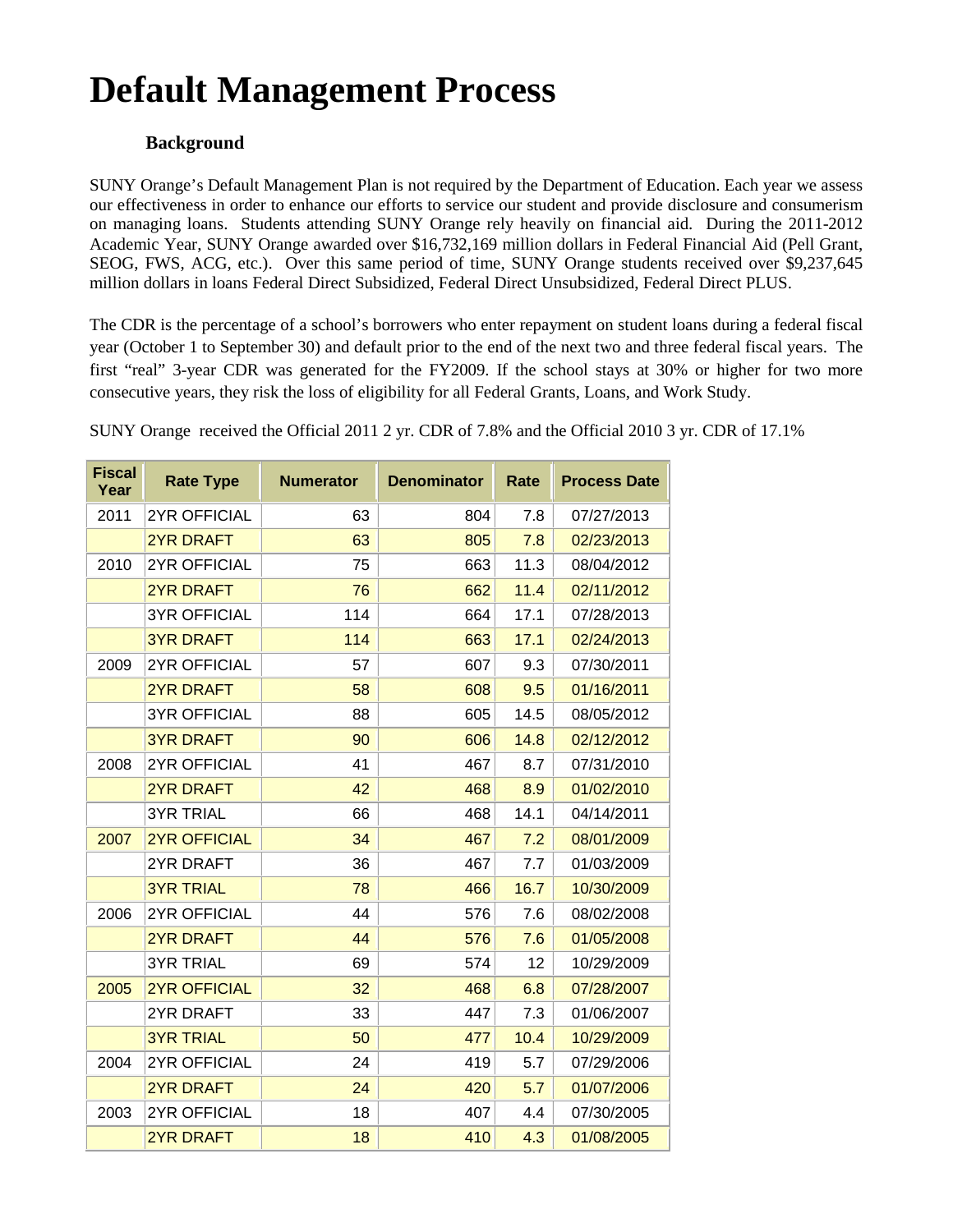#### **Analysis of Other NYS SUNY Community Colleges for 2010 3 year CDR**

| NY Community Colleges                       | 3 Year Cohort Default Rate 2010 |
|---------------------------------------------|---------------------------------|
| <b>Corning Community College</b>            | 29.8                            |
| <b>Sullivan County Community College</b>    | 29.8                            |
| Cayuga Community College                    | 25.2                            |
| <b>Fulton-Montgomery Community College</b>  | 23.5                            |
| <b>Tompkins Cortland Community College</b>  | 23.5                            |
| <b>Erie Community College</b>               | 23.1                            |
| <b>Schenectady County Community College</b> | 22.9                            |
| <b>Finger Lakes Community College</b>       | 22.5                            |
| <b>Clinton Community College</b>            | 21.9                            |
| Columbia - Greene Community College         | 21.5                            |
| <b>Monroe Community College</b>             | 20.2                            |
| <b>Adirondack Community College</b>         | 19.8                            |
| Mohawk Valley Community College             | 19.7                            |
| <b>Onondaga Community College</b>           | 19.7                            |
| North Country Community College             | 19.3                            |
| Niagara County Community College            | 19.2                            |
| <b>Ulster County Community College</b>      | 19.2                            |
| <b>Rockland Community College</b>           | 19.1                            |
| <b>Herkimer County Community College</b>    | 19                              |
| <b>Dutchess Community College</b>           | 19                              |
| <b>Broome Community College</b>             | 18.9                            |
| Jamestown Community College                 | 18.5                            |
| <b>Hudson Valley Community College</b>      | 17.5                            |
| <b>Orange County Community College</b>      | 17.1                            |
| Jefferson Community College                 | 16.8                            |
| Nassau Community College                    | 16.5                            |
| <b>Westchester Community College</b>        | 14.2                            |
| <b>Suffolk County Community College</b>     | 14.1                            |

#### **Early Stages of Enrollment**

The following default management processes provide us outreach to students after graduating, withdrawing, or dropping to less than ½ time studies. When a student starts the loan process we require students to complete a section in Banner called Terms and Conditions. This form explains the student's rights and responsibilities of having a student loan and must be accepted on the SUNY Orange web site before any loan funds can be processed. All students are required to "Accept" or "Decrease" their loans at their MYSUNY Orange web site on the Accept Award Offer tab in order to start the process. Students are then directed to the Studentloans.gov web site to perform an Entrance Interview, Electronic Promissory Note, and Financial Awareness Counseling (recommended only). A check list is also provided to new student with this information when they come into the Financial Aid Office. A Loan Test is required in the financial aid office as part of the default management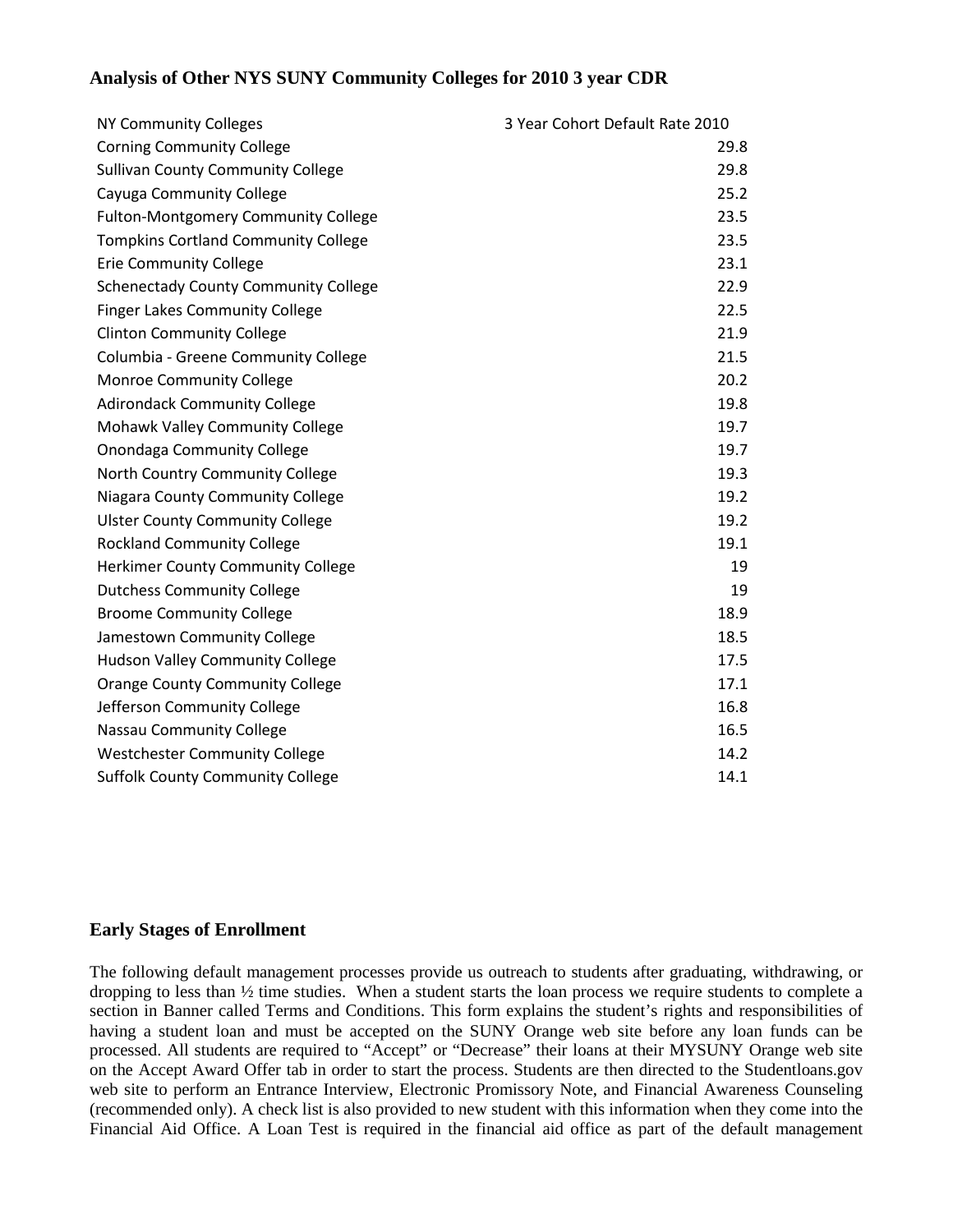exercise to ensure students understand their responsibilities when taking out a Stafford Direct Loan. (This loan test is required each year the student takes out a loan).

Students can view a video on "Responsible Borrowing" on the Accept Award Offer Page of the students MY SUNY Orange account. Videos are available at the Financial Aid web site pages as well. Payment and Budget calculators are linked on the Accept Award Offer tab of the MY SUNY Orange web page to help students with managing their personal expenses and resources for income. A link to our SUNY Orange web page also provides information on how the loan process works. The page provides information that is general and specific to the loan processes.

Video such as "Repayment" and "How to Manage Your Student Loans" are located on the Student Financial Aid Status page of MY SUNY once a Master Prom Note is completed and received by the office. A link is also provided for NSLDS for access of the specific student indebtedness and exit interview options.

 We have one staff member dedicated to the loan management program. This person provides individualized counseling on loans, gives brochures to students delivered to us by the US Department of Education on topics such as: "Direct Loan Basics for Students", "Your Federal Student Loans", " Stafford Loan Forgiveness Programs", "Exit Counseling Guide", Funding Your Education", and "Direct Loan Basics for Parents".

#### **Late Stages of Enrollment**

Upon separation an Exit Interview request is place on the students MY SUNY Orange Student Requirements page. A link is available to bring the student to the StudentLoans.gov web site. Instructions also assist student in reaching the NSLDS web site to view loan status and exit interview information. An exit interview is required and completed at studentloans.gov or nslds.ed.gov web sites. Students can also view all there NSLDS information during their enrollment at SUNY Orange by clicking on a link from their self- service pages labeled Loan Application History or Financial Aid Status page. Once a student reaches Studentloans.gov they can click on the Managing Repayment tab in order to help make payment arrangements or a deferment to prevent default.

When students are graduating, anyone who had loans and did not complete an exit interview in the year of their most current loan is sent a letter explaining they will have an exit hold on their account until an exit interview is completed at Studentloans.gov. Students are not allowed to walk at the graduating ceremony with an exit hold. Students who are no longer enrolled for the following semester and had loans are mailed an exit letter with literature from the federal government. Additionally a copy of their NSLDS detail loan page is sent with that information so students can see all loans including other colleges if attended.

If a student graduates or withdraws from college they can sit down with a counselor to go over deferment, payment, and responsibilities that will help guide them through the exit interview process. Literature offered by the Federal Government is provided to students at this time as well. When a student withdraws formally the student is sent to the financial aid office as part of the institution policy. The student's account is checked to see if they have any loans. If loans exist, exit interview information is given to the student and counseling begins. An exit interview requirement is placed on the students tracking self-service page. A hold is also placed on the student's account prohibiting future registration until the student completes the exit interview process at NSLDS. If a student formally withdraws from college, notification from the Registrar's office also goes to the Default Management Clerk. An exit Interview requirement message is tracked as a Student Requirement and Exit Interview information is mailed to the student. If the Student is a "Walk Away" (stops attending) a Financial Aid Adjustment sheet is forwarded from the Financial Aid Administrator to the Default Management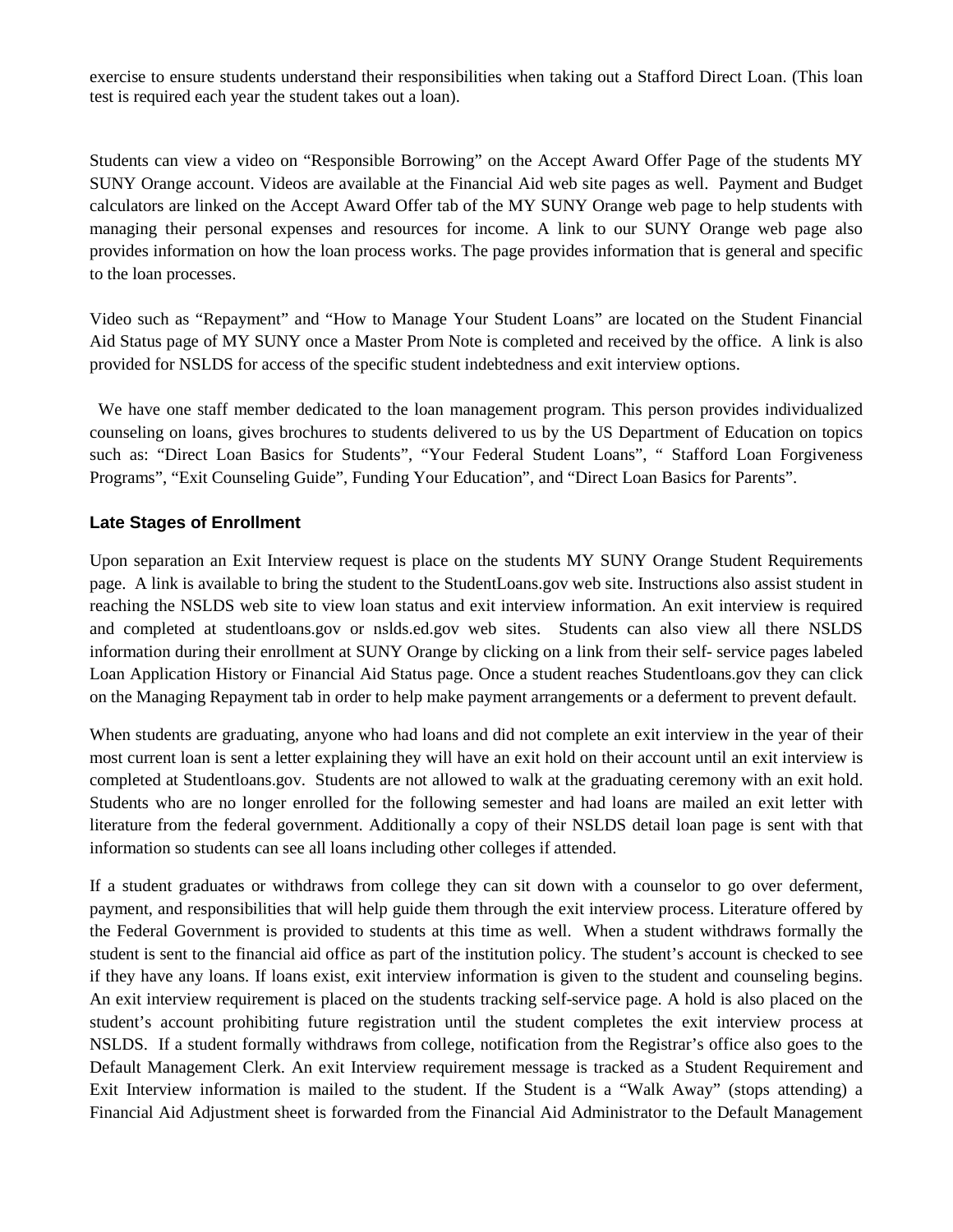Clerk and a requirement for Exit Interview is placed on the students Requirement page as well as a student hold to prevent future registration.

The Registrar's Office sends out a Student Status Confirmation report on a monthly basis to the National Student Clearinghouse. This process reports changes in enrollment and dates of withdrawals for students. The Clearinghouse then submits the information to the National Student Loan Data System to ensure that borrowers receive their full grace period, and further ensures that contacts from the loan servicer such as correspondence and telephone calls occur in the appropriate timing sequence.

#### **After Students Leave School**

The Default Management process consist of a delinquency report that is requested on a monthly basis (delqmfop, delqffop and shcdrrop files)from the Department of Education which is downloaded from our SAIG mailbox and separate exit interview reports are downloaded from COD. Delinquent students are then mailed a letter with federal government literature on how they can prevent themselves from going into default which would hurt their credit for the future. Information is sent on deferment, forbearance and alternative payment plans. The delinquent list is updated monthly according to their status, e.g. averted, delinquent, claim, or purchased (defaulted). Skip trace letters from various lenders are completed upon receipt and current information is returned to the servicer.

We have incorporated Federal Government Student Default Management Cards at every desk to give students, and are available at our reception area. These cards have phone numbers and e-mail addresses for various state and federal offices, including Direct Loan borrower services.

We have dedicated an individual in the office to interview and help students with personal guidance in order to obtain deferment or forbearance capability and prevent default situations.

#### **Measuring the Effectiveness**

Each year, SUNY Orange evaluates its financial aid packaging policies, taking into account institutional as well as student needs. The focus of this review is to encourage conservative borrowing by students, and recommend borrowers only borrow what they need. Staff in the Financial Aid Office examines on an ongoing basis the default management plan to assess its effectiveness. As part of this assessment, the Director of Financial Aid evaluates plans used by other institutions, reviews useful Web sites (Ellucian and SETA), and attends the Student Financial Aid Administrator's conferences to ensure that SUNY Orange delivers an effective program that services our students.

## **Tracking Prior Financial Aid**

Prior financial aid data is collected through the National Student Loan Data System.

### **National Student Loan Data System (NSLDS)**

The Financial Aid staff has access to the NSLDS web site and is able to check the status of a student at any time. At the beginning of the academic year, the ISIR is used. At mid-year, NSLDS is accessed. The FAO monitors all transfer students through the Transfer Monitor System at NSLDS.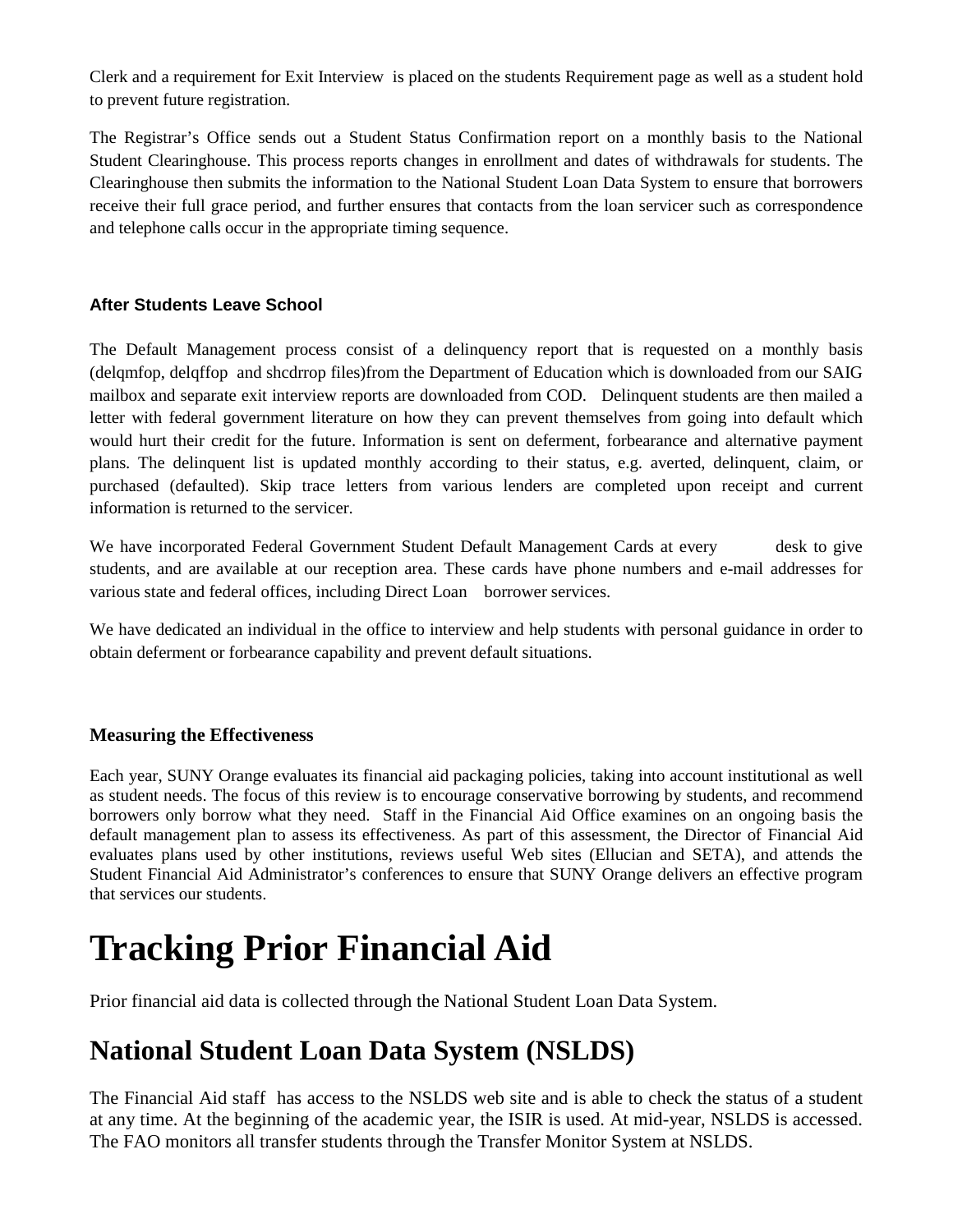## **Disbursement of Funds**

### **Responsibility for Disbursement of Funds**

The Financial Aid Office has the responsibility for disbursing funds to the student accounts. Funds are usually disbursed at least by the sixth week of classes. The payroll office has responsibility for disbursing FWS paychecks to the students.

### **Separation of Functions**

There is a clear and distinct separation of functions between the FAO and the Business Office. The Aid Office assures and maintains the accurate and appropriate awarding of aid funds. This information is electronically transmitted to the Business Office via Banner. These funds, credit the student's account, and any monies in excess of charges is refunded to the student by Business Office.

## **Return of Title IV Funds and Refunds**

## **FEDERAL RETURN OF TITLE IV FUNDS POLICY**

All students who resign from the College must submit written notice of withdrawal to the Registrar's Office.

If a student, who is disbursed Title IV financial assistance, withdraws or stops attending class on or before completing 60% of the semester in which the Title IV aid was disbursed, the following Return of Title IV Funds policy will be applied.

Orange County Community College will implement the federal Return of Title IV Funds policy per the Higher Education Act of 1998. This policy will apply to any student who receives Title IV aid and who officially or unofficially withdraws, drops out, or is expelled. Refer to the "Withdrawal process from the College" section of the Orange County Community College catalog for requirements on officially withdrawing from school.

The amount of Title IV aid to be returned to the applicable federal programs will be determined, using the student's withdrawal date, by calculating the percentage of the enrollment period which the student did not complete. Scheduled breaks of five or more consecutive days are excluded. Orange County Community College will return the lesser of the total of unearned aid or an amount equal to institutional charges multiplied by the percentage of unearned aid. The College must return unearned funds within 45 days of the date of determination of the withdrawal date. The order of the return of funds is: Unsubsidized Federal Stafford Loan, Subsidized Federal Stafford Loan, Federal Perkins Loan, Federal PLUS Loan, Federal Pell Grant, Federal Supplemental Educational Opportunity Grant. The student will be responsible for repaying any remaining unearned portion that was disbursed to them.

Failure to attend class or failure to resign properly could cause the student to receive a letter grade of "ZF or DZF" in all courses. In this case, the student would still be subject to the return of funds policy using the midpoint of the semester as the withdrawal date. Merely discontinuing class attendance is not considered to be a formal withdrawal from the College. Students who were awarded financial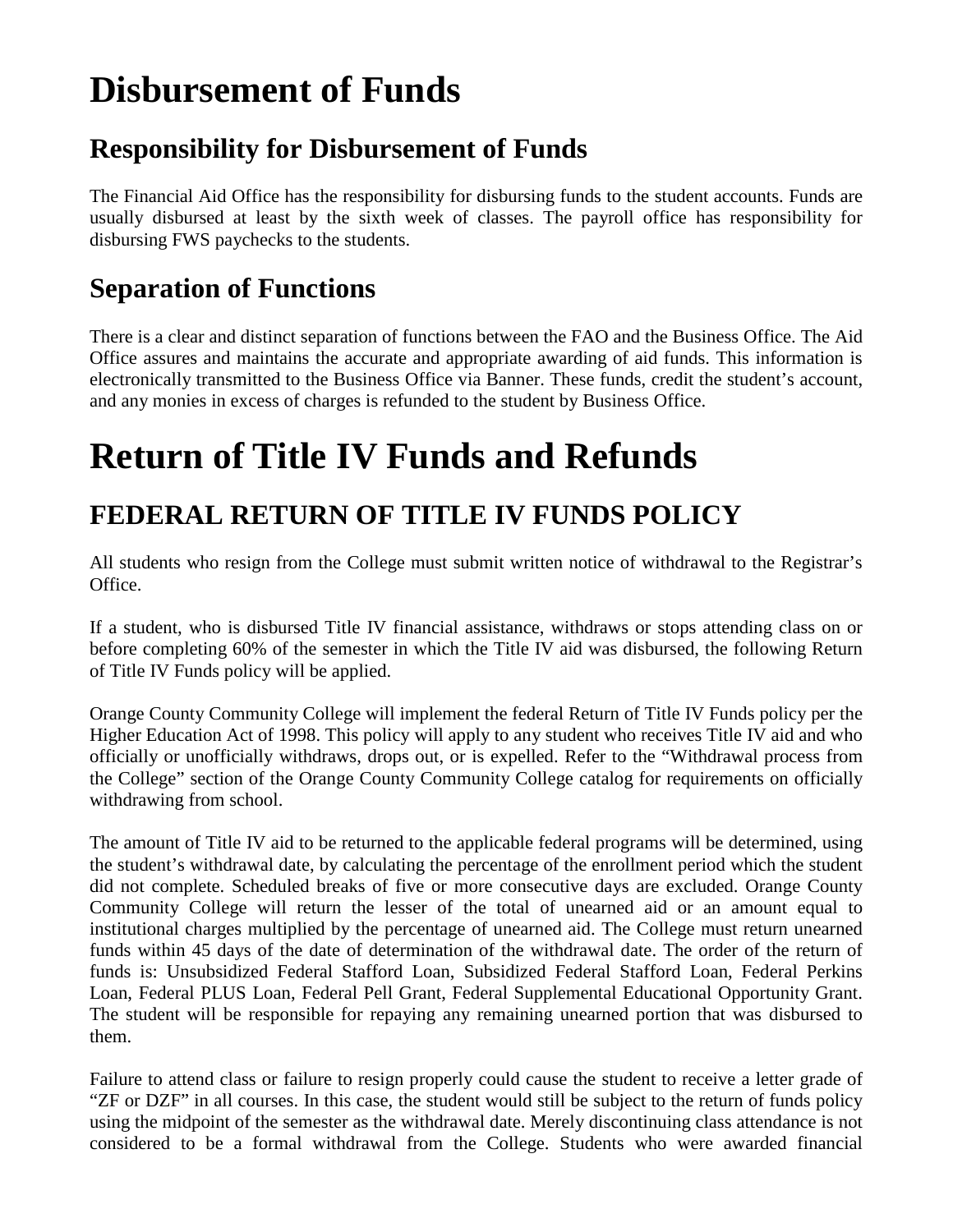assistance and who discontinue class attendance may be held responsible for repayment of all or part of their tuition and fees. Please refer to the College Catalog on "Withdrawal from Course".

If the student's portion of unearned Title IV funds is a loan, no action by the school is necessary. Regular loan terms and conditions apply. If student's portion of unearned Title IV funds is a federal grant, the student will be required to return no more than 50% of the amount received for the enrollment period.

In the event of official withdrawal, Orange County Community College institutional refund policy will be applied and tuition will be reduced by that amount. The student may be liable for any Title IV funds disbursed to their account in excess of the amount allowed by federal regulations. The school will collect the portion of any assistance owed by the student. If no payment is received, holds will be placed on the student's account and the student will lose eligibility for Title IV aid unless the overpayment is paid in full or satisfactory repayment arrangements are made. In addition the student will not be allowed to register for classes until the debt is paid in full. After the institutional refund has been credited, any remaining amount will be returned to the student.

### **Refund Policy for All Other Students**

Failure to attend classes does not constitute a withdrawal. Official withdrawal is the date the student receives the approval of the Registrar to withdraw, and all institutional funds are based on that date.

The following is the College Tuition and fee Refund Policy

- Your tuition deposit payment is a valid commitment of your intent to attend SUNY Orange. All tuition deposits are nonrefundable.
- Refunds will only be granted upon the completion and submission of an official withdrawal form to the Registrar's Office, either before the classes begin, or during the published refund period.
- Simply notifying the classroom instructor is insufficient. Any student who does not withdraw prior to the semester start date and remains unpaid will be liable for tuition and fees. Nonattendance does not limit student liability.
- Students are responsible for knowing the deadlines for withdrawal and abiding by them.
- Students who officially withdraw from a credit course or from the college may be eligible for a refund of tuition in accordance with the following schedule:
- FULL SEMESTER CREDIT CLASSES:
- Prior to the start date of the semester  $\dots \dots 100\%$
- During the first week . . . . . . . . . . . . . . . . . . . . .75%
- During the second week . . . . . . . . . . . . . . . . . . .50%
- During the third week . . . . . . . . . . . . . . . . . . . .25%
- After the third week . . . . . . . . . . . . . . . . . . . . . . .0%
- HALF SEMESTER CLASSES
- (Eight week term or less):
- Prior to the start date of the semester  $\dots \dots 100\%$
- Federal aid is earned in a prorated manner on a per diem basis based on the academic calendar up to the 60% point in the semester. Federal aid is viewed as 100% earned after that point in time. A copy of the worksheet used for this calculation can be requested from the Business Office.
- When aid is returned, the student may owe a debit balance to the college. The student should contact the Business Office to make arrangements to pay the balance.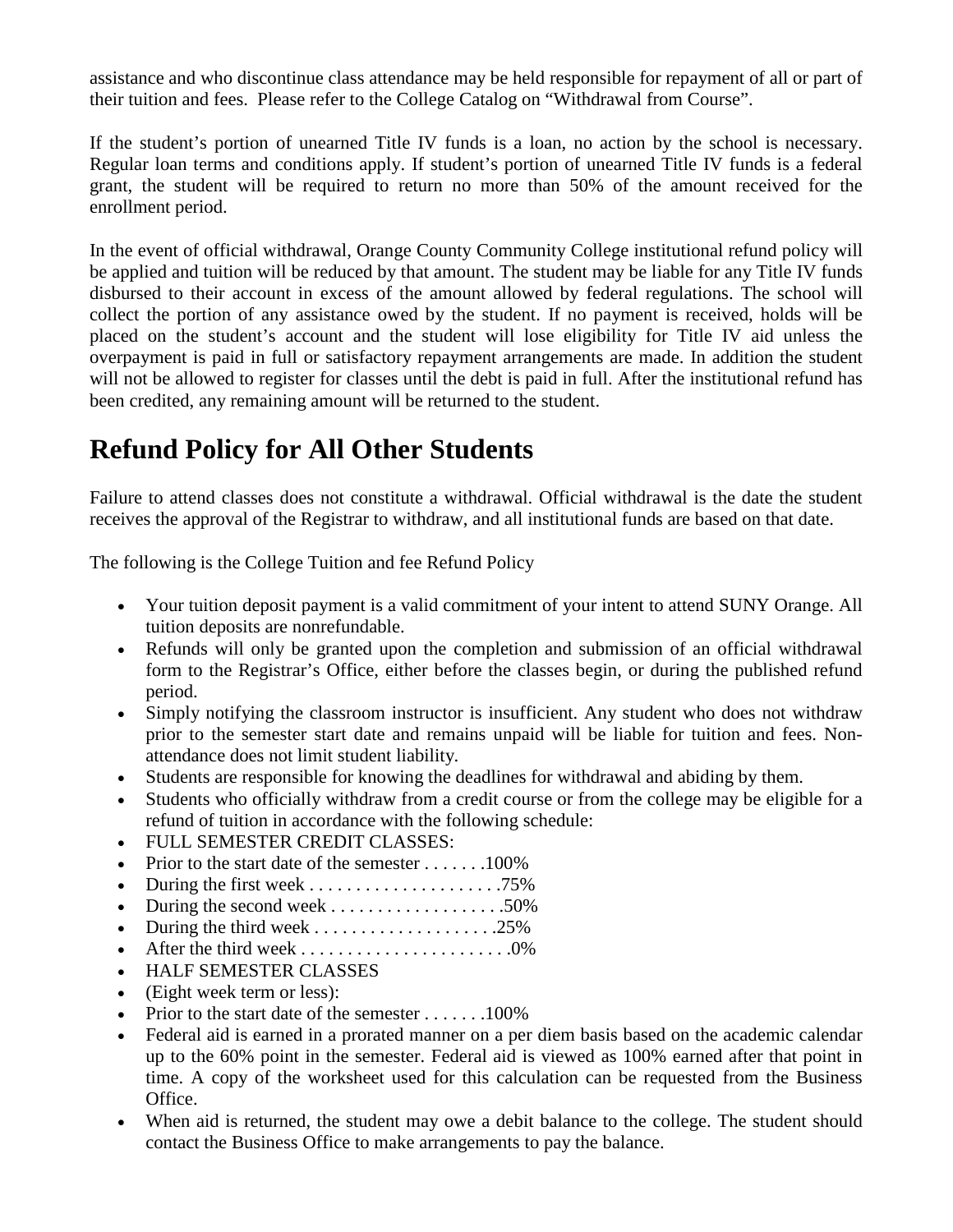## **Satisfactory Academic Progress**

Federal regulations require Orange County Community College to establish and apply reasonable standards of satisfactory progress for the purpose of the receipt of financial assistance under the programs authorized by Title IV of the Higher Education Act.

The law requires institutions to develop policies regarding satisfactory academic progress (SAP). Each institution must design criteria that outline the definition of student progress towards a degree and the consequences to the student if progress is not achieved. Orange County Community College students who wish to be considered for financial aid must maintain satisfactory progress in their selected course of study as set forth in this policy.

### **Institutional Policy**

The FAO evaluates student academic progress at the end of each academic year. Students are evaluated on the basis of grade point average (G.P.A.), credit hour completion versus credit hours attempted, and maximum time frame limitation.

#### **Grade Point Average/Credit Hour Completion**

*Undergraduate—Full-time: All full-time undergraduate students receiving financial aid are subject to the following minimum academic requirements. It should be noted, however, that undergraduate full-time students are expected to complete their degree programs in eight semesters.*

| Total          | Minimum        |                |
|----------------|----------------|----------------|
| <b>Credits</b> | <b>Credits</b> | <b>Minimum</b> |
| Attempted      | Accumulated    | <b>CGPA</b>    |

| $0 - 6$                                   | 0               | 0.00 |
|-------------------------------------------|-----------------|------|
| $7 - 12$                                  | 3               | 0.00 |
| $13 - 18$                                 | 6               | 1.00 |
| $19 - 27$                                 | $12 \,$         | 1.30 |
| $28 - 36$                                 | $\overline{18}$ | 1.50 |
| 37 - 45 Max<br><b>Certificate</b><br>Prgm | $\overline{27}$ | 1.70 |
| $46 - 57$                                 | 36              | 2.00 |
| $58 - 69$                                 | 48              | 2.00 |
| $70 - 84$                                 | 60              | 2.00 |
| 85 - 99 Max<br><b>Associate Prgm</b>      | 72              | 2.00 |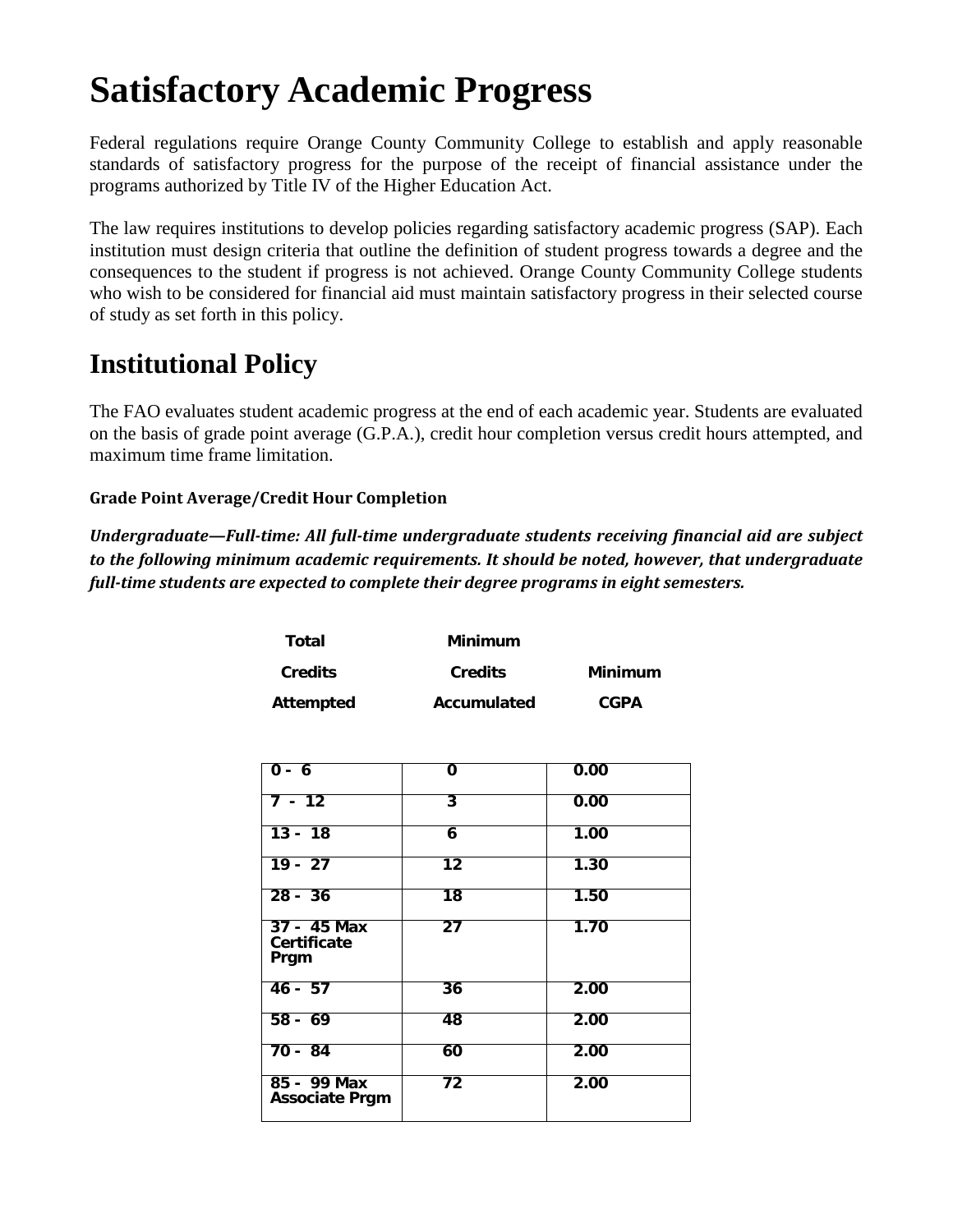Transfer students are evaluated after their first semester at Orange County Community College to see where they meet the above minimum academic requirements.

### **Institutional Procedures**

Academic progress is checked at the end of each academic year. SUNY Orange's academic year for Associate Degree programs is measured from May to May. If you fail to meet the minimum completion percentage (attempted vs. accumulated credit hours) or maintain the minimum grade point average you will forfeit all federal financial aid. If you have reached the maximum number of attempted credits without earning a degree, you will be excluded from further participation in federal financial aid programs.(Pell grants, Direct Loans, and Federal Work Study) **Federal regulations require that these standards apply to all students.** 

**Financial Aid Probation**: If you have fallen below the completion ratio on the satisfactory academic progress chart provided above, and/or you have failed to maintain the required minimum GPA associated with that completion ratio, you will be placed on federal financial aid probation. You will be allowed only one probationary semester during your academic plan if an appeal is granted.

While on financial aid probation you will receive a separate letter that will outline the academic requirements you must meet in order to receive federal financial aid for the following semester. If you meet the terms of financial aid probation, you will be permitted to continue to participate in federal student aid programs (Pell grants, Loans, and Federal Work Study) for subsequent semesters. If you have been placed on financial aid probation you shall be considered to be making satisfactory academic progress for the purposes of receiving financial aid as long as you continue to meet the academic requirements outlined in your probationary letter.

While on probation the Financial Aid Office will review your academic transcript at the end of the following semester to ensure you meet the conditions of your probation in relation to Progress and GPA.

If you do not meet the terms of probation, you will forfeit eligibility for all Federal Financial Aid programs. (Pell grants, Loans, Federal Work Study)

#### **Grade Changes:**

Students who are receiving aid on a probationary basis must resolve all incomplete grades before the Financial Aid Office can make a final determination of the satisfactory academic progress guidelines. Students must report any grade changes that impact their aid eligibility directly to the Financial Aid Office. Students must notify the Financial Aid Office once their final grades have been posted.

#### **Probation Standards Not Met**

If you have lost eligibility to participate in federal student aid programs for reasons of academic progress you may regain eligibility by enrolling at SUNY Orange at your own expense, and making up the deficiency of Progress or GPA. The mere passage of time will not ordinarily restore eligibility to a student who has failed to make satisfactory academic progress policy.

**If you have been academically dismissed from SUNY Orange but are subsequently given permission to re-enroll, you are not automatically eligible to continue to participate in Federal Financial Aid programs. Admissions decisions are totally separate from funding decisions.**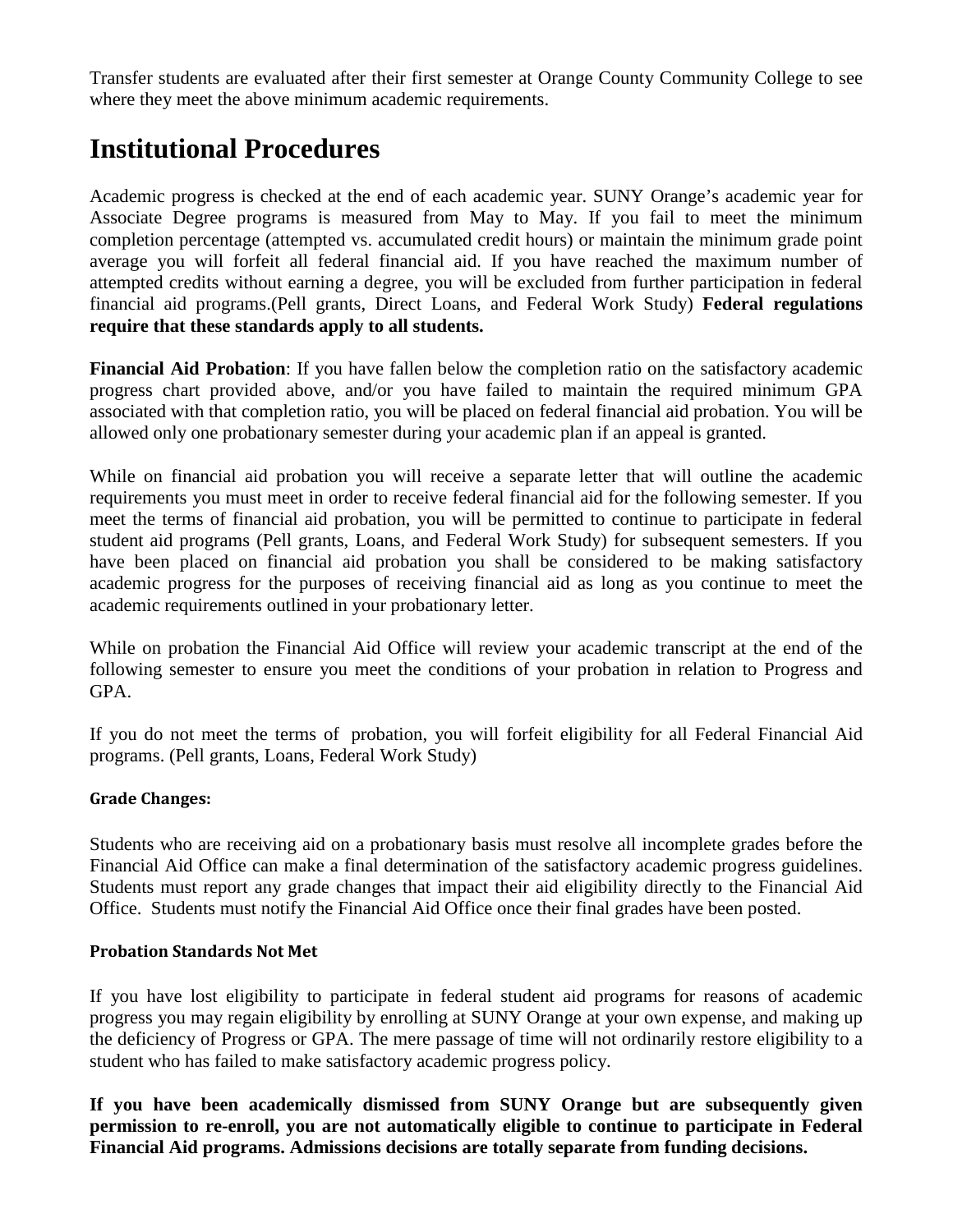#### **Right to Appeal:**

To appeal your satisfactory academic progress status, you must submit a Satisfactory Academic Progress Appeal Form along with any required documentation, detailing the extenuating circumstances that contributed to your not meeting the SAP standards. Considerations for appeals exist if you had a severe illness, medical condition, injury, traumatic life altering experience, or the death of a parent that prevented you from being successful in the semester in which you did poorly. Submitting an appeal does not guarantee approval to reinstate of your eligibility for receiving financial aid. The decision of the Appeals Committee is final.

**Deadlines:** Appeals should be submitted by **June 1st** for Summer federal aid, **July 1st** for Fall federal aid, and **December 1st** for Spring federal aid to ensure that Financial Aid funds which you may be eligible for are on your account before the payment-due date. **If an appeal is submitted after the deadline dates, you will need to make arrangements for alternative means of payment until your Financial Aid can be processed, using your own funds or participating in the Tuition Payment Plan.** Appeals submitted after the current deadline date of **August 21** for the Fall semester and **January 10th** for the Spring semester will be evaluated for the following semester, and will NOT be accepted for the current semester.

#### **[Download Appeal Form](http://www.sunyorange.edu/financialaid/forms/docs/T4A_SAAPacket_nobarcode.pdf)** (PDF)

**Appeal Approval Conditions:** Appeals can only be approved if the Financial Aid Appeals Committee determines :

- You will be able to meet SUNY Orange's satisfactory academic progress chart after the next payment period; or
- You have agreed to follow an *[Academic Plan](http://www.sunyorange.edu/financialaid/docs/planofstudy.docx)* that, if followed, will ensure that the student can meet the college's satisfactory academic progress guidelines by a specific point in time.

#### **If an appeal is granted:**

If your appeals is granted you will receive aid on a conditional basis **for one semester** (this is known as the probationary period). The conditions will be outlined in a letter sent to you granting the appeal. The Financial Aid Appeals Committee will review your record at the end of the semester to determine your status for the following semester. Students who fail to meet the conditions outlined in their individualized academic plans during their conditional semester will not be allowed to submit a subsequent appeal.

## **Fraud**

There are difficult situations where students and/or parents purposefully misrepresent information in hopes of obtaining assistance. The FAO is required to have a policy of referral when confronted with actual or suspected cases of fraud and abuse.

### **Policy for Fraud**

Students and parents who willfully submit fraudulent information will be investigated to the fullest extent possible. All cases of fraud and abuse will be reported to the proper authorities.